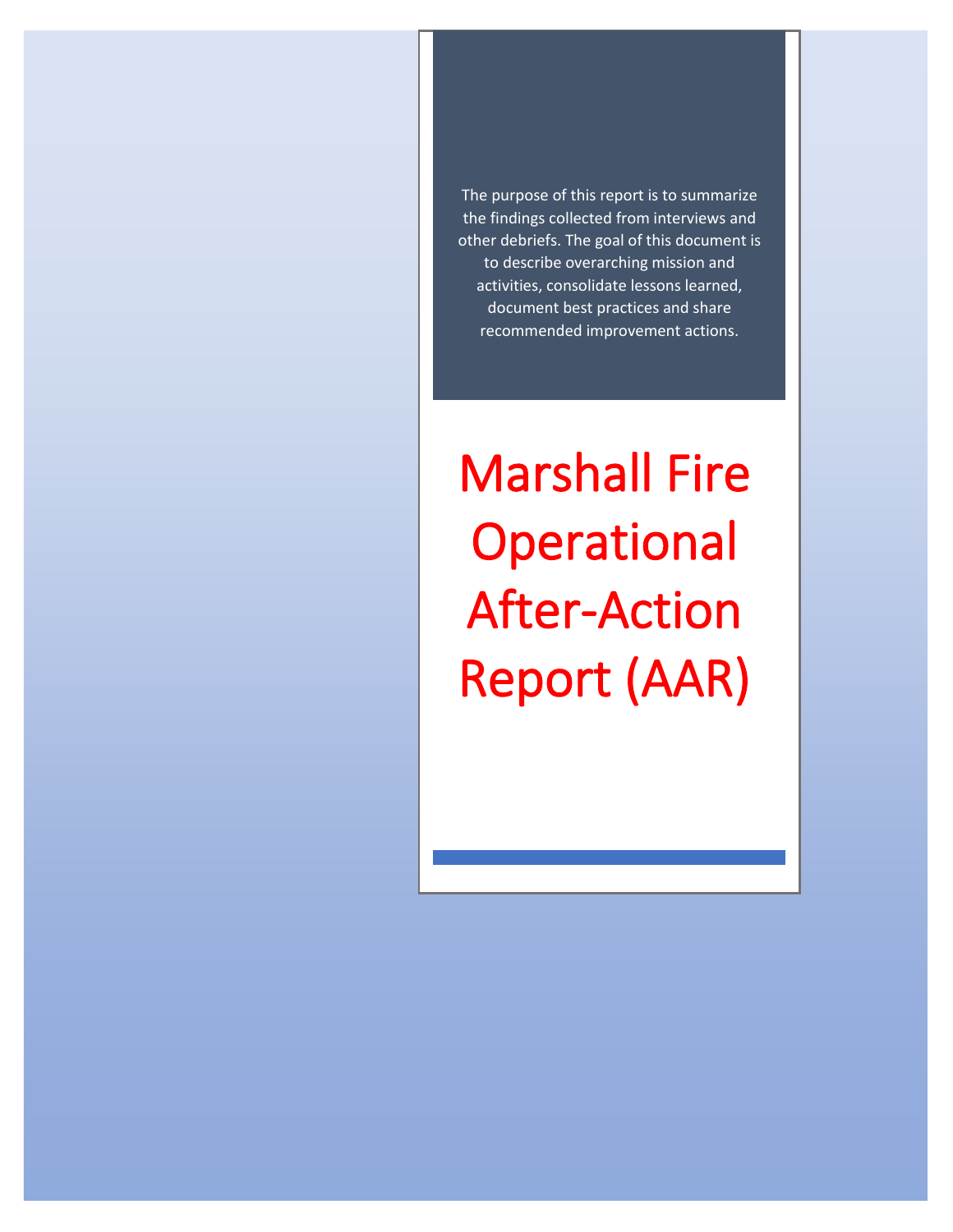## Contents

| Summary of the weather conditions for the Marshall Fire on December 30, 2021 3 |  |
|--------------------------------------------------------------------------------|--|
|                                                                                |  |
|                                                                                |  |
|                                                                                |  |
|                                                                                |  |
|                                                                                |  |
|                                                                                |  |
|                                                                                |  |
|                                                                                |  |
|                                                                                |  |
|                                                                                |  |
|                                                                                |  |
|                                                                                |  |
|                                                                                |  |
|                                                                                |  |
|                                                                                |  |
|                                                                                |  |
|                                                                                |  |
|                                                                                |  |
|                                                                                |  |
|                                                                                |  |
|                                                                                |  |
|                                                                                |  |
|                                                                                |  |
|                                                                                |  |
|                                                                                |  |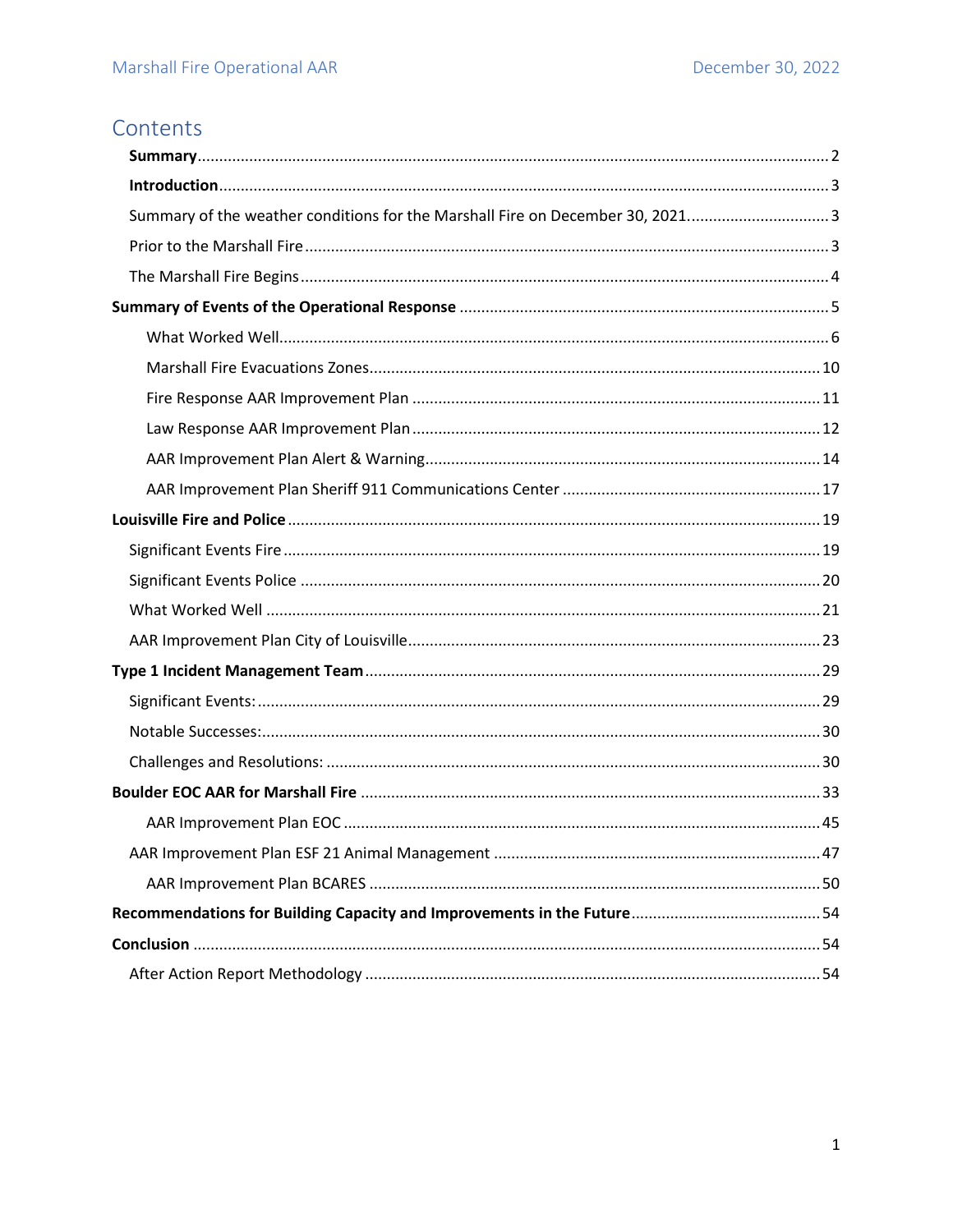### **Summary**

<span id="page-2-0"></span>The After-Action Review (AAR) process is useful for reflecting upon an incident after its completion, fostering organizational learning, identifying areas of improvement, and learning from successes, challenges and failures. The ultimate goal of the AAR process is to improve response to future disasters.

Conducting the AAR process takes into consideration the complexity of the incident or disaster, and the duration and size of the operational response to design an effective process. The Marshall Fire AAR effort brought together decision makers and tactical resources into targeted AAR discussions to obtain critical elements of information, establish timelines, recount experiences based on areas of effort and extract what went well and what gaps or needs were present. The AAR process focuses on the operational response to the Marshall Fire for the first 12-36 hours.

The AAR begins with an introduction describing the weather conditions and the operational environment that existed at the time of the Marshall Fire. The additional sections provide a timeline of events when possible, highlighting a summary of significant events based upon the input of individuals involved, defining what went well, identifying what did not go well and integrating recommendations into an improvement plan. The improvement plan addresses challenges that were faced or actions that did not go well. The gaps identified can be addressed through planning efforts, applying organizational capacity, dedicating resources, providing equipment, staffing, training and developing exercises to test and evaluate effectiveness of improvements made.

The improvement plan design identifies the capability area, observations from participants about what did not go well, and corrective action recommendations, and it identifies the lead agency, the name of the responsible person to lead the corrective action and a time for completion. The lead agency and person are responsible for facilitating or leading the corrective action program or process. Most if not all corrective action programs and processes identified in this report require the involvement of multiple jurisdictions and the engagement of their leadership, operational supervisors and personnel to be successful. Implementing the improvement planning effort is the most important step in the AAR process for continuous improvement to be successful in addressing gaps.

The After-Action Review provides analysis for lessons learned, best practices and recommendations for future planning, training, and exercise development. As improvement actions are identified and addressed, it is important that any relevant plans, policies and procedures are updated accordingly.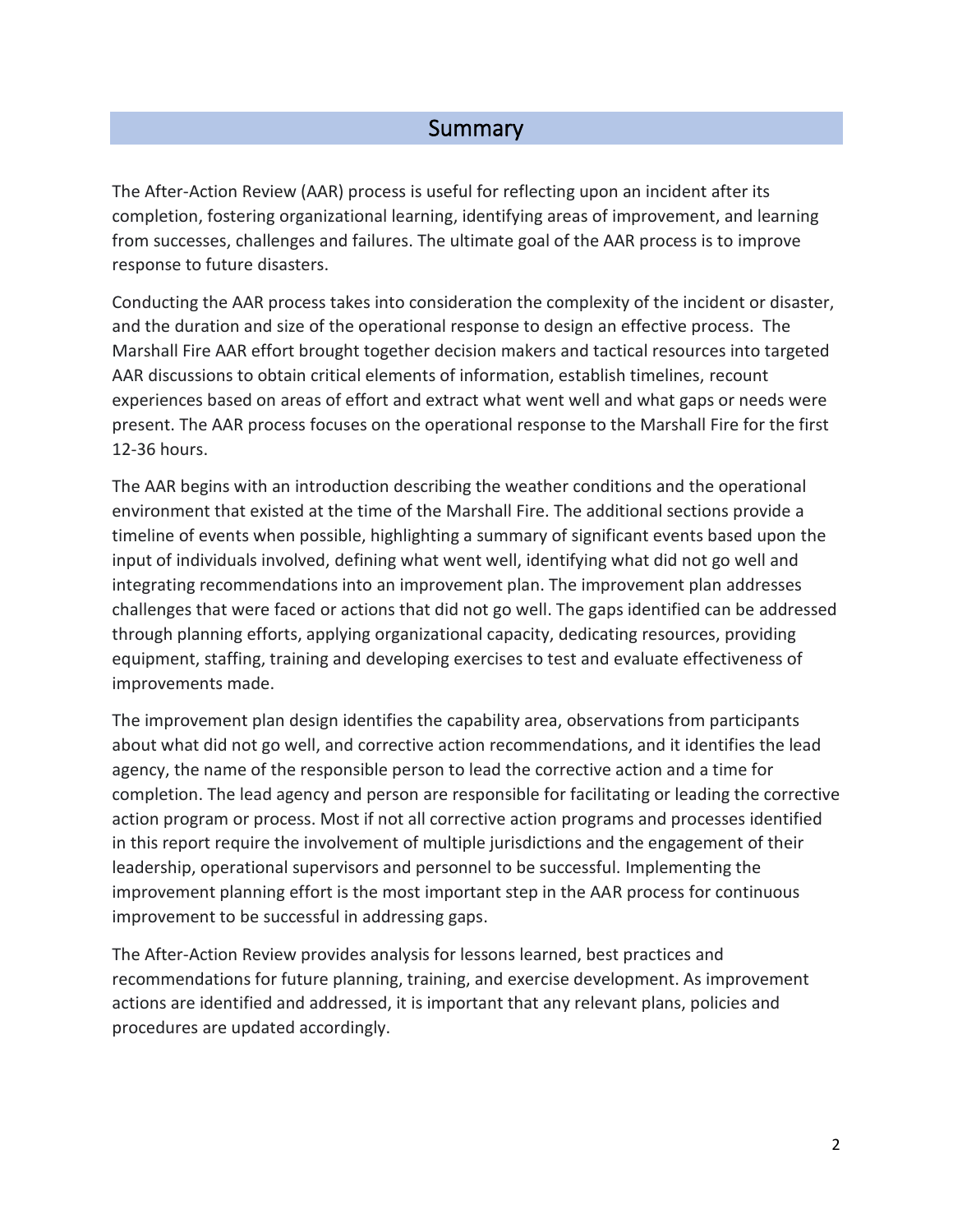### Introduction

### <span id="page-3-1"></span><span id="page-3-0"></span>Summary of the weather conditions for the Marshall Fire on December 30, 2021. https://www.weather.gov/bou/HighWinds12\_30\_2021

On Thursday, December 30, 2021, the devastating Marshall Fire roared through unincorporated Boulder County, Superior and Louisville, Colorado. The fire started south of Boulder, Colorado and was fanned by intense winds along the Front Range Foothills. Wind gusts from 70 to 100 mph occurred right at the base of the foothills, including in Boulder and along Highway 93 south toward Golden. The strong winds fanned a destructive grass fire which originated near Marshall in unincorporated Boulder County, and then quickly spread east to Superior and Louisville. At last count, the Marshall Fire destroyed 1,084 homes, and seven commercial structures and damaged 149 homes and 30 commercial structures.

The very strong winds developed in the mid-morning hours on Thursday as the result of a mountain wave that developed from very strong westerly winds racing over the Front Range Mountains and Foothills. The mountain wave remained nearly unchanged through the rest of the day, resulting in very persistent and extremely high winds that was focused very close to the base of the foothills, along Highway 93 and points east to around Superior and, Louisville. It takes just the right combination of meteorological parameters, including stability, wind shear, and wind magnitude, to create a powerful and damaging windstorm like this one.

The second component that contributed to this disaster was the lack of precipitation during the latter half of 2021. The Front Range experienced a very wet first half of the year with much greater than normal precipitation and lush and tall grass growth. However, starting around July, a persistently dry weather pattern set up and held firm through the entire fall and early winter. Grasses, while typically dry this time of year, were exceptionally dry as very little snow had occurred through the entire fall season. The temperature and precipitation from July 1 through December 29 ranks as the 2nd warmest and by far the driest in the Denver's recorded history (since 1872). This same time period for Boulder was ranked 2nd warmest for precipitation, while 13th driest in recorded history.

### <span id="page-3-2"></span>Prior to the Marshall Fire

At 10:15 a.m. the Lefthand Fire Protection District responded to the Middle Fork fire north of Boulder, and the weather conditions and high winds caused rapid growth of that fire. The Middle Fork fire attracted multiple fire departments from Allenspark, Hygiene, Lyons, Boulder Mountain Fire Protection District, and Boulder County Sheriff Fire Management Team to provide fire suppression and 15 Sheriff's Office Deputies to evacuate residents in the area. First responders reported fire spreading quickly with high winds as they started to engage in fighting the fire and initiating evacuations. The Boulder Incident Management Team (IMT3) was requested and responded to the scene. The 911 center was receiving hundreds of calls reporting the fire and launching emergency notifications through the Everbridge system to residents. An evacuation site was established in Longmont at the Memorial Building for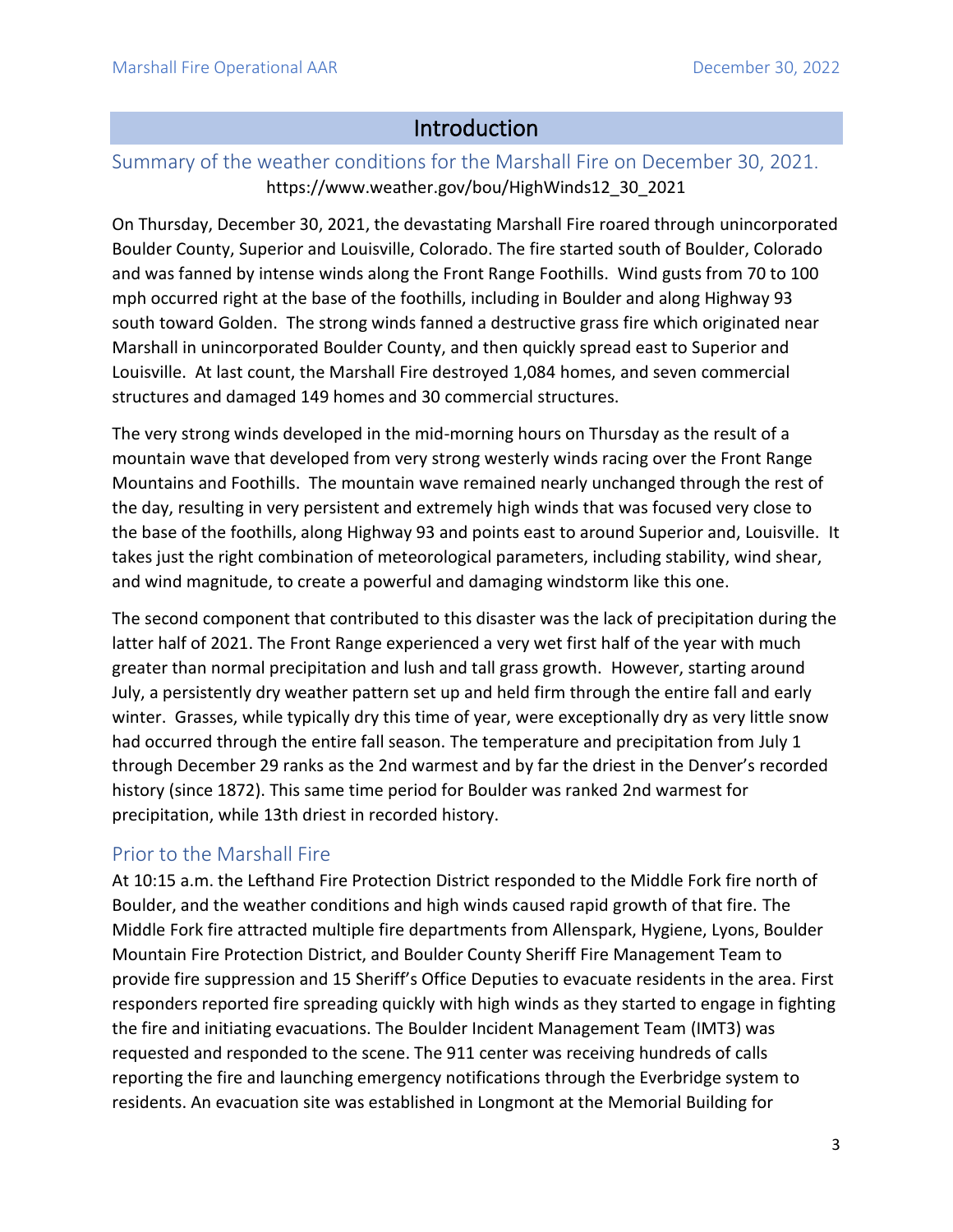evacuees of the fire. The Boulder Emergency Operations Center was not activated, but two staff members were supporting the IMT3 call out process and evacuation site efforts.

The City of Boulder Fire Department also was fighting wildfires during this time and into the afternoon along their western flank of the city.

#### <span id="page-4-0"></span>The Marshall Fire Begins

At 11:05 a.m. the Boulder County Sheriff's 911 Center dispatched Mountain View Fire Protection District and Sheriff's Office Deputies to a line down near Marshall Road and Eldorado Springs Road. A fire had developed near that same area, and it spread rapidly in cured grass fuels (dry grass materials) with relative humidity around 20% and winds up to 100 mph. The fire, now known as the Marshall Fire, began consuming structures almost immediately. Resources were directed from the Middle Fork Fire at 11:15 a.m. due to the Marshall Fire starting. Fire crews discovered a shed on fire in the area and begin to attack the fire. The fire was spreading in other areas, but the spread initially was not detected because the wind was causing a tremendous amount of smoke, dirt, dust, and debris that concealed the fire's growth and direction. Once crews determined that the fire was spreading east, the fire attack broadened. Law enforcement began to call for evacuations immediately and started the doorto-door evacuation process. At 11:30 a.m. the Emergency Operations Center started to open, and notifications were made to Emergency Support Functions to activate for the Marshall Fire.

Evacuations were being done by deputies and fire firefighters in the area of Marshall Road, 76<sup>th</sup> Street, and Cherryvale Road. The 911 center saw a large increase in calls to report the fire and in calls for assistance. As the fire progressed towards the town of Superior and the large commercial area around Costco and Target, it was evident that the fire was going to significantly impact Superior and appeared likely to directly impact the city of Louisville. At 2:30 p.m., evacuation of Avista Hospital began. Evacuations continued, and coordination between the IMT3 and the Boulder County Law Branch was critical for successful evacuation of residents. As the evening continued, the devastation further extended into the town of Superior and the city of Louisville.

There were two fatalities during the Marshall Fire, one in the Marshall area and the other in the town of Superior. Both fatalities had been contacted by law enforcement during the evacuation process and advised to leave.

At approximately 6:30 p.m., the wind decreased to 25-30 mph and the fire behavior decreased in intensity and rate of spread. High winds continued into the evening, and by the morning of December 31 fire size was estimated at 6,000 acres.

The morning of December 31 brought a significant weather change: winds were less than 10 mph and snow was forecast for later in the day. The afternoon brought four to eight inches of snow which effectively stopped all forward spread of the wildland fire.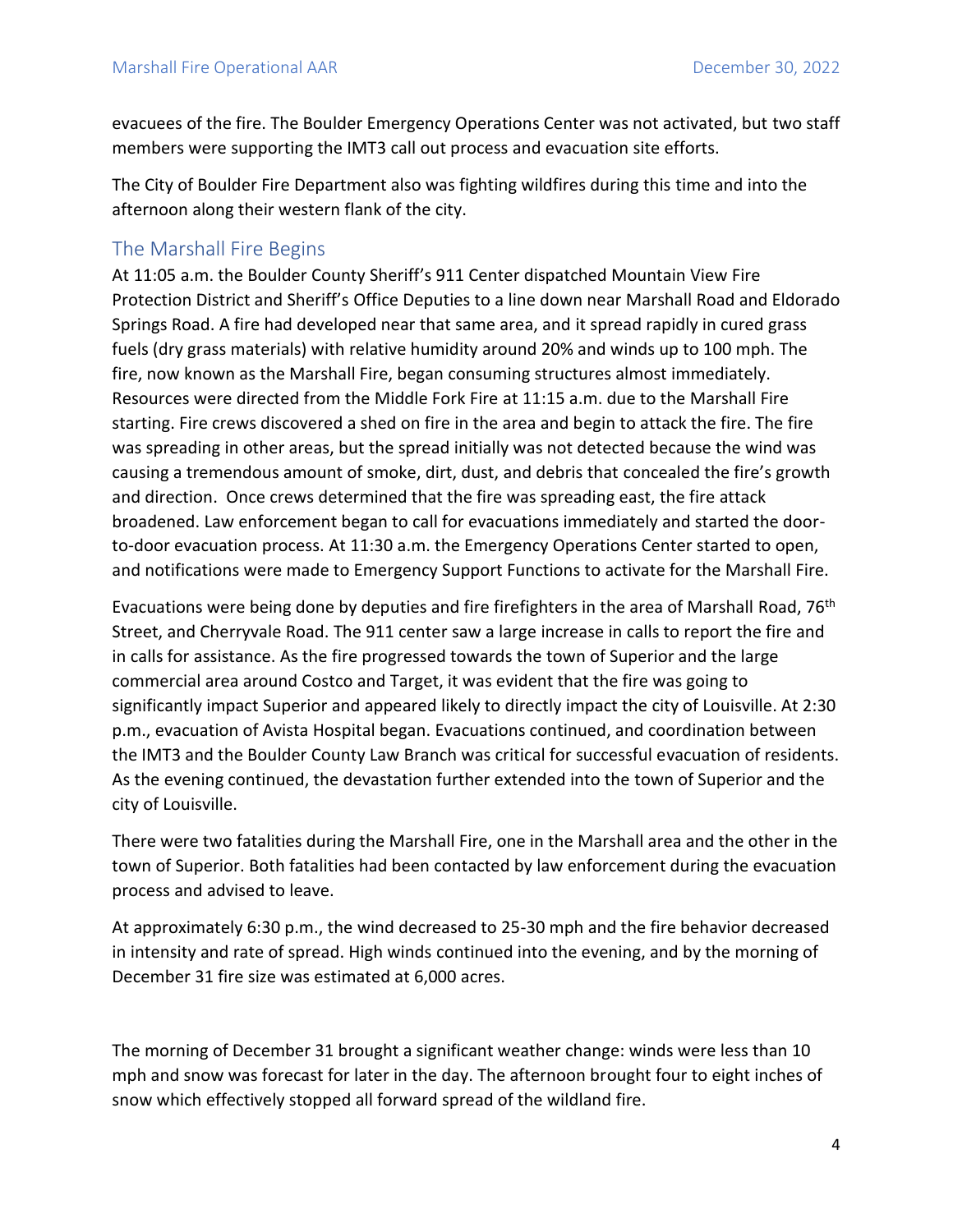### Summary of Events of the Operational Response

- <span id="page-5-0"></span>1024: Middle Fork starts and is drawing in fire resources and 15 deputies. Fire spreading quickly with high winds reported.
- 1105: Marshall Fire call is dispatched.
- 1123 Fire Command requests additional units to Marshall Fire. Fire moving east through property to homes.
- 1138: Evacuations start in Old Marshall and along Cherryvale north.
- 1150: Cherryvale Law Units begin evacuating South Vale and Wildflower Ranch.
- 1159: Fire begins running east down Marshall Rd. Middle Fork Incident Command calling for resources.
- 1200: BCSO fire command and law command tie in together and operational coordination established. Relocated ICP to 76<sup>th</sup> Street and Marshall Road.
- 1203: Fire is reported past water treatment plant moving at rapid rate toward Superior.
- 1206: Start evacuations for S 76<sup>th</sup> Sagamore, and Costco area. Flames reported at the back of Sagamore subdivision.
- 1215: Evacuation Orders issued through Everbridge system to unincorporated Boulder County and Superior and went to McCaslin. Door to door evacuations initiated for the next 30 minutes in the area.
- 1218: Costco evacuating, and fire is at Mohawk. Fire in parking lot of Costco and smoke obscuring everything.
- 1219: Flames have reached Sagamore.
- 1235: Mountain View Fire Department calls for Spanish Hills evacuations. Fire is there before evacuations.
- 1241: 911 Center started airing home addresses and was overwhelmed with reports.
- 1245: Fire reported behind Home Depot in Louisville.
- 1246: At 68<sup>th</sup> and South Boulder reports of fire in the area.
- 1250: Call for evacuations south of South Boulder Road also SCL Hospital evacuation, and McCaslin East to Sports Stable needs to evacuate.
- 1250: Decision is made to evacuate the entire town of Superior.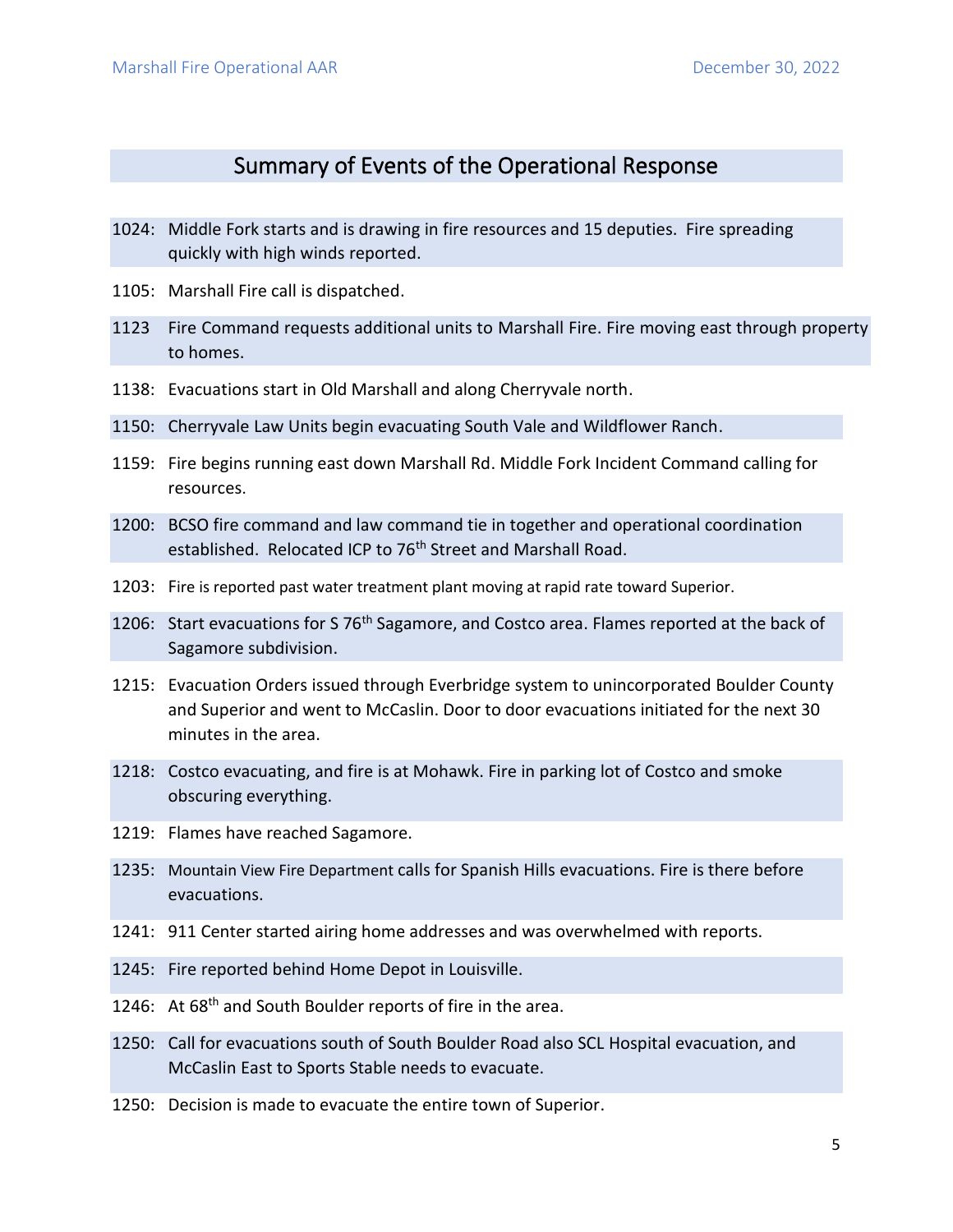- 1256: Flatirons Mall contacted, and work started on getting access to use Nordstroms (closed/moved out) to take shelter from wind and set up ICP while waiting for Mobile Command Post.
- 1300: Law Division is established at Flatirons Mall. Teams are designated from arriving outside agencies for full Superior evacuation.

Teams of 10 are assigned radio designators of A-P and assigned to one of three tasks; Evacuations (overall evacuations of large areas), Critical or Tactical Evacuations (people needing help or in areas that had already been evacuated), and Road Closures/ Traffic control (including areas in Louisville).

- 1308 Louisville running operations and door to door evacuations.
- 1315: Mobile command post at the Flatirons Mall and the Law Branch was established boosting incident command from IMT3.
- 1402: Teams assigned to flush traffic eastbound only, at US36/ McCaslin and Rock Creek Pkwy/Coalton. Mountain View Fire assigned to help with evacuations at Urgent Care and then Avista.
- 1500: IMT provided planning, resource status, situation status, logistics, check in with divisions and branches, coordination with evacuation planning.
- 1520: Delegation of management of the fire to the Sheriff.
- 1530 Entire town of Superior Evacuated.
- 1537 Boulder Police SWAT Team assigned to assist Louisville with evacuations and began evacuating Zones 1, 2,3,4 and set their own staging at Monarch High.
- 1540: Delegated the fire to IMT3 as the Incident Commander.
- 1600: Delegated the fire to the state, evacuations and firefighting continuing.
- 1900: Wind shifting and making progress and the system started to catch up to the incident. South Metro Fire, North Metro Fire, Jefferson County Communication, State Emergency Operations Center and CO Division of Fire Prevention and Control all ordering resources.
- 2000 to 0700: The weather conditions are notably changed from the prior 9 hours. Fire crews continue to fight fires through the night. Evacuations continue door to door by law enforcement. Site access control planning begins to control access. BIMT continues to manage the incident and orders resources for the next day and completes incident action planning.

<span id="page-6-0"></span>What Worked Well *Interagency Cooperation.*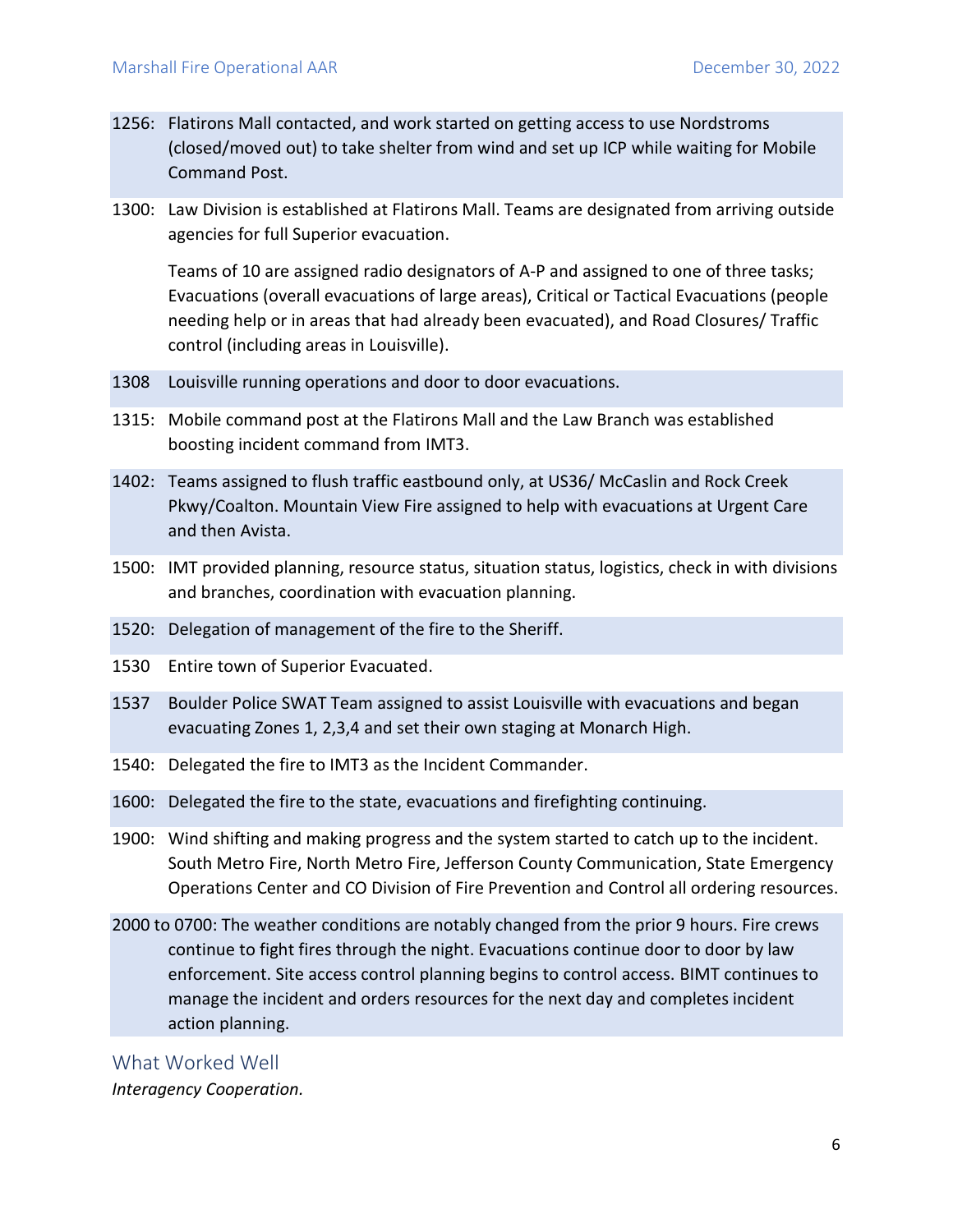- Instructions and assignments were clear, and personnel knew exactly what was supposed to be done and were able to stay on the tasks at hand.
- Communications between multiple law agencies was effective because law enforcement had clear and concise information. Agencies used Law channel and cell phones for communication.
- Relationships with other agencies worked well. Pre-existing relationships, either from working on prior incidents together or through previous interactions, were great and key to operational successes.
- During extreme conditions and hardships not encountered on other incidents the commitment to work well together from all agencies was experienced throughout the operation.

#### *Incident Command*

- Establishing unified command by law enforcement with fire departments early on in both incidents increased effectiveness in making operational decisions and use of resources.
- Utility company presence and the development of a strong interface with the incident command post was effective in controlling utilities in the area, making it safe for first responders.
- IMT3 deployment and assumption of command added capacity to manage the complexity and escalation of the incident until the FEMA IMT1 team took the fire on January 1, 2022

#### *Operational & Resource Management*

- Assembling resources quickly and handing out assignments (from Longmont Police SWAT and Boulder Police SWAT) was critical to the effective door to door evacuations.
- Radio discipline within the law enforcement groups was excellent and prevented overloading operational channels preventing radio network failures. Personnel saved radio traffic for important information.
- There was great initiative. Numerous people saw a problem and took it upon themselves to rectify the situation as opposed to having to be ordered to. The ability to make decisions and resolve issues at the point of the problem created many operational successes and resolved significant challenges encountered throughout the incident.
- Diverting law and fire resources quickly from the Middle Fork Fire to the Marshall Fire assisted with bolstering the response to the Marshall Fire as resources were becoming scarce awaiting additional resources to arrive.
- The loss of life in any disaster is hard to accept, and tragically two people did lose their lives. Due to the speed of the fire spreading into multiple communities simultaneously the potential for many fatalities was present and fortunately did not manifest during this incident.
- Over 1,100 homes and businesses were lost in this fire, but thousands of homes were saved because of firefighting efforts.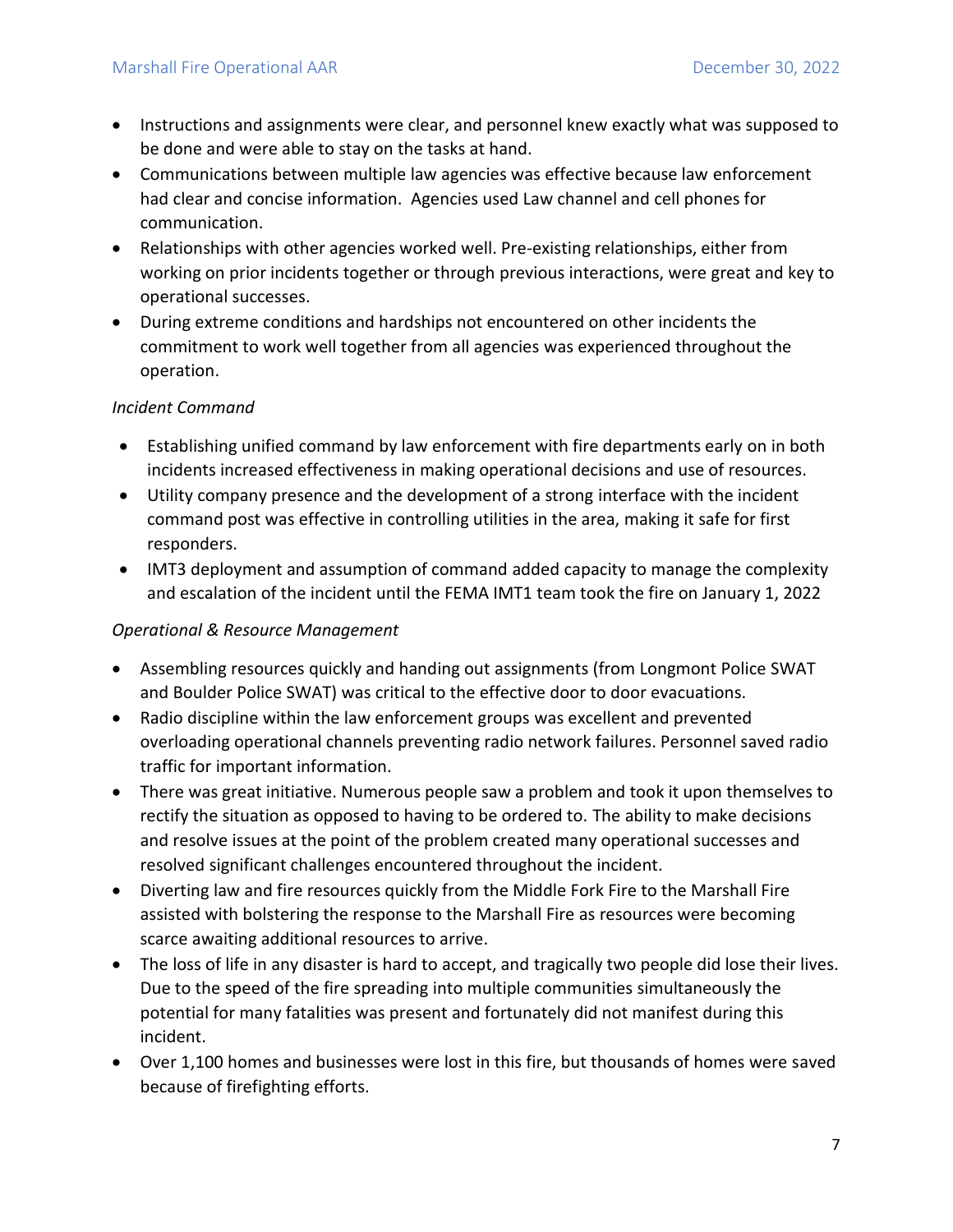#### *Evacuations*

- The initial alerts and warnings for the Middle Fork Fire and the Marshall Fire went out quickly and roadblocks were established immediately.
- Door to door evacuations needed to be executed immediately into the response and quickly throughout the Marshall Road 76<sup>th</sup> Street area. This included many residents and animals.
- Over 300 law enforcement resources assembled to perform door to door evacuations in Superior, Louisville, and unincorporated areas of Boulder County.
- The fire spread was so aggressive that in three locations it jumped Highway 36, which is a six-lane divided highway. The fire caused a traffic jam requiring all traffic to be re-routed by law enforcement.
- Traffic congestion was resolved at Coalton/Rock Creek by sending everyone east from Coalton in all lanes to Highway 36. This cleared out traffic jams in Rock Creek.
- Avista Hospital had to be evacuated in a short period of time due to the rapidly advancing fire. Through coordination of multiple agencies, evacuations were able to remove patients to other facilities. There was a phone call directly from an Avista Nurse (inquiring about evacuating the hospital). Having direct contact with employee from the facility provided real-time situational awareness for understanding the fire nearby. Due to information provided, the dispatcher advised to evacuate if in danger—same message provided to many callers.
- Multiple long-term care facilities also had to be evacuated at the same time. Residents were moved to other facilities due to effective facility emergency planning and transportation resources provided by ESF 1 Transportation.
- Additional dispatch staff brought into backfill, then identified a single dispatcher to manage evacuations and Everbridge.
- The Flatirons Crossing Mall provided a staging area large enough to support over 300 law enforcement personnel, 74 fire agencies and hundreds of fire personnel. This permitted an efficient incident base and operating space for the incident management teams operating the incident command post.
- The fire was moving faster than some of the evacuation orders could be developed and launched. Social media use by the community and messaging between the Town of Superior and City of Louisville assisted to provide messaging on social media about the fire.
- Communications to fire command was excellent between the 911 center to obtain information and relay critical updates.
- The evacuation of 37,500 people during a fast moving and multi-directional spreading fire in a relatively short period of time (3-4 hours) is unprecedented.

#### *Communications/ 911 Center*

The Sheriff's Communication Center provides dispatching services for all law enforcement agencies in Boulder County except the City of Boulder, University of Colorado, and the City of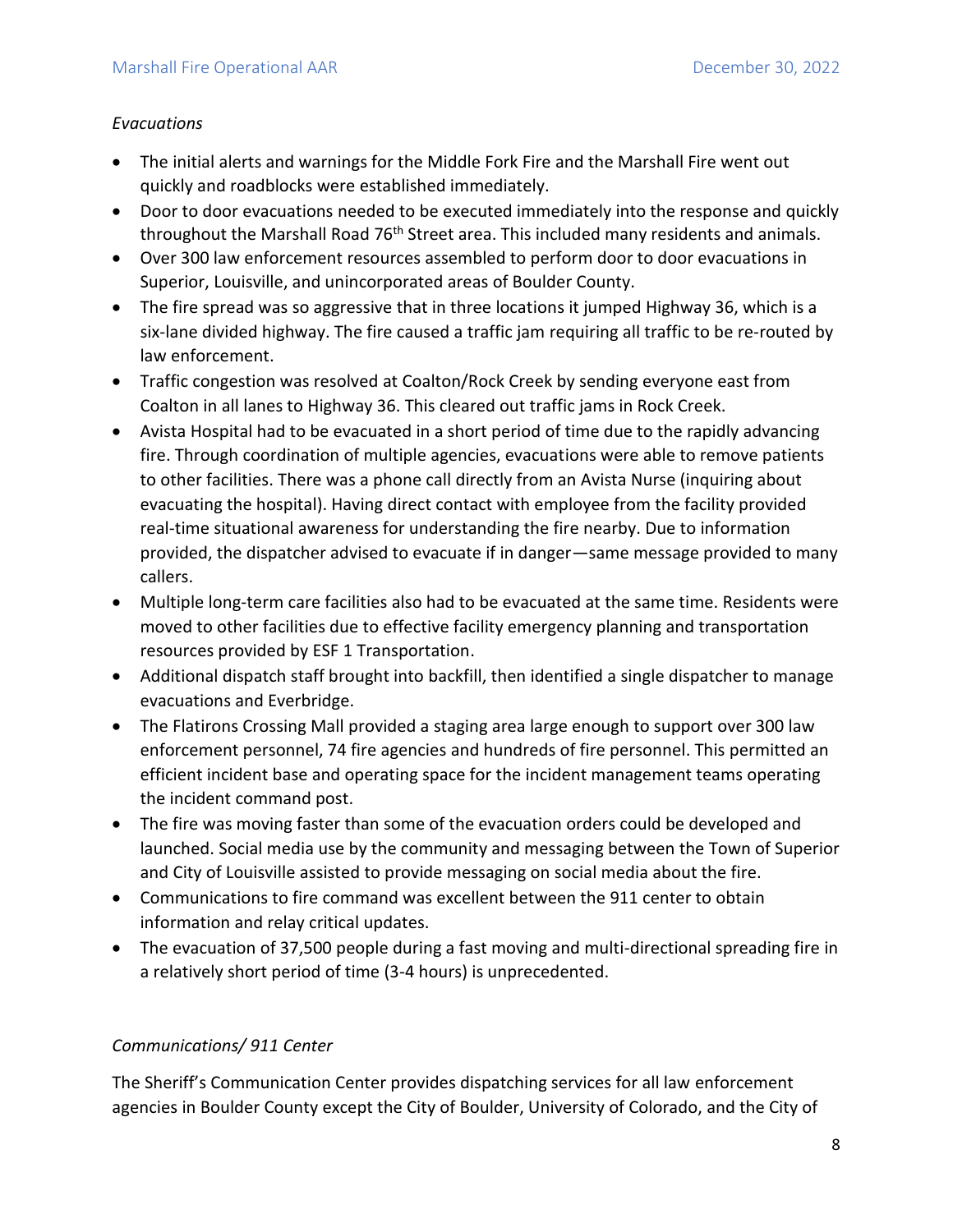Longmont. In addition, the center also provides 911 dispatching and alert and warning services for fire agencies and rescue agencies in Boulder County. The 911 services and dispatching services for the Middle Fork Fire and Marshall Fire were managed through this center. The Middle Fork Fire already had supervisors of the communications center starting to arrange for additional staff due to the size and hazardous nature of the fire.

The additional staffing was present or was already enroute, due to the dispatch all-page sent for assistance during the Middle Fork Fire. Having these additional dispatchers added capacity by adding multiple fire dispatchers and one supervisor working the incident facilitated splitting roles and responsibilities. Back-up staff to assist with Computer Aided Dispatch for Fire and Law channels were also made available.

There was strong room awareness by dispatchers, considering we were working in a temporary location with less than half the space and different layout and consoles available. Incoming additional dispatchers knew where to go and who to back up. Additional supervisors were also available to make decisions and assist with dispatching, making concise and appropriate instructions to callers, specific to each situation.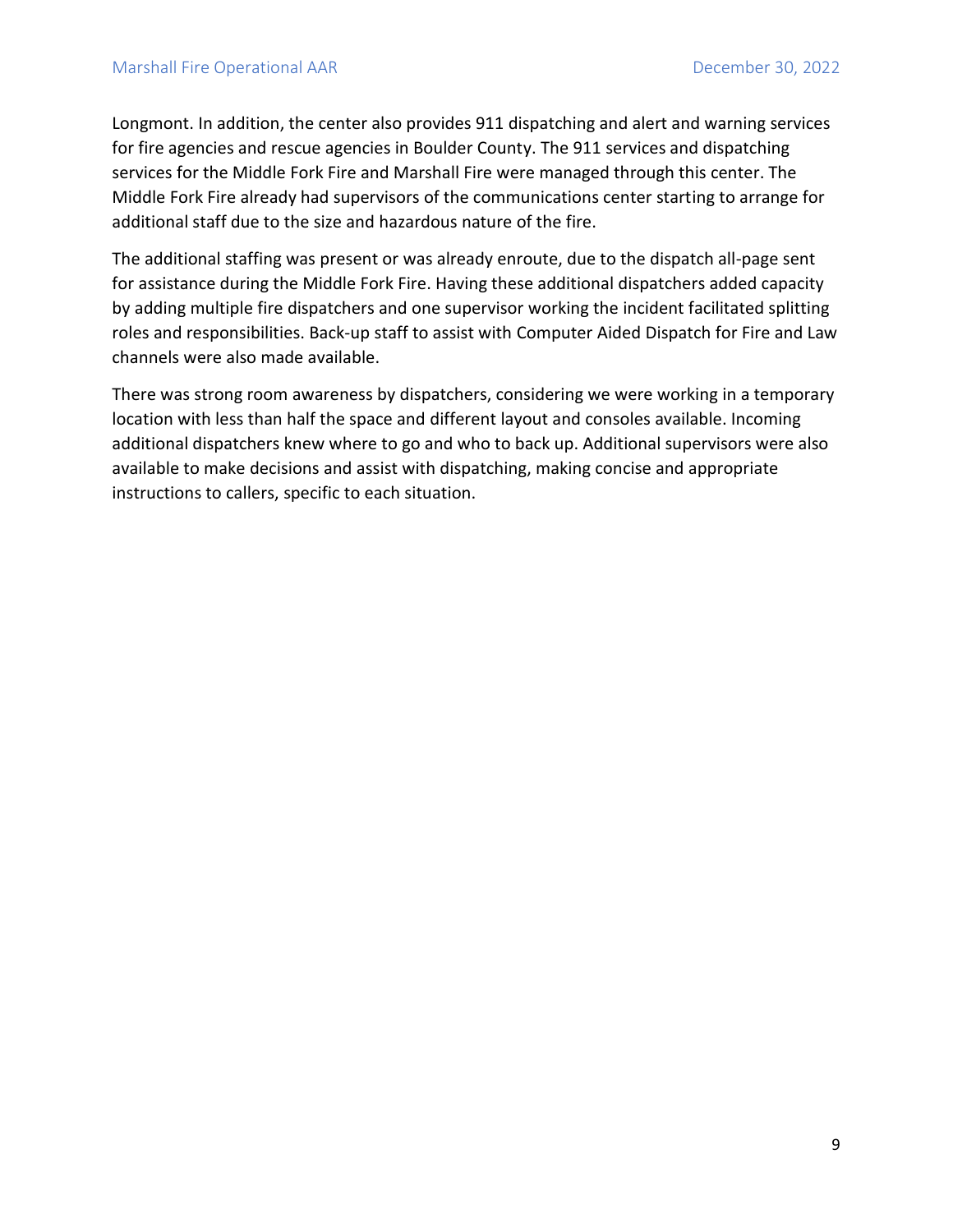#### <span id="page-10-0"></span>Marshall Fire Evacuations Zones



# **Marshall Fire Evacuation Areas**

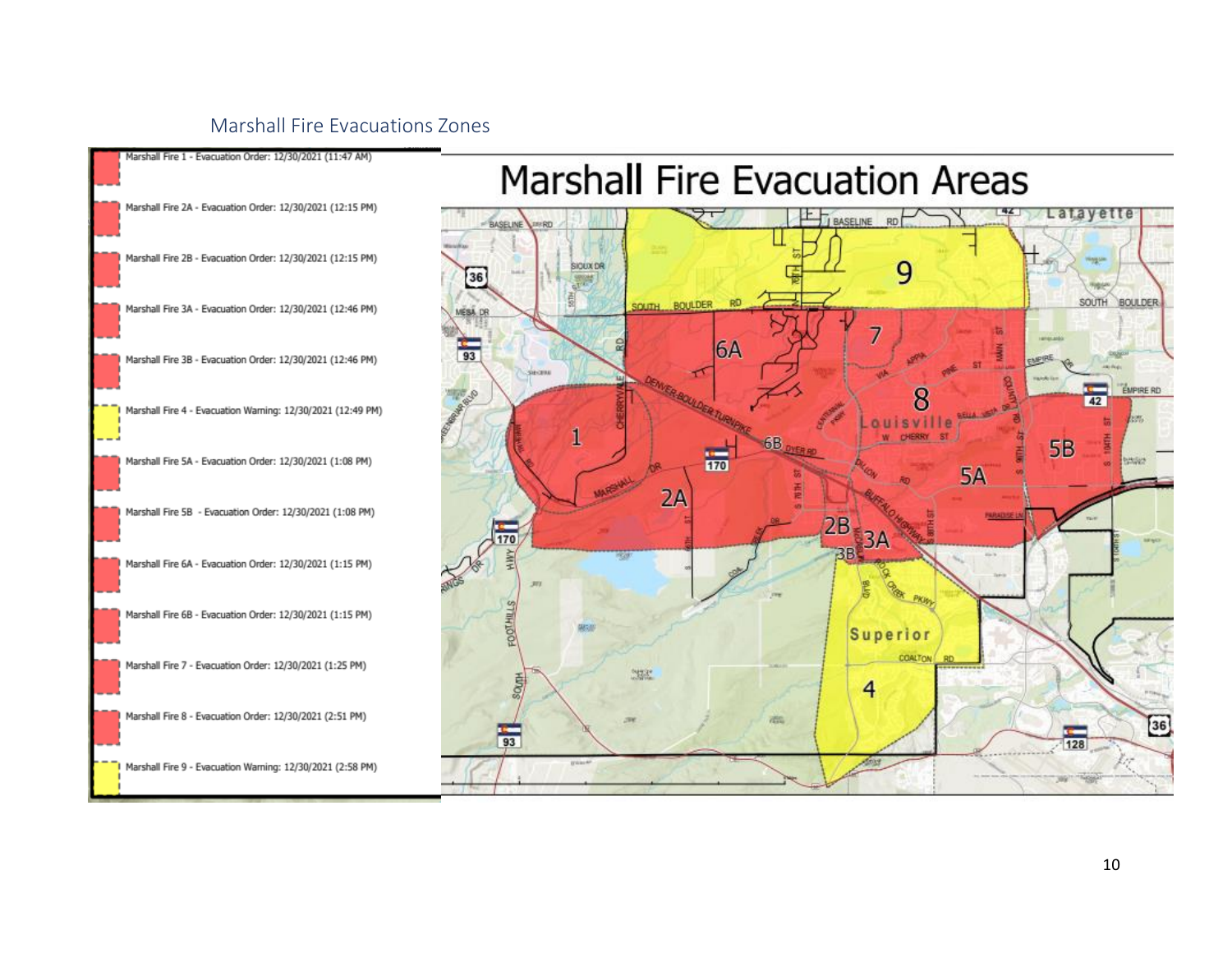## Fire Response AAR Improvement Plan

<span id="page-11-0"></span>

| <b>Capability</b> | <b>Observation</b>        | <b>Corrective Action</b><br><b>Recommendations</b> | <b>Primary</b><br><b>Responsible</b> | <b>Agency</b><br><b>POC</b>                      | <b>Start</b><br><b>Date</b> | <b>Completion</b><br><b>Date</b> |
|-------------------|---------------------------|----------------------------------------------------|--------------------------------------|--------------------------------------------------|-----------------------------|----------------------------------|
|                   |                           |                                                    | <b>Agency</b>                        |                                                  |                             |                                  |
| Incident          | Agency administrators     | Agency                                             | <b>Boulder Disaster</b>              | Mike Chard                                       | May                         | August                           |
| Command           | were unfamiliar with the  | administration                                     | Management                           | 303-565-7878                                     | 2022                        | 2022                             |
|                   | delegation process.       | meeting and training                               |                                      | mchard@bouldercounty.org                         |                             |                                  |
|                   | Incident management       |                                                    |                                      |                                                  |                             |                                  |
|                   | team (IMT) Incident       |                                                    |                                      |                                                  |                             |                                  |
|                   | Commanders did not        |                                                    |                                      |                                                  |                             |                                  |
|                   | fully understand the      |                                                    |                                      |                                                  |                             |                                  |
|                   | multiple authorities and  |                                                    |                                      |                                                  |                             |                                  |
|                   | how to negotiate the      |                                                    |                                      |                                                  |                             |                                  |
|                   | relationship at times.    |                                                    |                                      |                                                  |                             |                                  |
| Communications    | Need to optimize          | Facilitate operational                             | Fire Consortium-                     | <b>Boulder County Fire Chiefs</b>                | <b>TBD</b>                  | <b>TBD</b>                       |
|                   | communications            | discussion between                                 | Operations                           | (BCFC) Representatives and                       |                             |                                  |
|                   | between incident          | <b>Incident Command</b>                            | Committee                            | <b>Steve Silbermann</b>                          |                             |                                  |
|                   | command and dispatch.     | and Dispatch                                       |                                      |                                                  |                             |                                  |
| Resource          | County dispatch -         | Verify all resources                               | Fire Consortium-                     | Bradshaw, Higgins, Beebe,                        | May                         | In Progress                      |
| Management        | resources, contact        | are properly listed in                             | Operations                           | <b>BRETSA</b>                                    | 2022                        |                                  |
|                   | information               | the dispatch centers                               | Committee                            |                                                  |                             |                                  |
|                   |                           | and appropriate                                    |                                      |                                                  |                             |                                  |
|                   |                           | contact information                                |                                      |                                                  |                             |                                  |
|                   |                           | is present.<br>Determine how to                    | Fire Consortium-                     |                                                  |                             |                                  |
| Operational       | Fire duty officer / Local | best staff this                                    | Operations                           | <b>BCFC Representatives to be</b><br>determined. | May<br>2022                 | In Progress                      |
| Coordination      | resource coordinator      | position and                                       | Committee                            | Office of Disaster                               |                             |                                  |
|                   | (LRC)                     | determine duties.                                  |                                      | <b>Management Resource</b>                       |                             |                                  |
|                   |                           |                                                    |                                      | <b>Management Section Chief</b>                  |                             |                                  |
| Planning          | <b>Structure Annual</b>   | Develop a structural                               | Fire Consortium-                     | Seth McKinney and Brian                          | <b>TBD</b>                  | <b>TBD</b>                       |
|                   | Operating Plan (AOP)      | model for response                                 | Operations                           | Oliver                                           |                             |                                  |
|                   | model                     | in the AOP for fires                               | Committee                            |                                                  |                             |                                  |
|                   |                           | that start in wildland                             |                                      |                                                  |                             |                                  |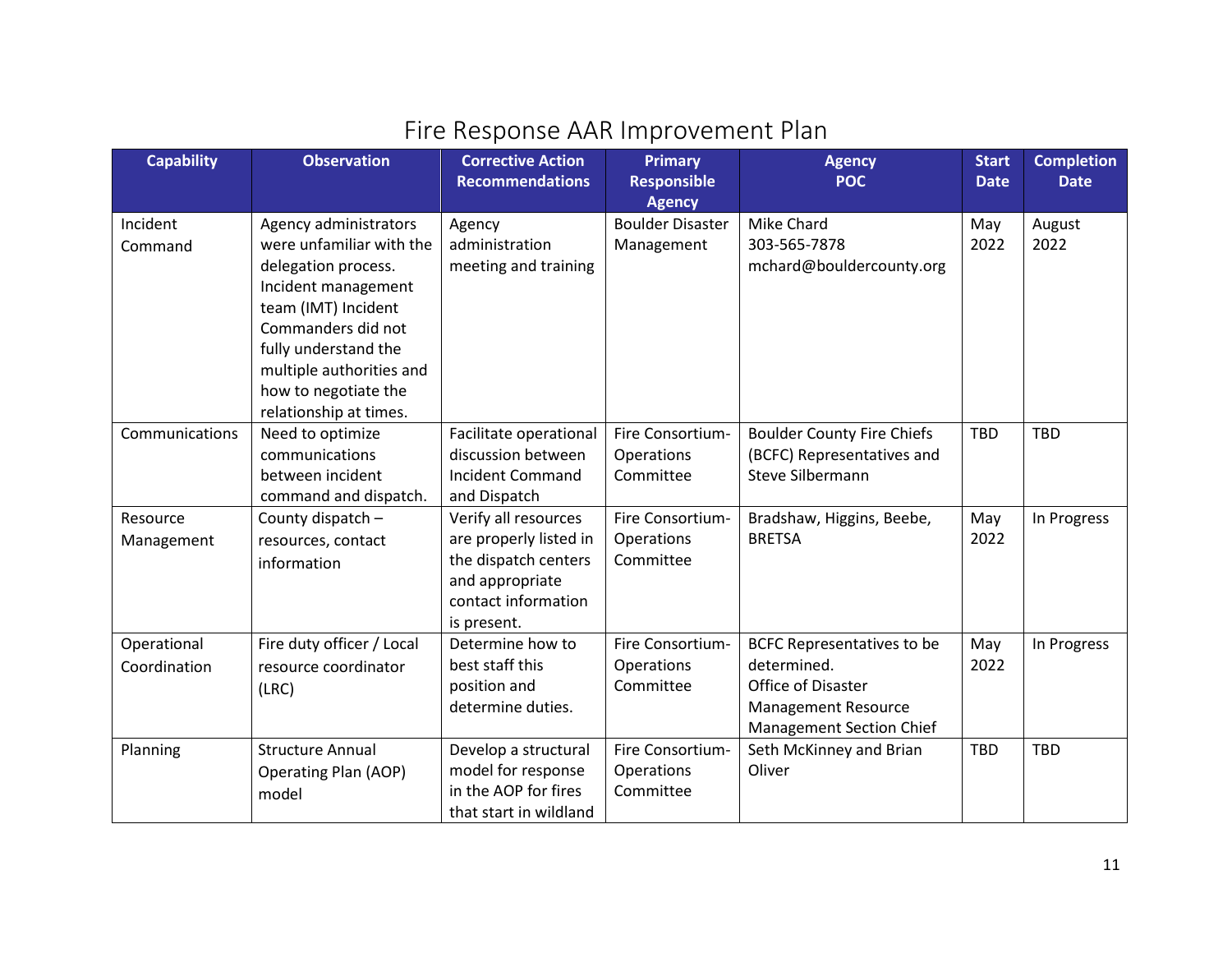|                  |                                       | /grasslands and<br>move into urban<br>structure<br>environment  |                                   |                 |            |
|------------------|---------------------------------------|-----------------------------------------------------------------|-----------------------------------|-----------------|------------|
| Interoperability | Local 800 MHz<br>communications plan- | Need to develop a<br>VHf and 800 MHz<br>communications<br>plan. | Radio /<br>Communications<br>Team | Scott Whitehead | April 2022 |

## Law Response AAR Improvement Plan

<span id="page-12-0"></span>

| <b>Capability</b> | <b>Observation</b>                                                              | <b>Corrective Action</b><br><b>Recommendations</b>                                                                                                                                                        | <b>Primary</b><br><b>Responsible</b> | <b>Agency</b><br><b>POC</b> | <b>Start</b><br><b>Date</b> | <b>Completion</b><br><b>Date</b> |
|-------------------|---------------------------------------------------------------------------------|-----------------------------------------------------------------------------------------------------------------------------------------------------------------------------------------------------------|--------------------------------------|-----------------------------|-----------------------------|----------------------------------|
| Communications    | Communications/<br>800 communications<br>plan                                   | Develop 800 MHz<br><b>Communications Plan</b>                                                                                                                                                             | <b>Agency</b><br><b>BCSO</b>         | Whitehead/<br>Wilber        | April 12,<br>2022           | April 2022                       |
| Operations        | <b>Rescue Task Force</b><br>model for<br>evacuations                            | <b>Build Rescue Task Force</b><br>$model - a$ dedicated group<br>that contains law<br>enforcement, fire, and EMS<br>that can be tasked as a<br>group to handle<br>projects/issues within the<br>incident. | <b>BCSO</b>                          | Bonafede/<br>Wilber         | April 12,<br>2022           | In Progress                      |
| Incident Command  | Consolidation of<br>Incident Command/<br><b>Operations Directors</b><br>earlier | Evaluate standard<br>operating procedures<br>(SOPs) and adjust support<br>unified command or<br>enhance command<br>coordination earlier.                                                                  | <b>BCSO</b>                          | Chamberlin /<br>Wilber      | April 12,<br>2022           | In Progress                      |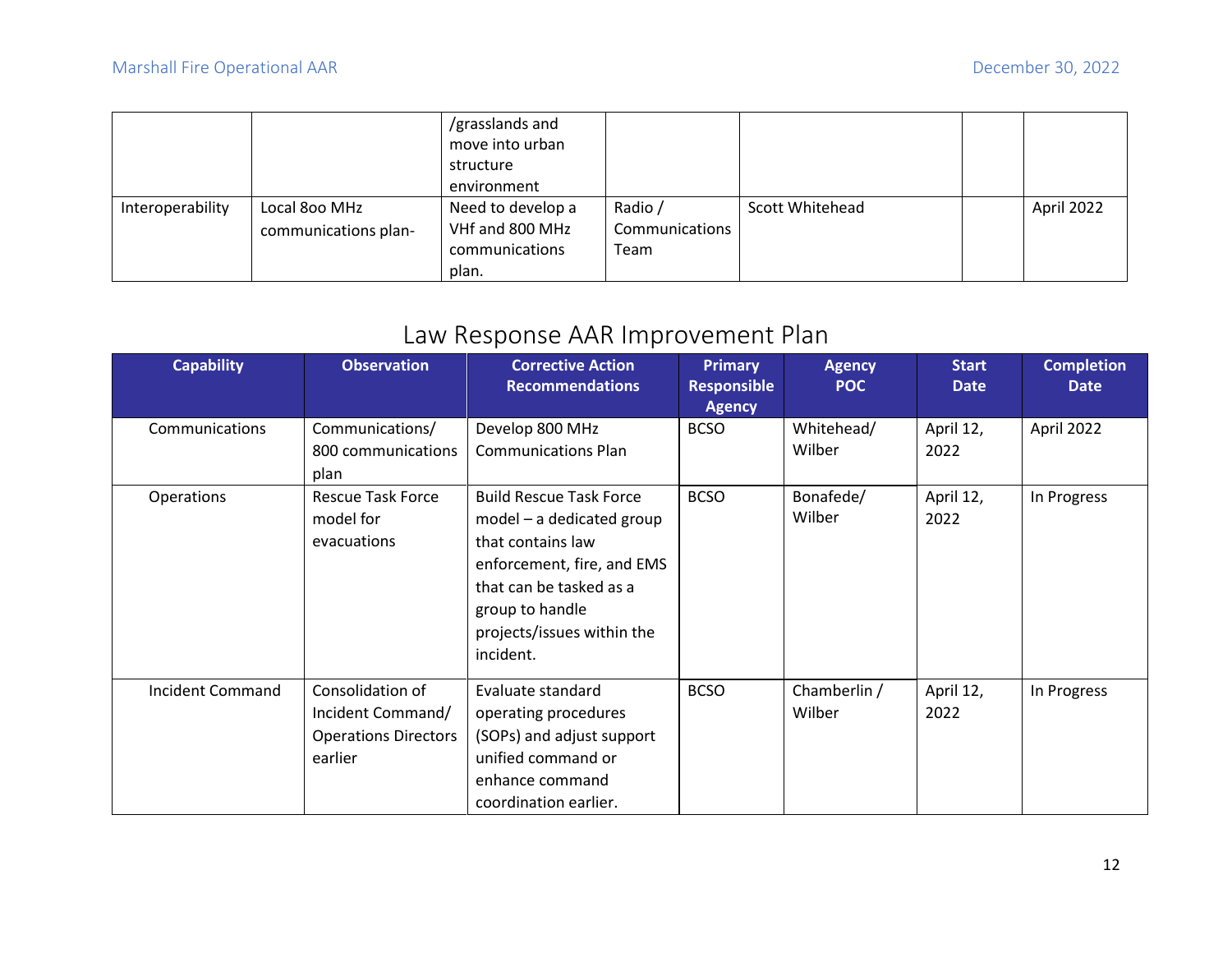| <b>Evacuations</b> | Controlling and        | Ensure current evacuation   | <b>BCSO</b> | Heathman | April 12, | In Progress |
|--------------------|------------------------|-----------------------------|-------------|----------|-----------|-------------|
|                    | maintaining            | policies and SOPs consider  |             |          | 2022      |             |
|                    | intersections/ traffic | evacuation traffic patterns |             |          |           |             |
|                    | flow                   | and cover traffic control   |             |          |           |             |
|                    |                        | objectives.                 |             |          |           |             |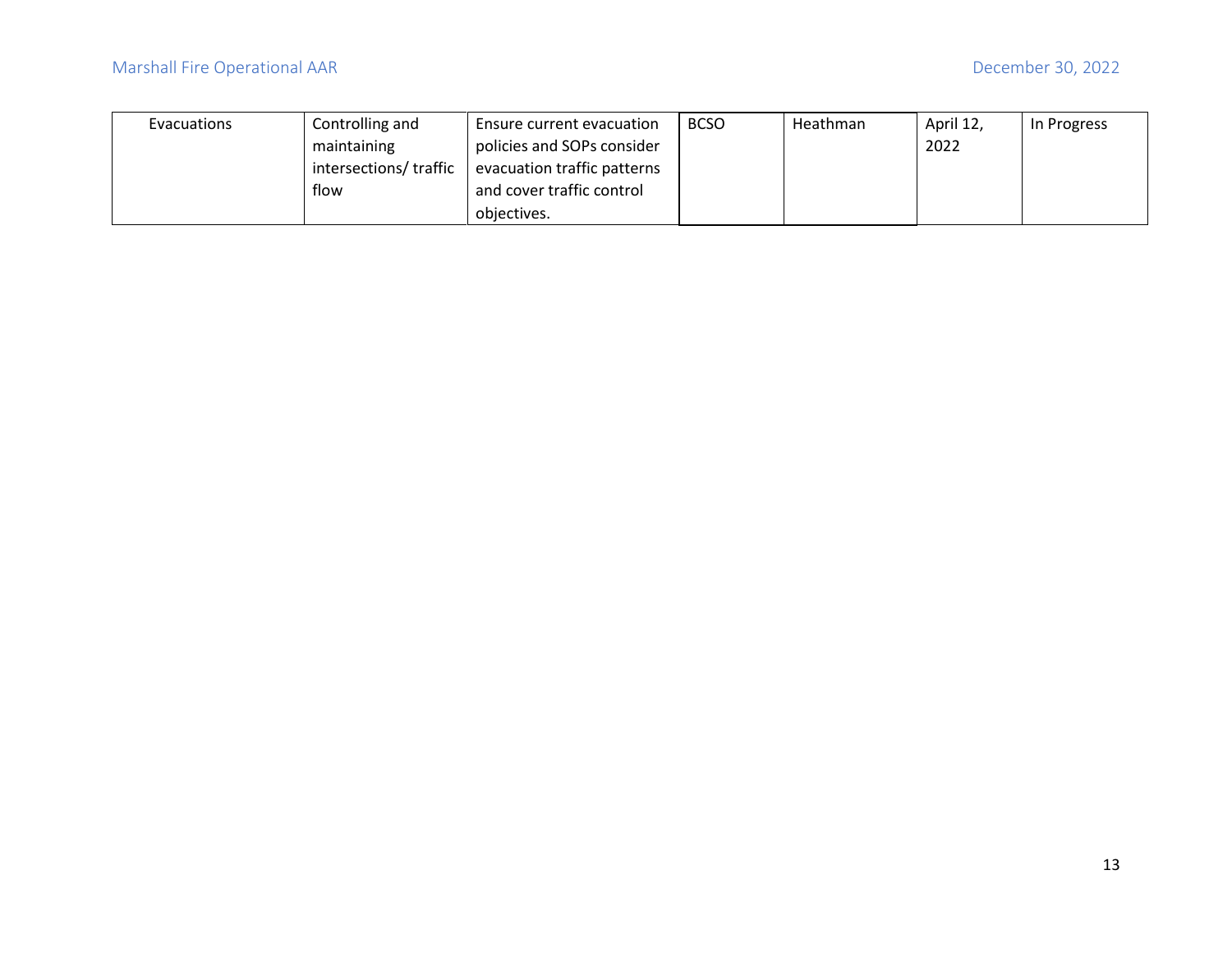## AAR Improvement Plan Alert & Warning

<span id="page-14-0"></span>

| <b>Capability</b>   | <b>Observation</b>                 | <b>Corrective Action</b><br><b>Recommendations</b> | <b>Primary</b><br><b>Responsible</b> | <b>Agency</b><br><b>POC</b> | <b>Start</b><br><b>Date</b> | <b>Comp. Date</b> |
|---------------------|------------------------------------|----------------------------------------------------|--------------------------------------|-----------------------------|-----------------------------|-------------------|
|                     |                                    |                                                    | <b>Agency</b>                        |                             |                             |                   |
| Emergency           | Evacuation orders or incidents     | Wireless emergency                                 | 911 Centers, ODM                     | Brian Zierlein,             | 2021                        | April 2022        |
| Evacuation          | involving imminent or              | alerts (WEA) /IPAWS                                |                                      | Steve                       |                             |                   |
| <b>Orders Using</b> | immediate risk to life safety      | integrated into 911                                |                                      | Silbermann,                 |                             |                   |
| <b>IPAWS</b>        | need to be managed by the 911      | centers for use in                                 |                                      | Brad Riggins,               |                             |                   |
|                     | centers.                           | immediate life safety                              |                                      | Mike Chard                  |                             |                   |
|                     |                                    | situations.                                        |                                      |                             |                             |                   |
| Multi-              | During a fast-moving incident      | Hold meetings to                                   | Law Enforcement,                     | Steve                       | May 18,                     | Ongoing           |
| jurisdictional      | having pre-established             | develop agreements,                                | Fire Agencies, 911                   | Silbermann &                | 2022                        |                   |
| decision            | decision-making agreements         | or operational sop                                 | Centers, Disaster                    | Mike Chard                  |                             |                   |
| making              | will help with alert and warning   | integration, or                                    | Management                           |                             |                             |                   |
|                     | challenges during response.        | processes to facilitate                            |                                      |                             |                             |                   |
|                     |                                    | multi-jurisdictional                               |                                      |                             |                             |                   |
|                     |                                    | decision making.                                   |                                      |                             |                             |                   |
| Emergency           | Develop a database                 | Develop a database                                 | <b>BCSO</b>                          | Steve                       | <b>June 2022</b>            | <b>TBD</b>        |
| Notification        | management policy or process       | management policy or                               |                                      | Silbermann                  |                             |                   |
| Database            | within the Boulder Regional        | process with BRETSA                                |                                      |                             |                             |                   |
|                     | <b>Emergency Telephone Service</b> | 911 Centers that share                             |                                      |                             |                             |                   |
|                     | Authority (BRETSA) structure       | the Emergency                                      |                                      |                             |                             |                   |
|                     |                                    | <b>Notification System</b>                         |                                      |                             |                             |                   |
| Polygons            | Polygons exist west of HWY 36      | Develop evacuation                                 | BCSO BPD 911,                        | 911 center                  | <b>APRIL</b>                | <b>TBD</b>        |
| County Wide-        | and need to be expanded to         | polygons for each                                  | Longmont 911                         | directors                   | 2022                        |                   |
| 911                 | other communities in the           | community in Boulder                               | Fire and law                         |                             |                             |                   |
|                     | County East of Hwy 36 / 93.        | County using existing                              | agencies.                            |                             |                             |                   |
|                     |                                    | systems or acquire                                 |                                      |                             |                             |                   |
|                     |                                    | proprietary software.                              |                                      |                             |                             |                   |
|                     |                                    | Explore software                                   |                                      |                             |                             |                   |
|                     |                                    | options.                                           |                                      |                             |                             |                   |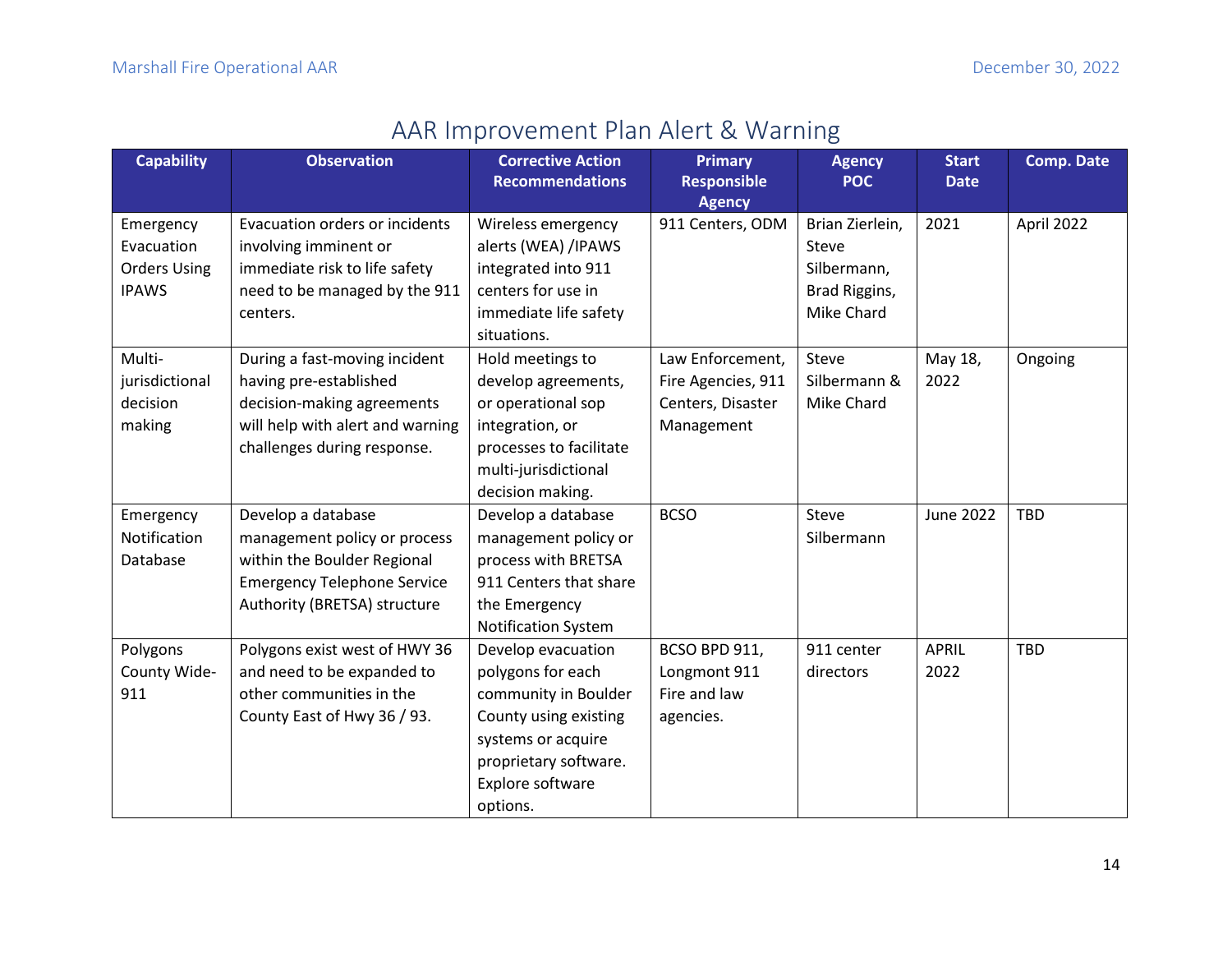| Complex             | During a rapidly escalating       | Need to continue to     | BCSO, BCFFA,            | Josh           | May 2022 | October 2022 |
|---------------------|-----------------------------------|-------------------------|-------------------------|----------------|----------|--------------|
| Escalating          | incident the ability to           | expand unified          | BCFC, Chiefs            | Bonafede,      |          |              |
| Response            | implement the concepts of         | command process, how    | group                   | Ops,           |          |              |
| Environment-        | unified coordination /            | to manage escalation,   |                         | Emergency      |          |              |
|                     | command, staging and how to       | staging and resource    |                         | Services, Fire |          |              |
|                     | identify escalation is critical.  | management.             |                         | Crew, 911      |          |              |
|                     |                                   |                         |                         | center.        |          |              |
| Integrating         | Being able to leverage the local  | Hold evacuation         | Office of Disaster      | Mike Chard,    | May 2022 | September    |
| with                | municipality emergency            | planning meetings and   | Management              | Steve          |          | 2022         |
| municipality        | managers to assist with           | tabletop exercises with | (ODM), 911              | Silbermann,    |          |              |
| Emergency           | development of evacuation         | local municipal         | centers, fire and       | Brad Riggins,  |          |              |
| Mangers &           | polygons and processes is         | emergency managers      | police agencies,        | Kristine       |          |              |
| first               | needed.                           | and public safety       | local municipal         | Mason,         |          |              |
| responders to       |                                   | leaders from each       | emergency               | Longmont       |          |              |
| review alert        |                                   | community.              | managers.               | OEM, Kim       |          |              |
| and warning         |                                   |                         |                         | Stewart, Pete  |          |              |
| plan and            |                                   |                         |                         | Bradshaw,      |          |              |
| evacuation          |                                   |                         |                         | Dave Hayes, &  |          |              |
| planning for        |                                   |                         |                         | <b>BCSO</b>    |          |              |
| imminent life       |                                   |                         |                         |                |          |              |
| safety              |                                   |                         |                         |                |          |              |
| incidents.          |                                   |                         |                         |                |          |              |
| <b>DHSEM</b>        | During the fire Division of       | Develop an agreement,   | <b>IPAWS</b>            | ODM-Chard      | 2022     | <b>TBD</b>   |
| <b>Having Alert</b> | Homeland Security and             | process, and exercise   | Collaborative           | mchard@boul    |          |              |
| and Warning         | <b>Emergency Management</b>       | cycle to develop and    | <b>Operations Group</b> | dercounty.org  |          |              |
| Support             | (DHSEM) suggested they could      | implement this          | (COG)                   | , 303-565-     |          |              |
| (IPAWS)             | assist to launch a WEA. Not       | capability with the     | Administrator           | 7878           |          |              |
| Capability          | acted on because no prior         | DHSEM.                  |                         |                |          |              |
| with the            | planning or ability to integrated |                         |                         | 911 Center-    |          |              |
| <b>Boulder</b>      | with geotargeted evacuation       |                         | 911 Center              | Steve          |          |              |
| Sheriff 911         | zones.                            |                         |                         | Silbermann     |          |              |
| Center              |                                   |                         |                         |                |          |              |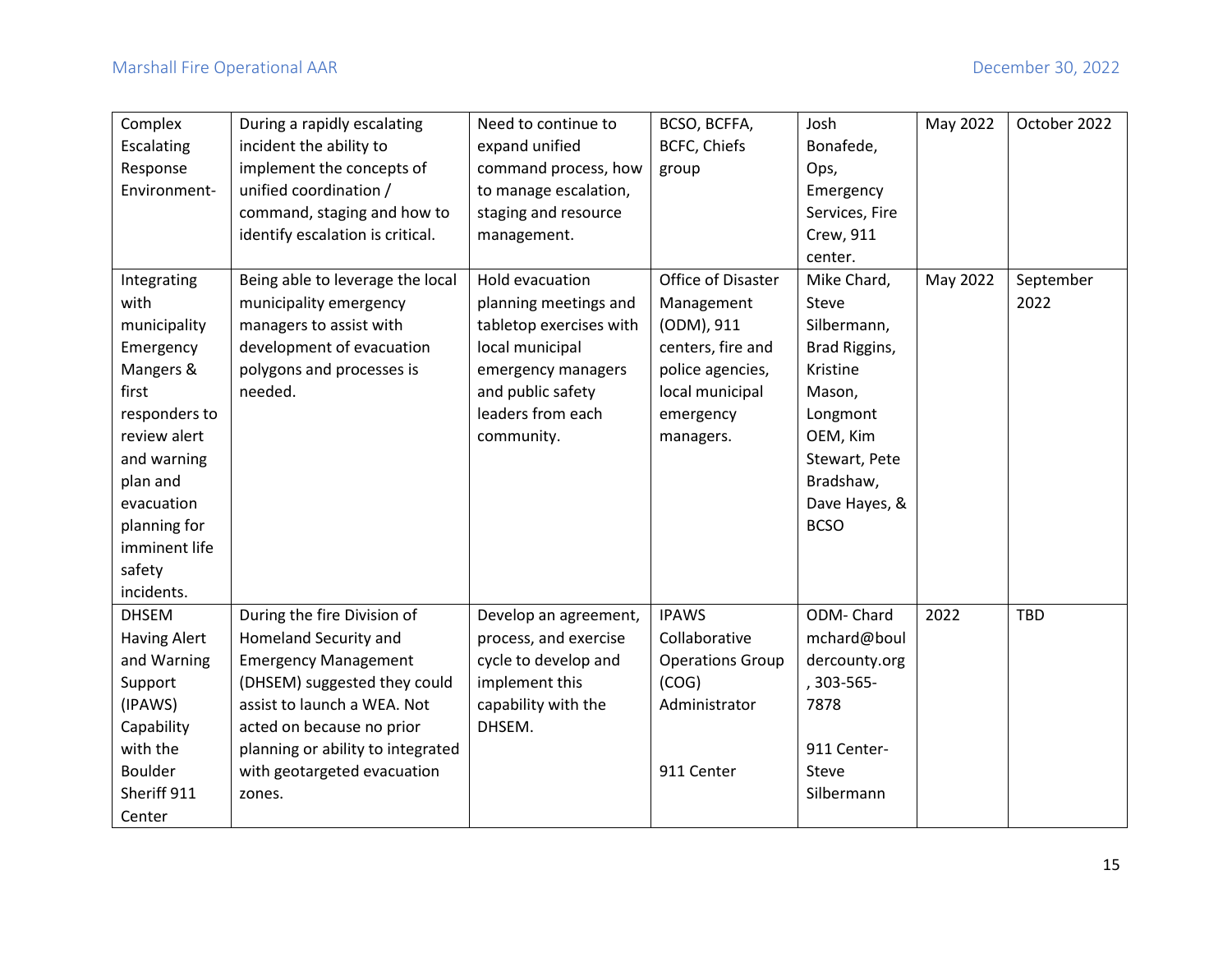|            |                                  |                                                                                      | <b>DHSEM Field</b> | Kevin Keturich  |      |          |
|------------|----------------------------------|--------------------------------------------------------------------------------------|--------------------|-----------------|------|----------|
|            |                                  |                                                                                      | Manager            |                 |      |          |
| Siren      | Sirens were not activated by     | Review siren use and                                                                 | ODM, BCSO,         | Mchard-         | 2022 | May 2022 |
| activation | first responders, sirens in area | activation process with                                                              | Towns and Cities,  | mchard@boul     |      |          |
|            | do not have a wildfire program   | first responders.                                                                    | Fire Depts, Law    | dercounty.org   |      |          |
|            | installed.                       | Review with agency<br>administrators if the<br>siren programming<br>needs to change. |                    | 303-565-7878    |      |          |
| Messaging  | Create plan for multi-lingual    | Explore funding for                                                                  | Dispatch and       | Steve           | 2021 | Ongoing  |
|            | messaging for alert and          | technical solutions                                                                  | <b>ODM</b>         | Silbermann,     |      |          |
|            | warning.                         | during active                                                                        |                    | Brian Zierlein, |      |          |
|            |                                  | messaging and                                                                        |                    | & Mike Chard    |      |          |
|            |                                  | translation services for                                                             |                    |                 |      |          |
|            |                                  | outreach materials.                                                                  |                    |                 |      |          |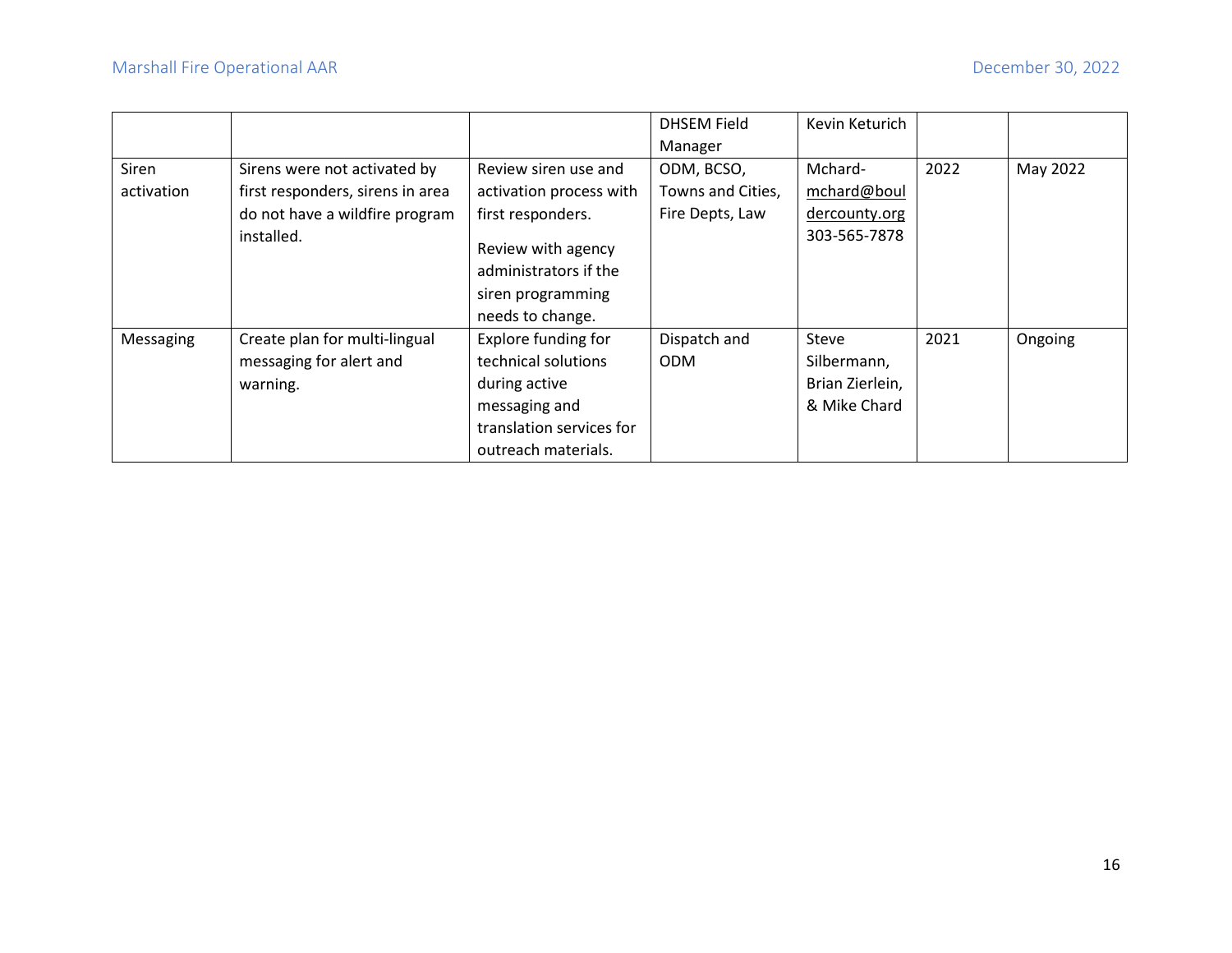## AAR Improvement Plan Sheriff 911 Communications Center

<span id="page-17-0"></span>

| <b>Capability</b> | <b>Observation</b>             | <b>Corrective Action</b><br><b>Recommendations</b> | <b>Primary</b><br><b>Responsible</b> | <b>Agency</b><br><b>POC</b> | <b>Start</b><br><b>Date</b> | <b>Comp. Date</b> |
|-------------------|--------------------------------|----------------------------------------------------|--------------------------------------|-----------------------------|-----------------------------|-------------------|
|                   |                                |                                                    | <b>Agency</b>                        |                             |                             |                   |
| Alert and Warning | Develop policy surrounding     | Develop alert and                                  | Dispatch,                            | <b>Brian Zierlein</b>       | January                     | April 2022        |
|                   | alert and warning activation   | warning agreements or                              | Operations                           |                             | 2022                        |                   |
|                   | which allows for some          | procedures to                                      | Division and Fire                    |                             |                             |                   |
|                   | autonomy of dispatchers to     | streamline approval                                | Agencies                             |                             |                             |                   |
|                   | launch warnings if field units | process                                            |                                      |                             |                             |                   |
|                   | are too busy to request or     |                                                    |                                      |                             |                             |                   |
|                   | cannot be reached.             |                                                    |                                      |                             |                             |                   |
| Alert and Warning | Always have 1 dispatcher       | Increase staffing (long                            | Dispatch                             | <b>Brian Zierlein</b>       | 2021                        | April 2022        |
|                   | available for                  | term) and increase                                 |                                      |                             |                             | and July          |
|                   | Everbridge/IPAWS launches.     | those trained (near                                |                                      |                             |                             | 2022 for          |
|                   |                                | term) to have this                                 |                                      |                             |                             | near term         |
|                   |                                | position in the 911                                |                                      |                             |                             | goal              |
|                   |                                | center                                             |                                      |                             |                             |                   |
| Alert and Warning | Need to identify a consistent  | Conduct escalating                                 | Operations,                          | Steve                       | May 2022                    | Ongoing           |
|                   | communication flow when        | incident exercises with                            | ODM, & 911                           | Silbermann,                 |                             |                   |
|                   | Law and Fire ICs are not       | an emphasis on                                     | centers                              | Brian Zierlein,             |                             |                   |
|                   | unified or making decisions in | process development                                |                                      | law and fire                |                             |                   |
|                   | from the same location.        | to ensure better                                   |                                      | operations                  |                             |                   |
|                   | Dispatch would get differing   | operational                                        |                                      | representatives             |                             |                   |
|                   | requests from Fire or Law      | coordination and or                                |                                      | & Mike Chard                |                             |                   |
|                   | resources. A proper ICS        | unified command.                                   |                                      |                             |                             |                   |
|                   | structure that supports        |                                                    |                                      |                             |                             |                   |
|                   | efficient decision making and  |                                                    |                                      |                             |                             |                   |
|                   | requests emergency             |                                                    |                                      |                             |                             |                   |
|                   | notifications                  |                                                    |                                      |                             |                             |                   |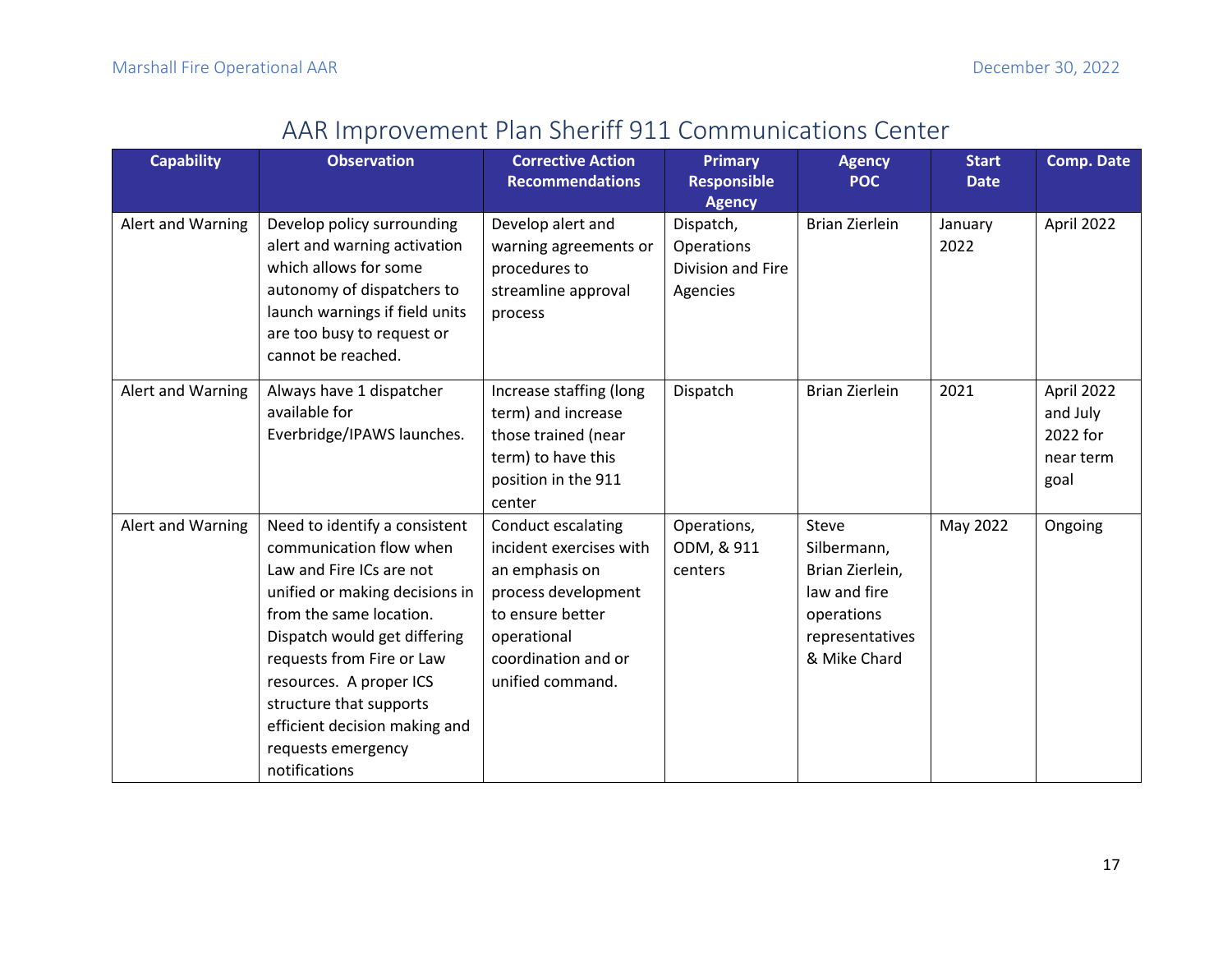| Operational       | Review and develop              | Dedicate a liaison with | <b>BCC</b>        | Brian Zierlein & | June 2022 | <b>July 2022</b> |
|-------------------|---------------------------------|-------------------------|-------------------|------------------|-----------|------------------|
| Coordination      | processes for Info flow         | IC structure within     |                   | Steve            |           |                  |
|                   | between LE Command              | dispatch                |                   | Silbermann       |           |                  |
|                   | Personnel on site and actively  |                         |                   |                  |           |                  |
|                   | working dispatch alert and      |                         |                   |                  |           |                  |
|                   | warning personnel. [NOTE:       |                         |                   |                  |           |                  |
|                   | due to the temp location for    |                         |                   |                  |           |                  |
|                   | dispatch, Law Enforcement       |                         |                   |                  |           |                  |
|                   | <b>Command Personnel could</b>  |                         |                   |                  |           |                  |
|                   | not fit in dispatch. Typically, |                         |                   |                  |           |                  |
|                   | they work from the dispatch     |                         |                   |                  |           |                  |
|                   | floor]                          |                         |                   |                  |           |                  |
| Alert and Warning | Develop policy surrounding      | Develop alert and       | Dispatch,         | Brian Zierlein   | January   | April 2022       |
|                   | alert and warning activation    | warning agreements or   | Operations        |                  | 2022      |                  |
|                   | which allows for some           | procedures to           | Division and Fire |                  |           |                  |
|                   | autonomy of dispatchers to      | streamline approval     | Agencies          |                  |           |                  |
|                   | launch warnings if field units  | process                 |                   |                  |           |                  |
|                   | are too busy to request or      |                         |                   |                  |           |                  |
|                   | cannot be reached.              |                         |                   |                  |           |                  |
|                   |                                 |                         |                   |                  |           |                  |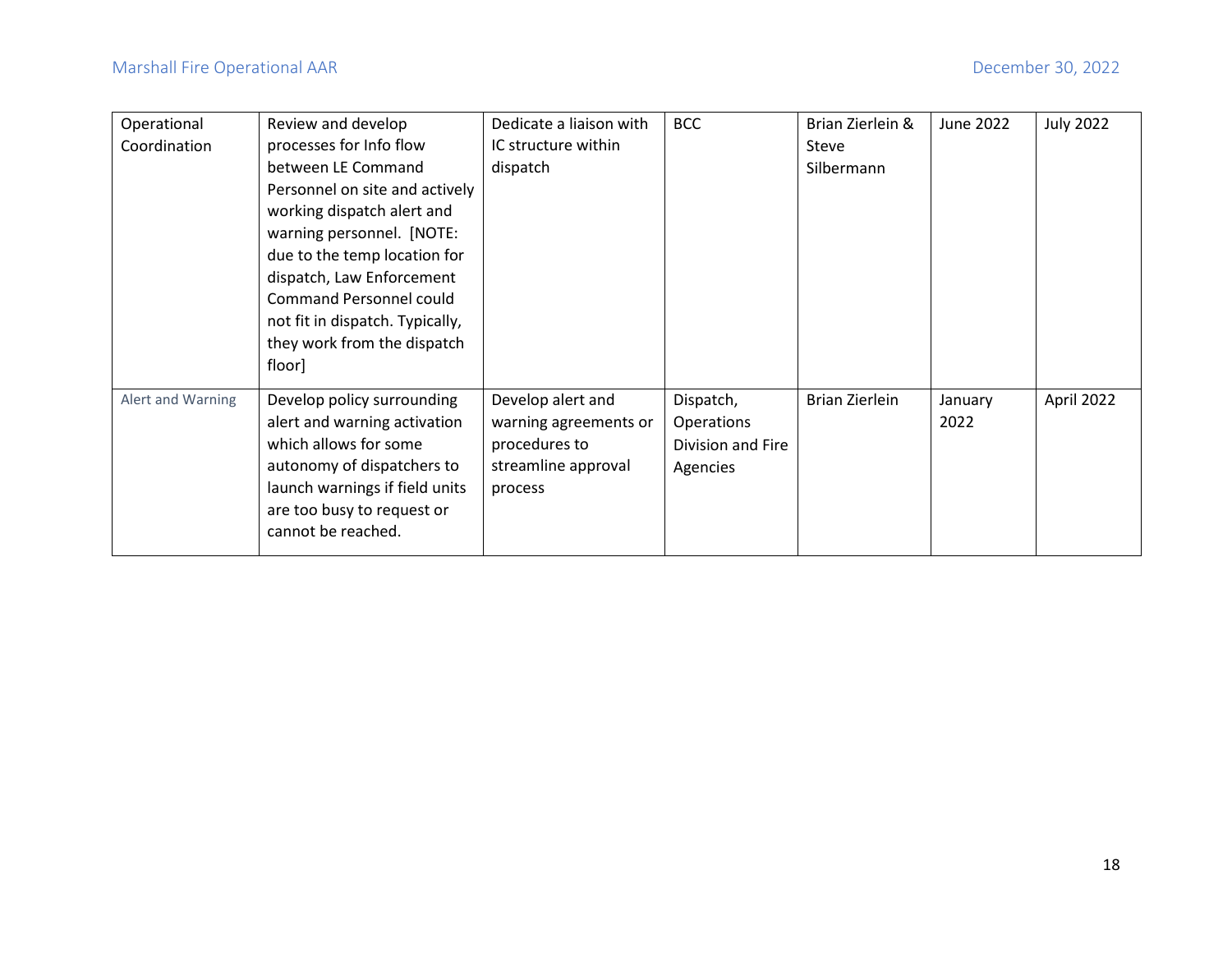### <span id="page-19-0"></span>Louisville Fire and Police

#### <span id="page-19-1"></span>Significant Events Fire

Early in the incident, visibility was extremely poor due to the high winds, dust, debris, and smoke. The scene was dynamic with lots of hazards to civilians and responders. It was challenging locating the fire at first, and once structures were involved, it began to grow exponentially. The heat coming off houses was amplified by the winds and hard to get a really good idea of what exactly was on fire and how to mitigate the spread. Crews reported that it seemed like every time they were feeling good about making a stop, a house down the street caught fire and potentially left them in a spot that would make their egress out of the area risky.

Initial responding crews describe the initial scene as chaotic saying that it was clear that the incident had exceeded their ability to control it early on. The fire was moving so fast that the wind reduced visibility and the ability to fight the fire significantly. There was nothing that could be done to stop it even with additional resources.

Conditions were deteriorating, with wind and heavy smoke in the area. As crews crossed over US 36 on McCaslin heading west, visibility was next to zero and they could not see the road or fire units responding in front of them. A decision was made to turn around and directed to go put out a small grass fire south of the skate park. This was around 1230 hours.

For a short time, traffic was blocked heading west on Via Appia in front of Station 2, and then a fire crossed the field toward Station 2. Crews ordered to drive into the field and deployed lines to fight the fire and efforts were successful.

Louisville Fire Protection District (LFPD) was advised by Chief Officers in the area to proceed to the area southeast of Louisville Station 2 and knock on doors to ensure homes had been evacuated. Upon arrival in the area near Pine Street and Nighthawk Circle and knocking on several doors, it appeared that the area had been evacuated. Crews did find a few citizens in the area, and all evacuated after being told to leave the area. It was determined that evacuations could be done in areas facing greater threat.

Louisville Fire units joined up with a wildland engine from Sable Altura and a Boulder Rural engine. Crews deployed wildland hoses and began fighting fires in the yards of houses along Trail Ridge Drive. The wind was so strong, it was difficult to stand up straight or open vehicle doors, etc. The crews put out small fires in yards, on decks, on fences, trees, but efforts were overcome. When conditions became too bad, crews moved with the strike team back a block.

Visibility was near zero continually, and responders feared striking parked vehicles. There were many times reported where crews were not sure where they were or what was their escape route. Crews encountered loss of water supply while handling multiple structure fires during the incident.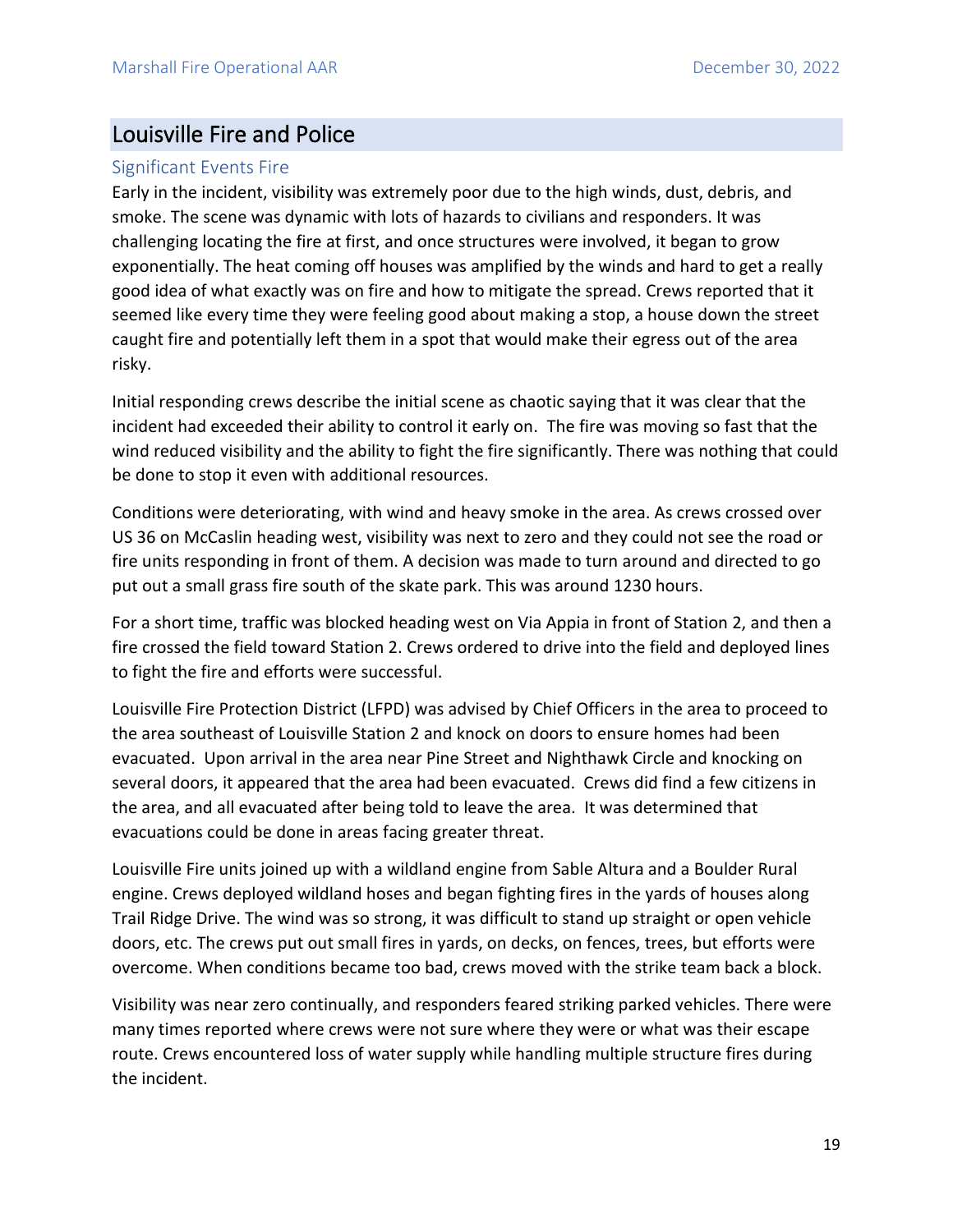LFPD crews spent several hours driving on trails between houses in the neighborhood north of Station 2, putting out fires in yards and porches, while the rest of the strike team was hitting the fronts of the houses. Considerable time was spent putting water on the burning house at the northwest corner of W. Pine and Via Appia to keep the fire from spreading to other houses, which was successful.

Fire crews operating primarily between McCaslin and Tyler, north of Via Appia, reported that they experienced winds pushing fire from west to east at a high rate of speed. Homes and open space were burning quicker than crews could keep up with the fire spread.

In the Hillside Area, it was extremely windy, and the fire was blowing into back yards and crews were putting out hot spots. Multiple houses ignited, and the whole neighborhood was fully involved as crews shifted to evacuating the area. Fire crews experienced similar conditions the rest of the day at Cherrywood Street 2, and Mulberry. The wind finally calmed down late into the evening, and the crews were able to provide enough structure protection to stop the fire from advancing further down the street.

As fire crews progressed through the day, it became clear that being close to a hydrant and utilizing multiple master streams was the only effective tactic that even slowed the progression of the fire.

Winds died down around 2000 hours. Once the wind was reduced and other resources had arrived, crews were able to start making noticeable progress on the fire. At this point, limited relief crews, food, and other support resources started to become available.

#### <span id="page-20-0"></span>Significant Events Police

Once notified of the fire, the Police Chief initially set up a command post in the briefing room staffed with a small number of other Police staff, and staff from Planning and Building Safety.

The Police Division Chief responding observed that the fire and smoke on Hwy 36 was extreme. Upon arriving in the City, the Police Division Chief immediately took command of law operations in Louisville. It took some time to get an appraisal of the situation and status of staffing. Initial objectives began with managing area and welfare checks. The fire had crossed Hwy 36 and spot fires were beginning to appear in Louisville and radio traffic was continuous. Officers began to report multiple structure fires. It was believed that the fire was moving northeast but other reports indicated the fire was traveling east on the north side of the city.

As the fire progressed in Louisville, the Police Chief had many conversations with Boulder County Communications Center staff regarding evacuations based on what was being reported regarding fire spread. The PD was working with BC Communications Staff to draw evacuation polygons (geographic areas) and execute the evacuations. The City was attempting to synchronize communications regarding evacuations with Boulder County Communications, but there were challenges in understanding timing around execution of evacuations. The Police Department was evacuating certain areas and setting up a command post at the King Soopers.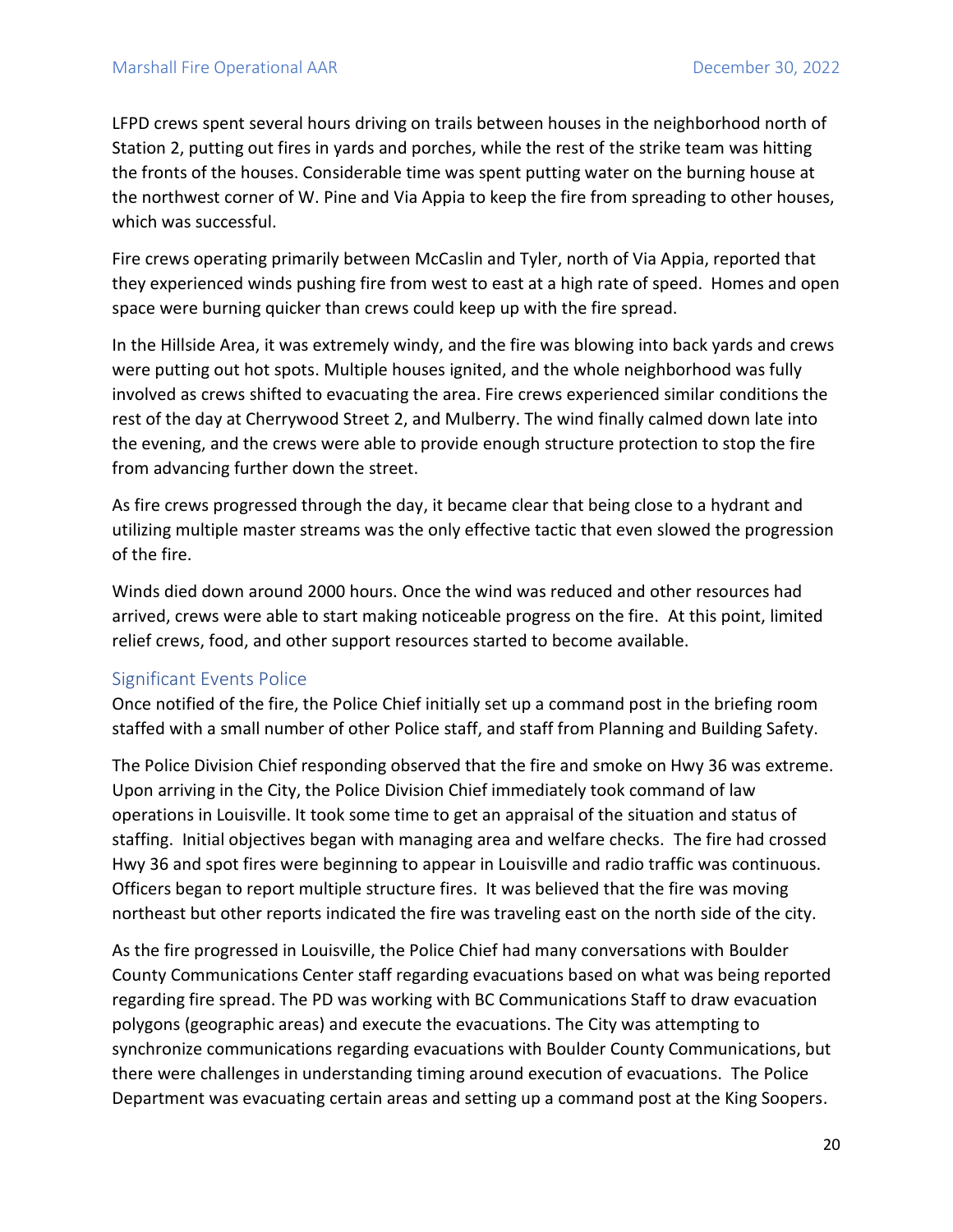The Police Chief and City Manager made the decision not to evacuate all areas within the city immediately, but to phase them in an effort to limit traffic congestion. During the event the roadways did not have capacity for a city-wide evacuation without a staging component.

Communications on the radio was nearly impossible. Cell phone communication also proved to be difficult as cell towers quickly became overloaded, and calls did not always go through in timely manner.

Additional police resources were requested from Longmont Police for traffic control along South Boulder Road as evacuations were occurring. Police resources were directed to assist with evacuation traffic and Via Appia and eastbound South Boulder Rd was gridlocked. With the help of Longmont and Lafayette Police, direction was given to use any means necessary to allow traffic egress out of the city. The only avenues free from fire, at the time, was eastbound South Boulder Rd, eastbound Empire Rd, and eastbound Dillon. Several Larimer County Sheriff's Deputies were working notifications and door to door evacuations in the south end of the city directed by a command post that was set up in the Monarch High School parking lot. Later LPD staff made it the Flatirons Mall to work on unifying command.

#### <span id="page-21-0"></span>What Worked Well

- People just showed up and made it work. Police patrol and professional staff were asked to complete tasks never assigned or trained for prior to the incident.
- Solid and safe decisions were made throughout, with no major injuries.
- Strong leadership made smart decisions, explained strategy, and kept personnel safe.
- Fire Station 3 fire fighter rehabilitation was well stocked and organized
- Working with other agencies that we have never interacted with prior went very well.
- All crewmembers voiced their opinions on tactics, strategies, and safety, which helped everybody be on the same page.
- Decentralized decision-making was key to success during the fire. Radio communications were limited and being able to make decisions that were best for the community without prior approval was important. Able to communicate the "Leader's Intent" and allow line level leaders to innovate options to complete given their more informed position of conditions.
- 800 Radio system seemed to be strong with little gaps in coverage.
- No loss of life in Louisville.
- Many evacuations conducted including transport of individuals without transportation and those with special needs
- Door to door evacuations present throughout the incident. Strong coordination in the field and on the ground as door-to-door evacuations were rolled out.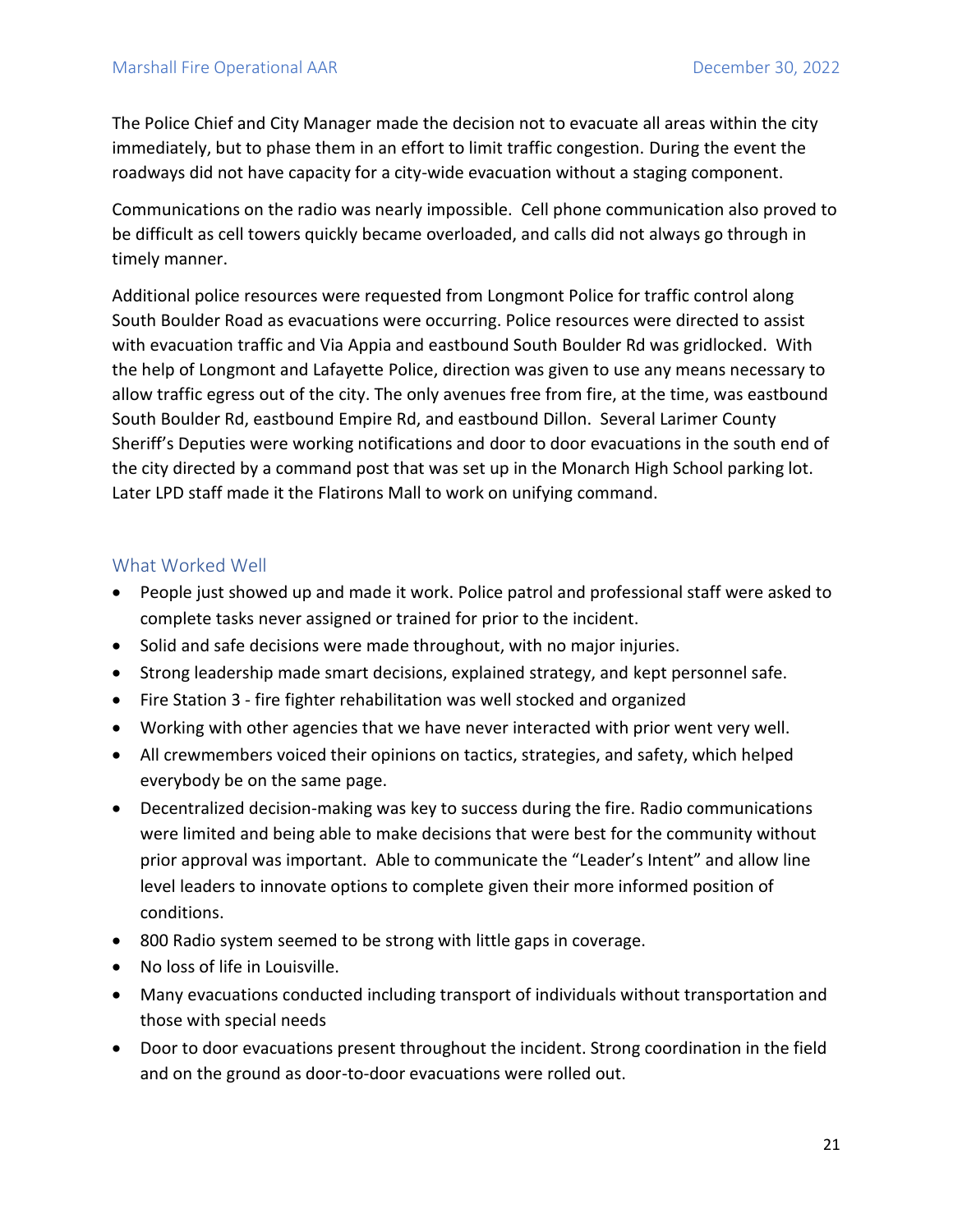- Traffic management assistance was requested and arrived quickly to provide some relief from evacuation and road-closure related congestion.
- Local staffing levels were adequate and surge resources came in quickly from regional law enforcement and fire agencies.
- Social media played a role in alerting people quickly of fire presence and need to evacuate.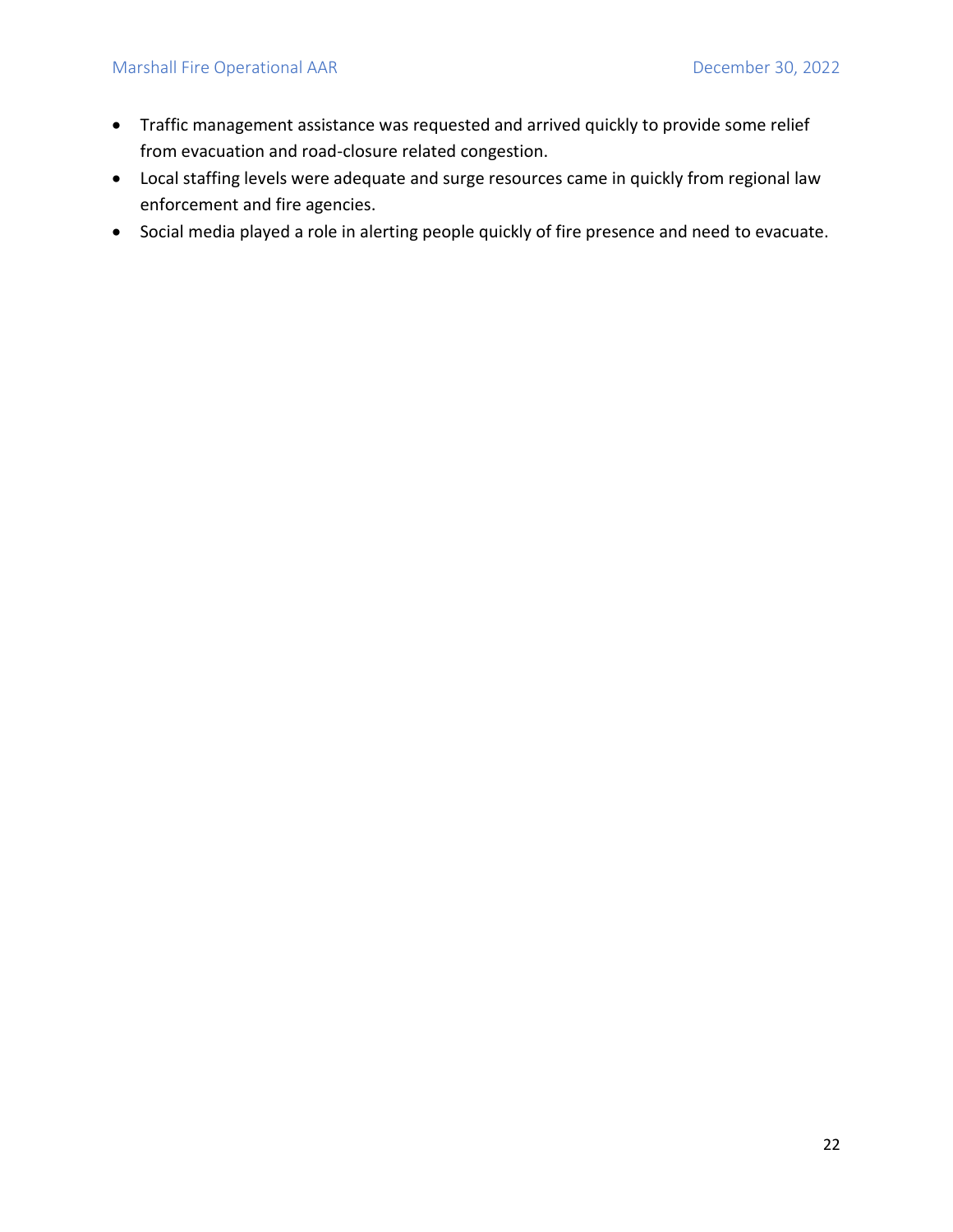<span id="page-23-0"></span>

| <b>Capability</b>           | <b>Observation</b>                                                                                                                                                                                                                                                                      | <b>Corrective Action</b><br><b>Recommendations</b>                                                    | <b>Primary</b><br><b>Responsible</b><br><b>Agency</b> | <b>Agency</b><br><b>POC</b>                   | <b>Start</b><br><b>Date</b> | Comp.<br><b>Date</b> |
|-----------------------------|-----------------------------------------------------------------------------------------------------------------------------------------------------------------------------------------------------------------------------------------------------------------------------------------|-------------------------------------------------------------------------------------------------------|-------------------------------------------------------|-----------------------------------------------|-----------------------------|----------------------|
| COOP                        | No predetermined<br>roles/expected actions for<br>admin staff of PD and Fire<br>Departments.                                                                                                                                                                                            | Develop staffing roles and<br>procedures for<br>administrative staff to<br>support incident response. | Louisville<br>Police and<br>Louisville Fire           | Chief Dave Hayes<br>and Chief John<br>Willson | <b>July 2022</b>            | <b>TBD</b>           |
| COOP                        | No plan for employee<br>callbacks for Fire Department<br>or Police Department. Those<br>off duty did not know who to<br>call or where to go. Police<br>Department roster is<br>continually changing but we<br>have no current guidelines<br>when more/all staff should<br>be called in. | Develop call back<br>procedures for Police and<br>Fire staff.                                         | Louisville<br>Police and<br>Louisville Fire           | Chief Dave Hayes<br>and Chief John<br>Willson | <b>July 2022</b>            | TBD                  |
| Operational<br>Coordination | No defined strategy for the<br>incident due to the rapidly<br>unfolding event. The mission<br>was never defined for Police<br>and ranged from<br>evacuations, welfare checks,<br>to traffic control.                                                                                    | Develop rapidly escalating<br>incident policy procedures<br>and training program.                     | Louisville<br>Police and<br>Louisville Fire           | Chief Dave Hayes<br>and Chief John<br>Willson | <b>July 2022</b>            | <b>TBD</b>           |

## AAR Improvement Plan City of Louisville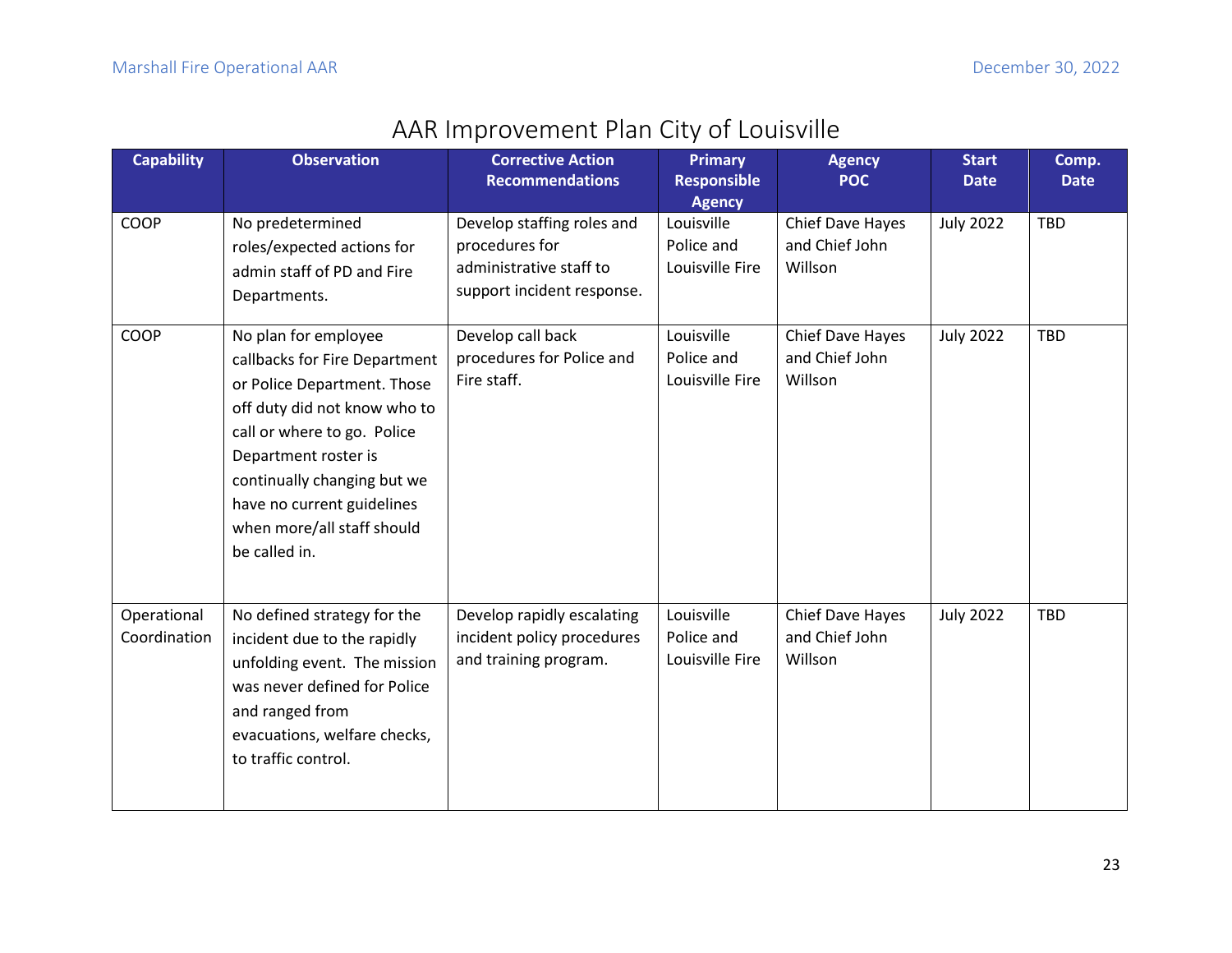| Equipment           | Inadequate Personal<br>Protective Equipment (PPE),<br>including eye protection and<br>other protective gear<br>necessary for the conditions<br>encountered by both Fire and<br>Police.                                                                                   | Assess personal protective<br>equipment needs for<br>response to high wind fire<br>incidents and purchase. | Louisville<br>Police and<br>Louisville Fire                                                          | Chief Dave Hayes<br>and Chief John<br>Willson | <b>July 2022</b> | <b>TBD</b> |
|---------------------|--------------------------------------------------------------------------------------------------------------------------------------------------------------------------------------------------------------------------------------------------------------------------|------------------------------------------------------------------------------------------------------------|------------------------------------------------------------------------------------------------------|-----------------------------------------------|------------------|------------|
| Equipment           | No supply of sustenance (i.e.,<br>water/snacks at the stations<br>to take along in rigs) to<br>prevent exhaustion of<br>firefighters and officers over<br>the long duration of intense<br>response activities. Patrols<br>cars should be outfitted with<br>"rehab" bags. | Need to create a 24-to-72-<br>hour sustainability plan and<br>purchase required supplies<br>and equipment. | Louisville<br>Police and<br>Louisville Fire                                                          | Chief Dave Hayes<br>and Chief John<br>Willson | <b>July 2022</b> | TBD        |
| Incident<br>Command | Communication throughout<br>the event was difficult.<br>Numerous agencies using<br>multiple radio channels, and<br>multiple phones and other<br>communication channels<br>allowed for information to be<br>missed.                                                       | Develop a radio plan for<br>large scale incidents for<br>police and fire<br>departments.                   | Louisville<br>Police and<br>Louisville Fire<br><b>Boulder</b><br>County<br>Communicatio<br>ns Center | Chief Dave Hayes<br>and Chief John<br>Willson | <b>July 2022</b> | TBD        |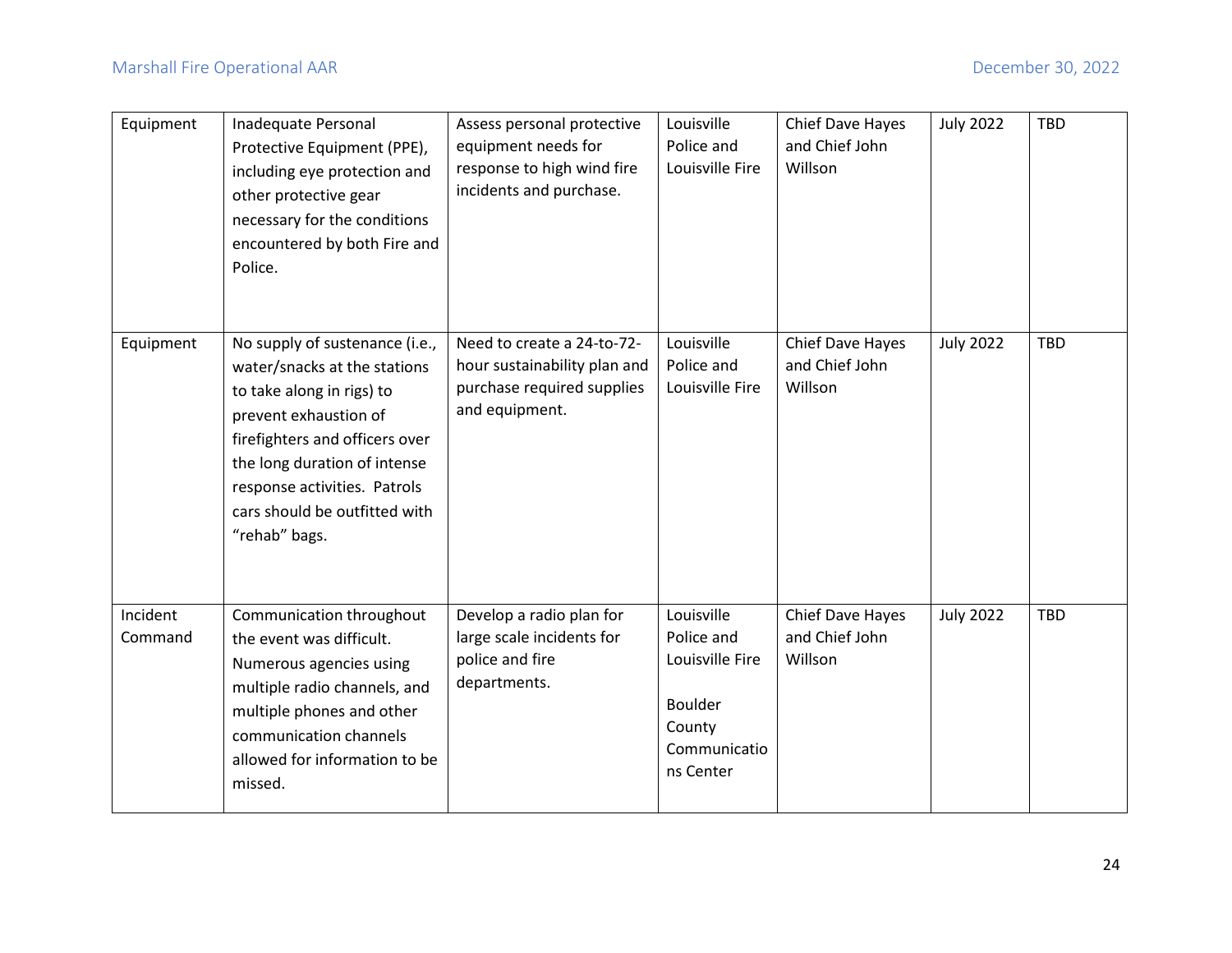| Operations            | An earlier shift from<br>firefighting to mass<br>evacuations could have<br>provided homeowners more<br>time. However, with the fire<br>jumping and not knowing the<br>extent of each individual fire,<br>firefighters were challenged<br>in knowing where to<br>evacuate first. | Provide controlled and<br>specifically identified<br>evacuations and<br>communicate them clearly<br>through multiple channels. | Louisville<br>Police and<br>Louisville Fire                                         | Chief Dave Hayes<br>and Chief John<br>Willson                 | <b>July 2022</b> | TBD        |
|-----------------------|---------------------------------------------------------------------------------------------------------------------------------------------------------------------------------------------------------------------------------------------------------------------------------|--------------------------------------------------------------------------------------------------------------------------------|-------------------------------------------------------------------------------------|---------------------------------------------------------------|------------------|------------|
| Mitigation            | Develop an understanding of<br>the role and conditions of<br>public lands and open space,<br>and how that may impact<br>emergency response for<br>future events.                                                                                                                | Participate in land<br>management meetings and<br>engage in mitigation<br>planning.                                            | Louisville Fire<br>Department<br>and City of<br>Louisville<br>Parks<br>Department   | Chief John Willson<br>City Manager's<br>Office                | TBD              | <b>TBD</b> |
| <b>COOP</b>           | Keep COOP (Continuity of<br>operations Plan) updated and<br>relevant for a variety of<br>events.                                                                                                                                                                                | Update existing COOP for<br>all departments                                                                                    | City of<br>Louisville,<br>Louisville<br>Police and<br>Louisville Fire<br>Department | <b>Emily Hogan</b><br>Chief Dave Hayes,<br>Chief John Willson | <b>July 2022</b> | <b>TBD</b> |
| Public<br>Information | Be prepared to develop<br>consistent messaging to the<br>community, a strategic<br>communications plan, a point<br>of contact and a crisis<br>communication plan. Ensure                                                                                                        | Develop crisis<br>communications plan and<br><b>Public Information Office</b><br>(PIO) plan.                                   | City of<br>Louisville,<br>Louisville<br>Police and<br>Louisville Fire<br>Department | Chief Dave Hayes,<br>Emily Hogan, Chief<br>John Willson       | <b>July 2022</b> | <b>TBD</b> |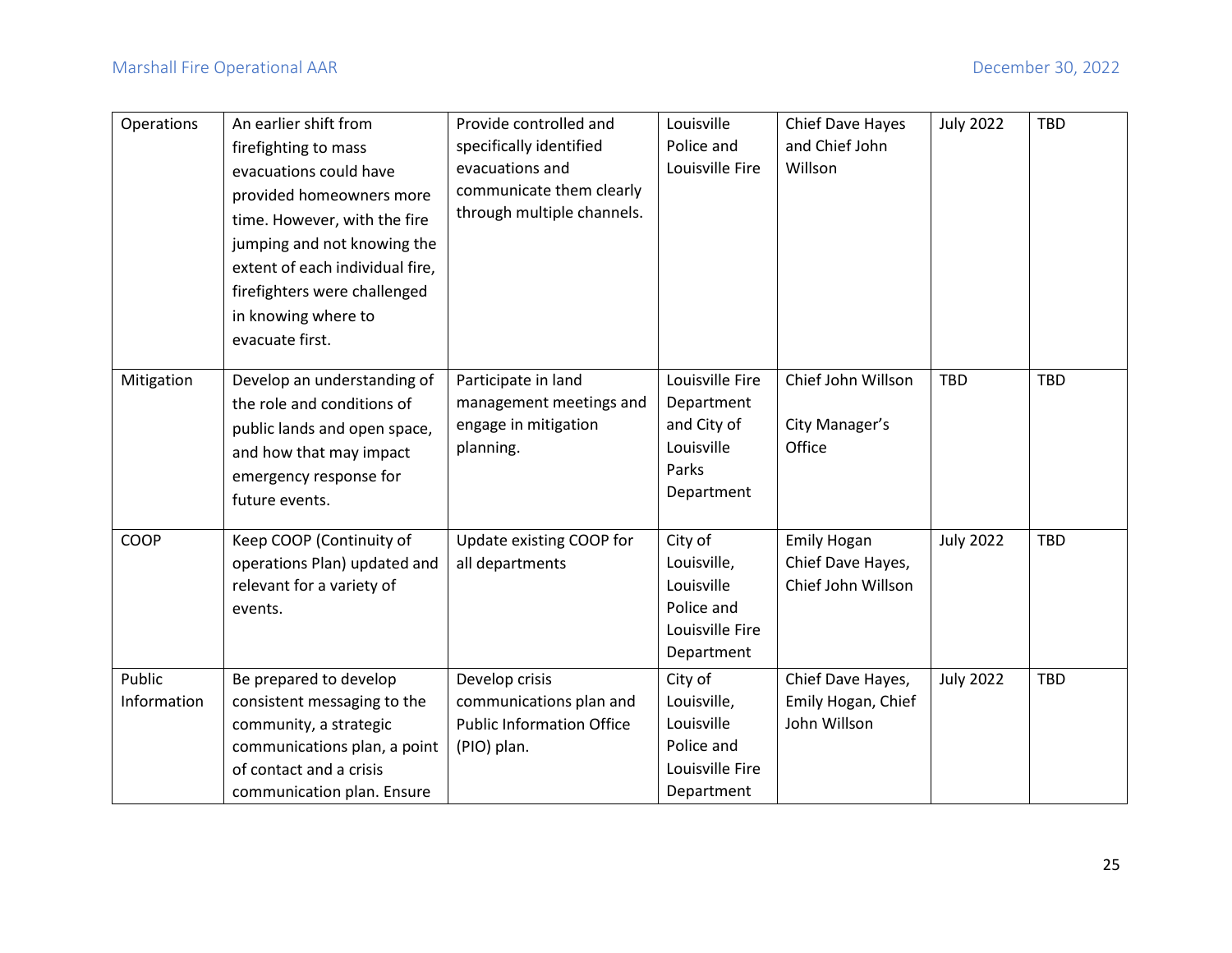|                                  | communication coordination<br>points are in place.                                                                                                                                                                 |                                                                                                                                                                                                      |                                                                                                |                                                                   |                  |                  |
|----------------------------------|--------------------------------------------------------------------------------------------------------------------------------------------------------------------------------------------------------------------|------------------------------------------------------------------------------------------------------------------------------------------------------------------------------------------------------|------------------------------------------------------------------------------------------------|-------------------------------------------------------------------|------------------|------------------|
| Public<br>Information            | PIO/ dedicated media<br>contact appointed for<br>disasters that can work<br>across agencies (Fire and<br>Police/City of Louisville).                                                                               | Identify field PIO for Police<br>and Fire Department.                                                                                                                                                | City of<br>Louisville,<br>Louisville<br>Police and<br>Chief John<br>Willson                    | Chief Dave Hayes<br>Emily Hogan, PIO<br>Chief John Willson        | <b>July 2022</b> | <b>TBD</b>       |
| Evacuation<br>Communicati<br>ons | Need for communication<br>from Boulder County<br>Communications once<br>evacuations are launched so<br>the City can also push out the<br>evacuation information<br>immediately.                                    | Identify primary points of<br>contact for direct PIO<br>during events. Establish<br>communication protocols<br>for when evacuations are<br>launched through Boulder<br><b>County Communications.</b> | Boulder<br>County<br>Communicatio<br>ns Center, City<br>of Louisville,<br>Louisville FD        | Emily Hogan, PIO,<br>Police Department,<br><b>Fire Department</b> | <b>July 2022</b> |                  |
| Evacuation<br>Communicati<br>ons | Need for timely and<br>coordinated communication<br>channel updates regarding<br>launch of evacuation orders<br>(Boulder County ODM<br>webpage, City of Louisville<br>webpage, agency social<br>media posts, etc.) | Identify primary points of<br>contact for communication<br>channel updates during<br>events.                                                                                                         | <b>Boulder</b><br>County<br>Communicatio<br>ns Center, City<br>of Louisville,<br>Louisville FD | Emily Hogan, PIO,<br>Police Department,<br><b>Fire Department</b> | <b>July 2022</b> | <b>TBD</b>       |
| Alert and<br>Warning             | Create pre-drawn evacuation<br>area "polygons", or distinct<br>geographic evacuation areas<br>that can be executed when a<br>rolling/partial evacuation of<br>the city is necessary.                               | Create a polygon system<br>for Louisville for evacuation<br>planning and response.                                                                                                                   | City of<br>Louisville,<br>Louisville<br>Police and<br>Louisville Fire<br>Department            | Chief Dave Hayes<br>Ms. Emily Hogan<br>Chief John Willson         | <b>July 2022</b> | <b>July 2022</b> |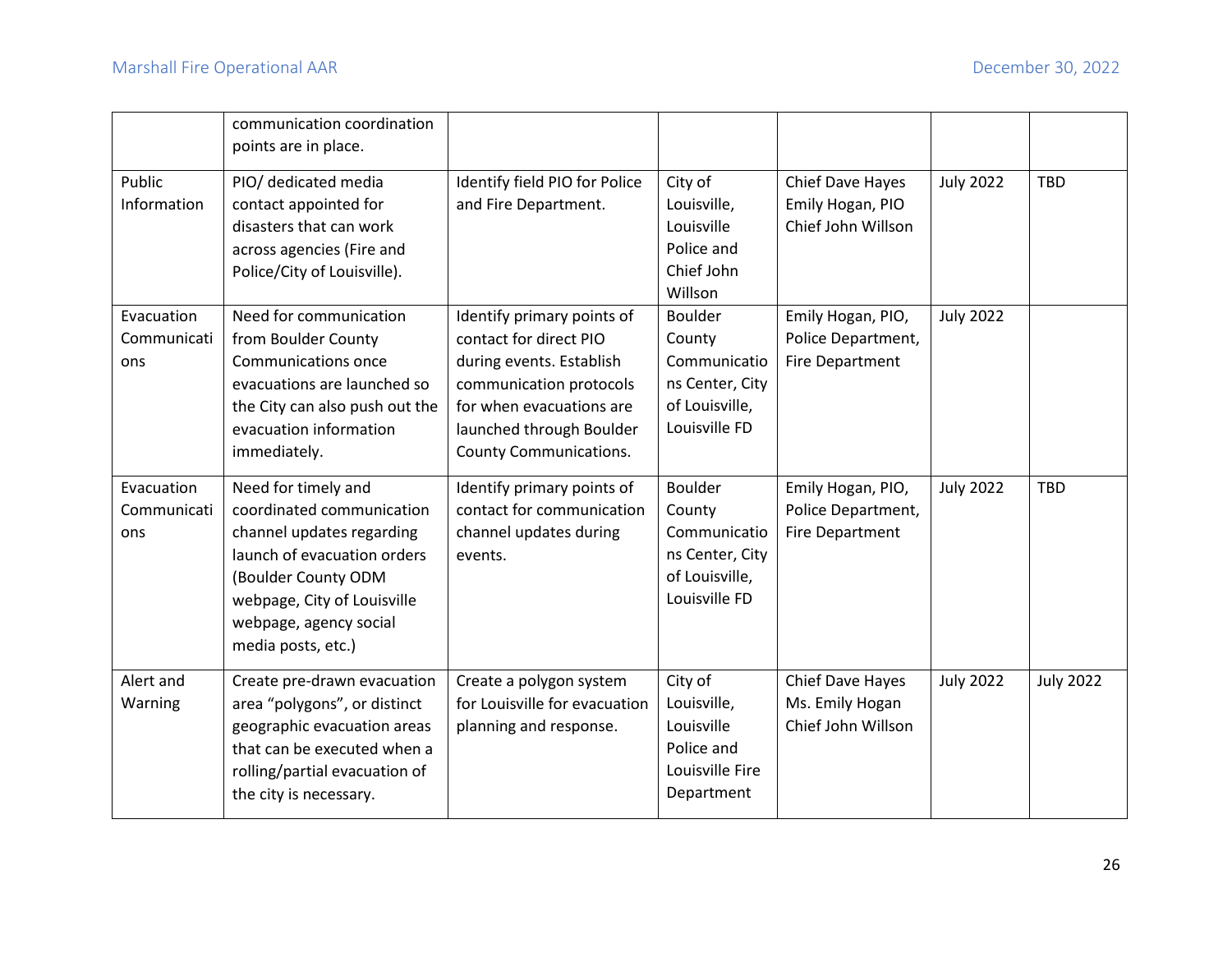| Evacuation          | Understand alternative                                                                                                                                                                                                                                                                                                                                   | Develop an evacuation and                                                                                    | City of                                                                                                                                         | Chief Dave Hayes                              | <b>TBD</b>       | <b>TBD</b> |
|---------------------|----------------------------------------------------------------------------------------------------------------------------------------------------------------------------------------------------------------------------------------------------------------------------------------------------------------------------------------------------------|--------------------------------------------------------------------------------------------------------------|-------------------------------------------------------------------------------------------------------------------------------------------------|-----------------------------------------------|------------------|------------|
|                     | evacuation route options                                                                                                                                                                                                                                                                                                                                 | traffic plan for Louisville.                                                                                 | Louisville,                                                                                                                                     | Ms. Emily Hogan                               |                  |            |
|                     | based on potential disaster                                                                                                                                                                                                                                                                                                                              |                                                                                                              | Louisville                                                                                                                                      | Mr. Chris Neves                               |                  |            |
|                     | locations and associated                                                                                                                                                                                                                                                                                                                                 |                                                                                                              | Police and                                                                                                                                      | Chief John Willson                            |                  |            |
|                     | traffic congestion impacts.                                                                                                                                                                                                                                                                                                                              |                                                                                                              | Louisville Fire                                                                                                                                 |                                               |                  |            |
|                     | <b>Establish Public Safety</b><br>Priority to prevent<br>overcrowded cell towers-<br>need during a disaster.<br>Pre-prepare mass evacuation<br>plan including control over<br>traffic lights.<br>Establish clear evacuation<br>protocol and notification<br>between Louisville Fire<br><b>Department and Police</b><br>Department/City of<br>Louisville. |                                                                                                              | Department<br>FirstNet or<br>Verizon                                                                                                            |                                               |                  |            |
| Incident<br>Command | For large scale events, set up<br>joint command with<br>Louisville Fire.<br>Define span of control land<br>command structure in multi-<br>agency event.<br>Issue occasional<br>"Recap/Status Reports" by<br>dispatch to keep everyone on<br>the same page.                                                                                               | Develop a large-scale<br>incident command plan,<br>provide training, and<br>conduct exercises and<br>drills. | City of<br>Louisville,<br>Louisville<br>Police, and<br>Louisville Fire<br>Department<br>Tabletop<br>Exercise<br>planned for<br><b>June 2022</b> | Chief Dave Hayes<br>and Chief John<br>Willson | <b>July 2022</b> | <b>TBD</b> |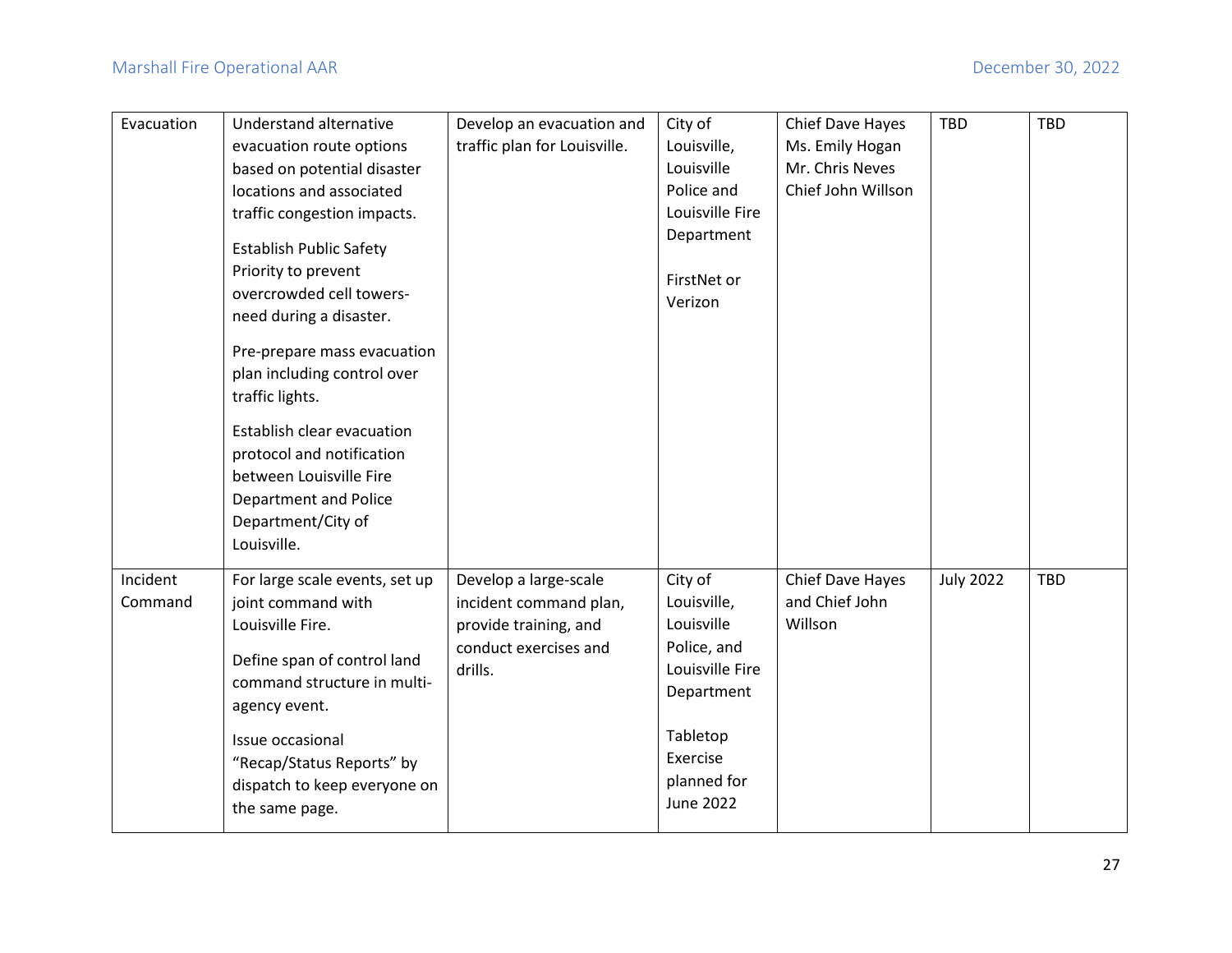|                    | Police and Fire to share daily<br>line-ups with each other,<br>including contact numbers to<br>allow for single point<br>contacts.                                  |                                                                                                                         |                                                           |                                               |                  |     |
|--------------------|---------------------------------------------------------------------------------------------------------------------------------------------------------------------|-------------------------------------------------------------------------------------------------------------------------|-----------------------------------------------------------|-----------------------------------------------|------------------|-----|
| Wellness           | Mental Health/ self-care for<br>employees, accessible during<br>an event. Contact List/Point<br>of contact to stay in touch<br>with significant others/<br>spouses. | Develop a rehab program<br>for staff and a family and<br>friends support network.                                       | Louisville<br>Police and<br>Louisville Fire<br>Department | Chief Dave Hayes<br>and Chief John<br>Willson | <b>July 2022</b> | TBD |
| Communicati<br>ons | <b>Establish Public Safety</b><br>Priority to prevent<br>overcrowded cell towers-<br>need during a disaster.                                                        | <b>Contact First Net or Verizon</b><br>to acquire capability for<br>first responders to have<br>priority communications | Louisville<br>Police and<br>Louisville Fire               | Chief Dave Hayes<br>and Chief John<br>Willson | In-progress      | TBD |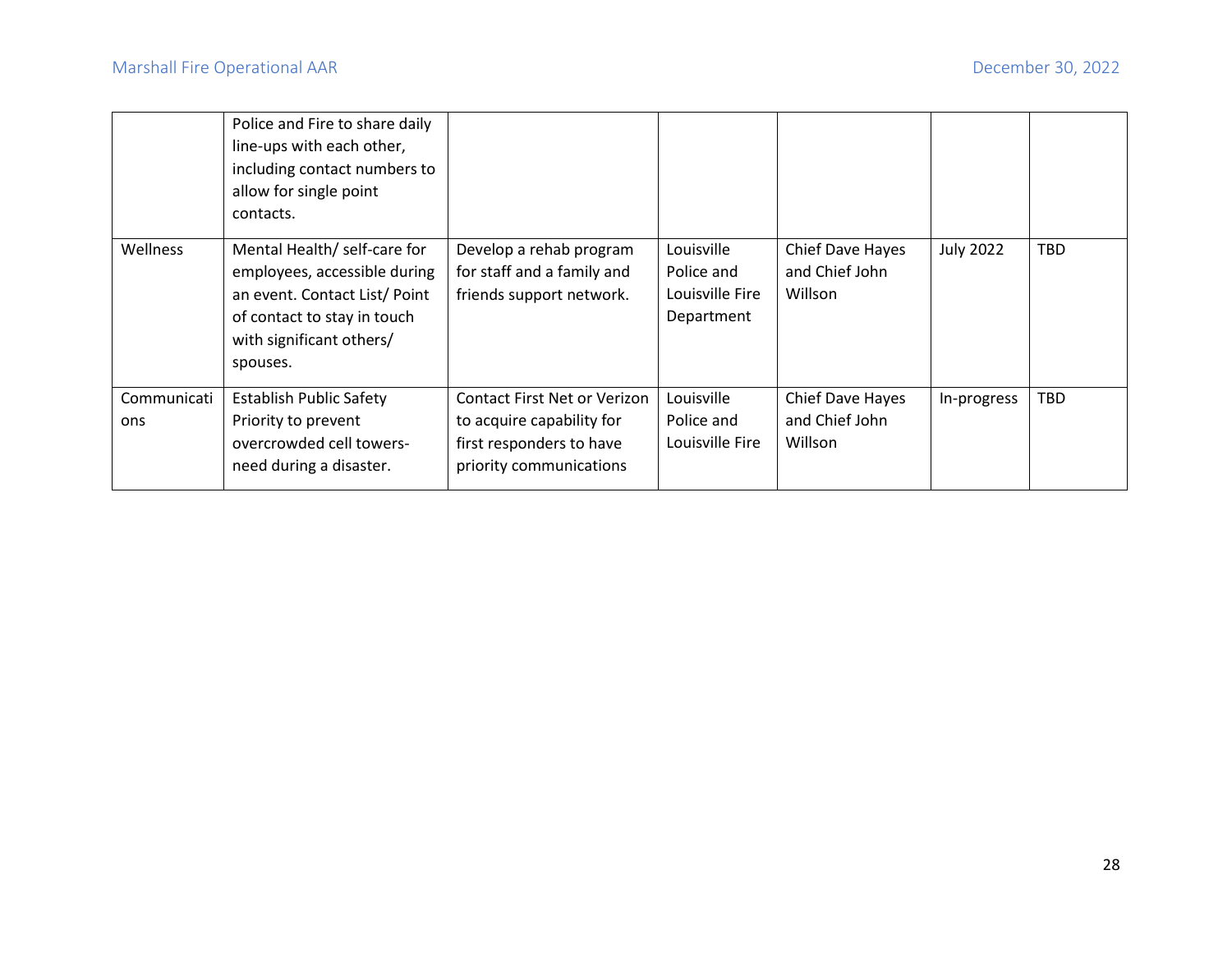## <span id="page-29-0"></span>Type 1 Incident Management Team

#### <span id="page-29-1"></span>Significant Events:

- The term "unprecedented" has been overused in our culture. That said, this was truly an unprecedented situation. Long term drought resulted in historically low fuel moistures. Consider the time of year—December 30—with unusually warm daytime temperatures. And winds of up to 100 mph which carried the ignition quickly from a grass fire to a conflagration in which homes were the primary fuel and fire spread was from home to home. All attempts to halt the spread of this fire under those conditions were doomed to fail. Spread of this fire slowed and then halted only when winds subsided, and temperatures dropped prior to snowfall on December31.
- Initial response to this incident included many mutual aid resources as well as other firefighting resources from various localjurisdictions.
- Some of the major hazards were numerous completely burned or partially burned single family and commercial buildings that included compromised powerlines, gas and water lines, congested road systems, sub-zero temperatures, and infectious disease.
- During an extraordinary initial attack effort, a significant amount of first responder equipment and supplies was damaged on the Marshall Fire. Many claims were settled locally, but larger claims for equipment will need to be settled byDFPC.
- On January 2, FEMA Administrator Deanne Criswell, US Representative Joe Neguse, US Representative Jason Crow, Senator Michael Bennet, the Governor of Colorado, and members of the Colorado cabinet viewed the damage caused by the Marshall Fire and response efforts to date. They met with incident management personnel, Boulder County staff, and members of the public.
- President Biden and First Lady Dr. Jill Biden traveled to the area on January 7 to view the damage caused by the Marshall Fire and response efforts todate.
- The Marshall Fire received national attention. The daily press conference held by the EOC, and Boulder County Sheriff answered many questions from the media and the public. IMT1 PIOs handled media requests from local, regional, and national outlets to assist the EOC/call center withworkload.
- Liaisons facilitated a meeting between Xcel Energy, City of Superior, Louisville and Boulder County on January 1 to establish priorities for restoration of electric and gas services. Prior to the IMT1 arrival, coordination between parties was disjointed. Xcel located 2 key staff at EOC and Incident Command Post (ICP). This placement of Xcel Energy staff was instrumental in successful communication and coordination between municipalities. Xcel was able to complete gas recharging and electrification on the entire effected area by January 4, 2022.
- Cooperator meetings were conducted in conjunction with daily EOC calls with agency administrators and local stakeholders. Two key utility cooperators were added to the daily updates which efficiently and effectively allowed the team to share information and identify new issues.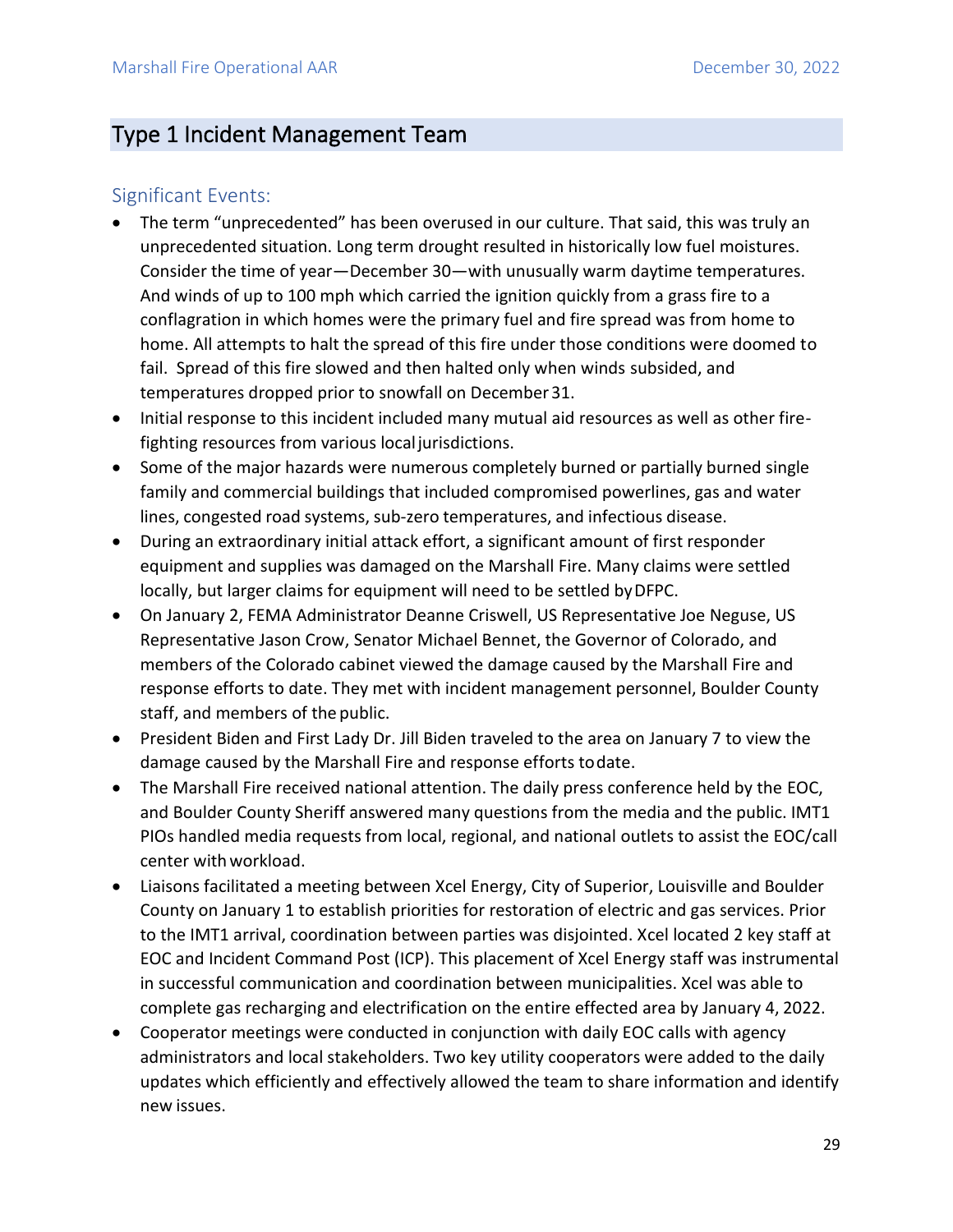#### <span id="page-30-0"></span>Notable Successes:

- Early understanding that our typical standard metrics of success (e.g., percent contained) were not sufficient for this incident. The IMT1 developed an "all hazards" strategic operations plan which captured the needs of the Delegation of Authority and established several metrics by which to measure success. These included such activities as restoring gas and electricity, hazardous materials assessment, thermal imagining, etc.
- The incident and ICP were located one hour away from the Rocky Mountain Fire Cache which allowed for quick deliveries.
- Boulder County reacted quickly in ordering Team Rubicon to act as force multiplier in the Logistics Section. Team Rubicon performed as camp crew, drivers with vehicles, and filled other critical gaps.
- Caches of radio and radio accessories were quickly loaned to the IMT1 by the Boulder County Sheriff's Office, City of Boulder, Jefferson County Sheriff andSEOC.
- FirstNet arrived on scene quickly to enhance coverage and provide PTT phones and hotspots.
- The Avista Hospital worked with the IMT1 to install a portable repeater on their rooftop which ensured adequate radio coverage on the incident.
- The Communications Unit was setup in the Boulder County Sheriff's Office Mobile Communication Post and the City of Boulder's Police Communication Van equipped with radios, self-sufficient power system and a quiet work environment. The command truck enabled quick activation of the Communication Unit, a critical need for firefighter and first responder safety.
- The Fraternal Order of Police provided first responders breakfast, lunch, and dinner for many operational shifts with donated personnel, equipment, andfood.
- Staffing an Infectious Disease Specialist to focus on COVID mitigations and compliance was appreciated by all responders. The availability of rapid test kits helps to ensure personnel testing was available.
- Boulder County EOC was in place when IMT1 received command ofthe incident. Information was maintained by the County with IMT1 working to support and share information through EOC. Twice daily calls and having a PIO Liaison in EOC helped facilitate information sharing.
- Messaging was drafted by PIOs after meeting face-to-face withlaw enforcement, incident operations managers, and structure assessment personnel. This allowed the messages to be created in a timely and efficient manner as well as being responsive to emerging events.
- The IMT1 staffed one COVID advisor who was supported by one assistant. Personal COVID tests were made available to all incident personnel. Positive tests were identified with both direct and indirect support personnel.

### <span id="page-30-1"></span>Challenges and Resolutions:

Challenge: All hazard incident within an urban setting managed with wildland resources. For example, having the proper resources to deal with "HazMat" calls. Most wildland resources are unfamiliar with what constitutes an actual "HazMat" situation and what does not.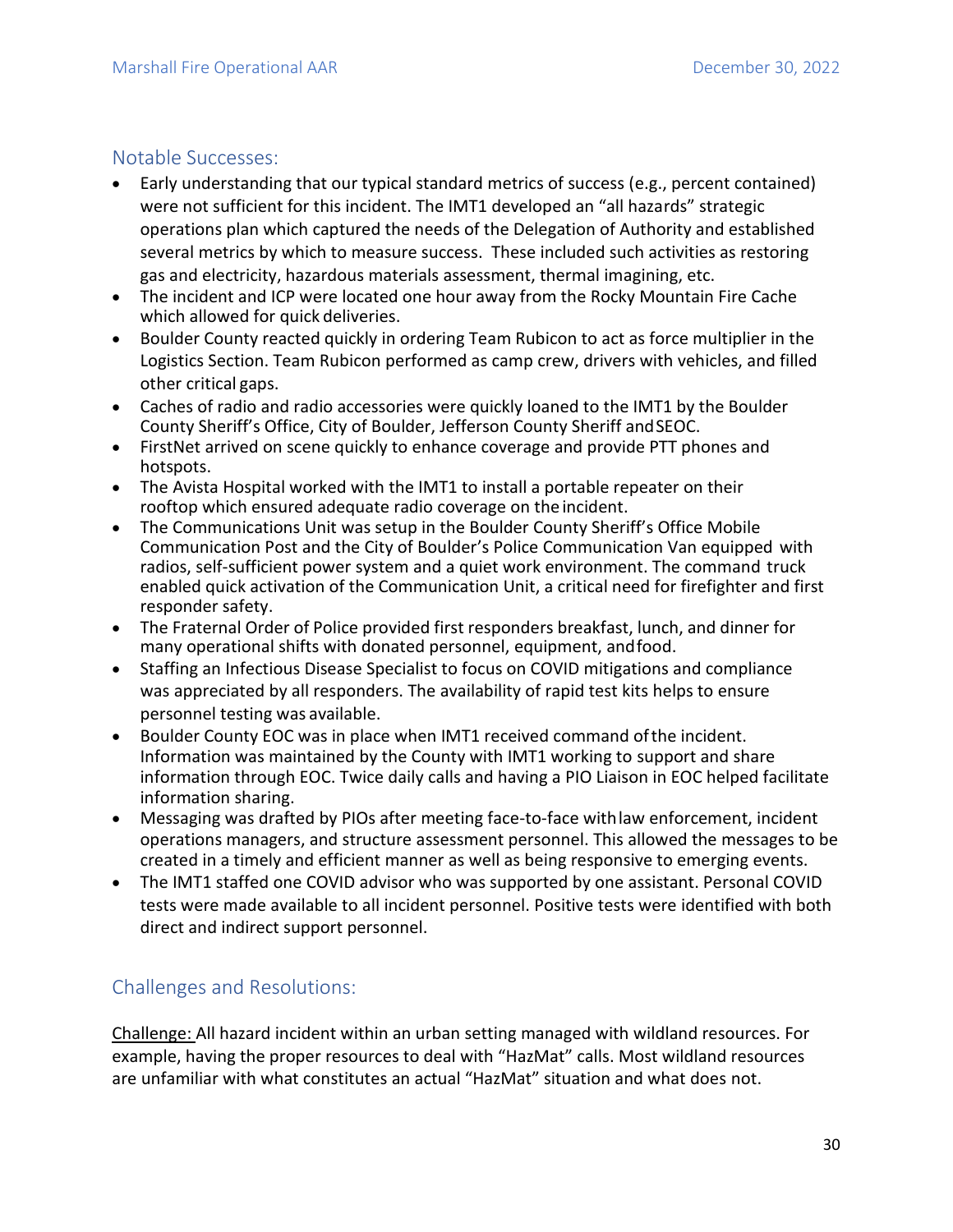• Resolution: Utilization of the right resources to complete the mission safely was key. Emphasized, during daily safety briefings, the importance of having properly trained and equipped resources before engaging in operations. Colorado Surge Engines and Boulder County Hazardous Materials Consortium were key resources in this regard.

Challenge: 800 MHz radios, during the beginning of the incident. Not all resources were familiar with the radios or the system, this made it difficult to convey information with resources and dispatch 911 calls.

• Resolution: Utilized group texts to ensure information was received.

Challenge: Tracking and filing financial paperwork for overhead and equipment without resource orders is always challenging. Lack of information led to more estimating (instead of actuals) for cost calculations of initial attack and mutual aid resources.

• Resolution: Division of Fire Prevention and Control (DFPC) assisted Finance with locating and developing resource orders (where appropriate) to create a relatively accurate record of responding resources. Where paperwork exists, complete financial records were created and sent home with resources.

Challenge: Initial tracking of approximately 300 resources, 150 of which were engines. These resources largely consisted of surge and mutual aid resources.

• Resolution: Ordered a virtual Resource Unit Leader (RESL) who was able to reconcile and enter the data on an Excel spreadsheet collected by the Type 3 team. The resources that stayed on the incident were given 5000 and 6000 numbers in e-ISuite and displayed on the 204s to help separate them from other resources and assist in financial tracking.

Challenge: It was a holiday weekend, so we were unable to get the copier/scanner we ordered for a couple days after we arrived.

• Resolution: The jail was able to support us with printing the required number of Incident Action Plans (IAPs) until a rental copier was delivered to ICP.

Challenge: The winter storm prevented travel of some IMT1 members and delayed travel of others.

• Resolution: We were able to bring in some local people from other IMTs to assist us in management of the incident.

Challenge: An experienced federal incident Buying Team was not ordered with the IMT1.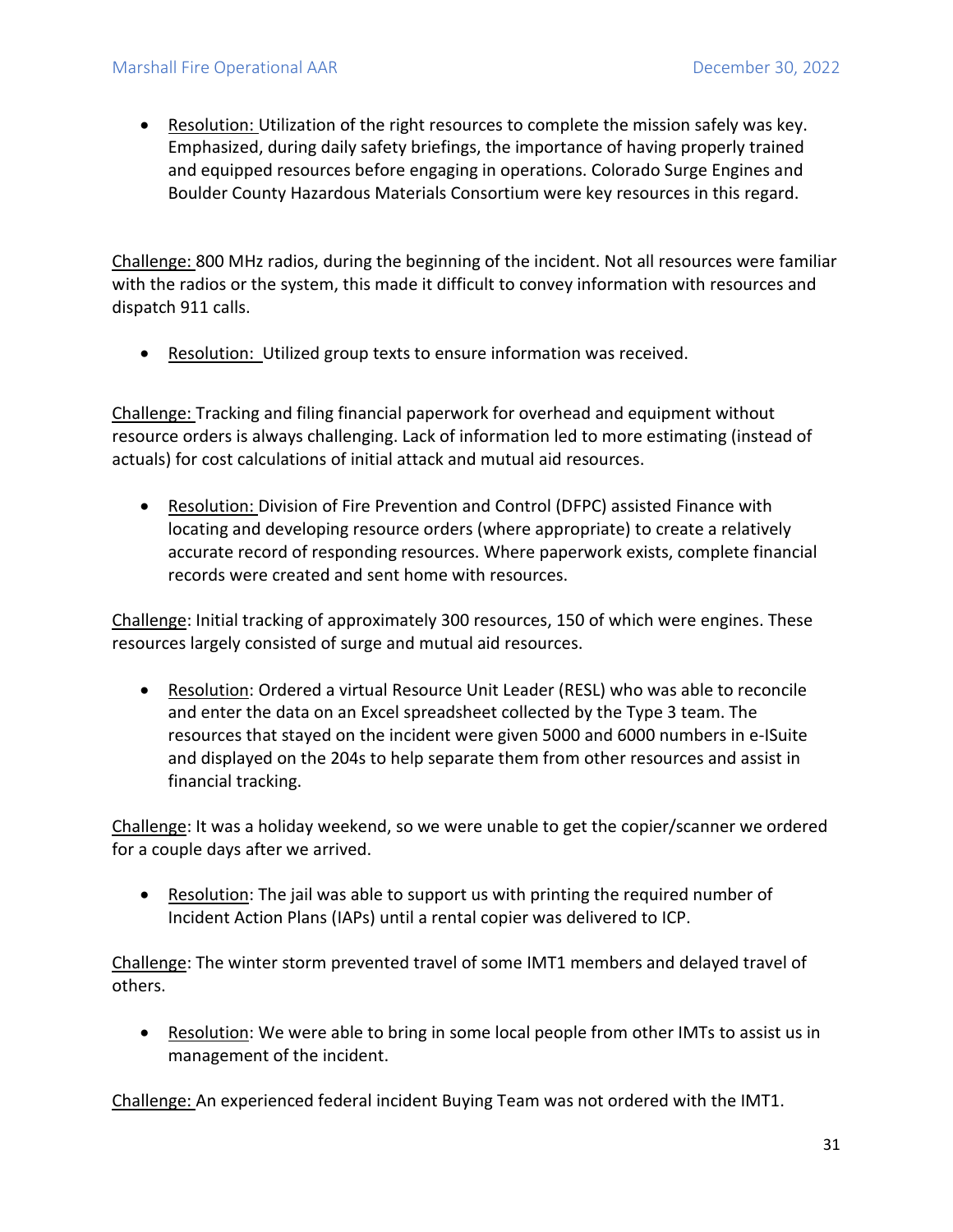• Resolution: The Boulder County EOC acted as the Buying Team and provided the IMT1 with a process to order local purchase items.

Challenge: Approval of releases related to resident re-entry was challenging due to the number of reviewers at the EOC in addition to PIOs from City of Louisville and the Town of Superior. Initial releases were going out several hours after re-entry occurred delaying public notification.

• Resolution: IMT1 PIO requested one point of contact as "primary reviewer" for each entity. The primary reviewers were sent the release and could review and get input from others, if necessary, but it streamlined who was to respond as final reviewer. Streamlining the review process facilitated more timely information sharing.

Challenge: PIO Roles at EOC changed daily and IMT1 PIOs never knew who was in charge each day as the reviewer or primary contact. Roles were not clearly defined and transparent.

• Resolution: PIO Liaison to EOC talked to EOC staff and made recommendations for ways to streamline coordinated tasks and lend stability to the information operation despite changes that happened out of necessity. After that, roles stayed static as much as possible which helped process.

Challenge: Infectious disease protocols and measures in a traditional ICP setting.

• Resolution: Emphasized infectious disease risk mitigations such as mask use, social distancing, and good hygiene. Improved configuration of ICP and food lines, virtual options for briefing, and increased field briefings limited the number of personnel that congregated at ICP. The assigned COVID advisor acquired sufficient COVID test kits to make them available to all resources. Sanitizing wipes and hand sanitizer were available at individual workspaces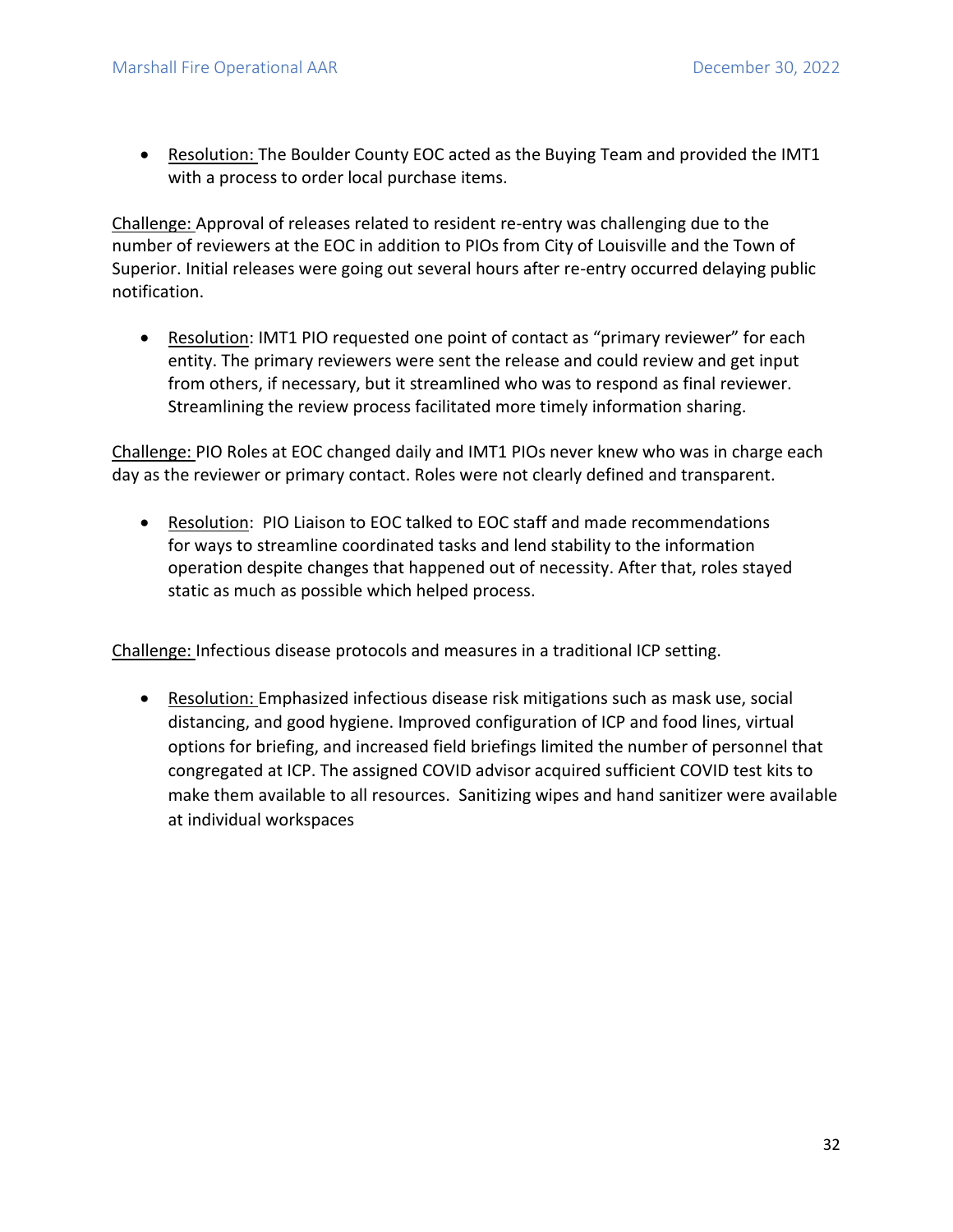## <span id="page-33-0"></span>Boulder EOC AAR for Marshall Fire

The Boulder Emergency Operations Center (EOC) is the coordination, support and disaster management center for the City of Boulder and Boulder County. When a large-scale emergency or disaster occurs, the center is activated by the Director of the Office Disaster Management. The activation of the EOC takes time to bring all systems online once the initial request to activate the EOC goes out. The Office of Disaster Management Staff must arrive at the EOC within 1 hour of notification, launch notifications to emergency support functions, and start to gather information for briefings. A core or full activation occurs within the next 2-3 hours. The EOC is operational sometime during the next 2-3 hours but full integration with incident command usually takes an additional 1-2 hours. EOC activity is high during this period of the response as the need for sheltering, transportation, public messaging, developing situational awareness, setting up a call center and resource ordering are needed in all disasters.

The Incident commander manages the operations associated with crisis management particularly life safety, stabilizing the incident and property / environmental preservation. The EOC supports the established incident commands, coordinates with jurisdictional authorities, and handles all the consequence management needs through the emergency support functions that make up the Boulder Multi-Agency Coordination System (MACs).

The Multi-Agency System delivers capabilities needed to manage a disaster and is comprised of resources from Boulder County, the City of Boulder and other municipalities, non-profit organizations, Volunteer Organizations Active in Disasters (VOADS) and private sector organizations.

The EOC will stay activated through the response phase of the disaster and once the incident commands demobilize the EOC manages the transition into a recovery structure.

| <b>EOC Director</b>                     | Support agency administrators, coordination  |
|-----------------------------------------|----------------------------------------------|
|                                         | of jurisdictional authorities, EOC manager   |
|                                         | back up and Interface with Incident          |
|                                         | <b>Management Teams</b>                      |
| <b>EOC Manager</b>                      | Manages all systems, functions, and resolves |
|                                         | problems associated with the operation of    |
|                                         | the EOC.                                     |
| <b>Situational Awareness Section</b>    | Develops and maintains situational           |
|                                         | awareness, conducts briefings and interfaces |
|                                         | with IMT Planning                            |
| <b>ESF 1- Transportation</b>            | <b>Evacuation support</b>                    |
| <b>ESF 2- Communications and BCARES</b> | Shelter communications and cellular system   |
|                                         | status.                                      |

Emergency Support Functions (ESFs) activated during the Marshall Fire response.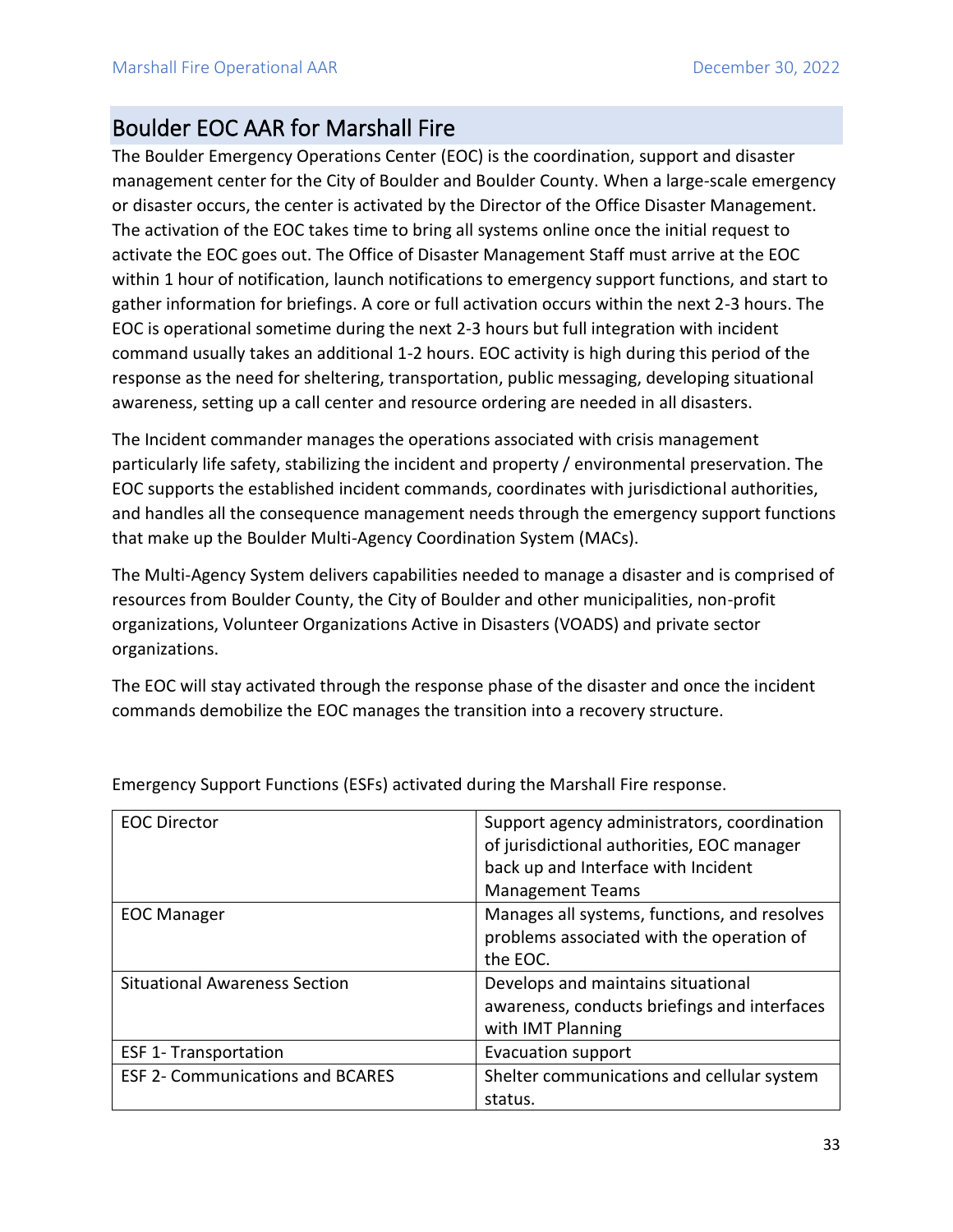| <b>ESF 3- Public Works</b>            | Infrastructure impact response               |
|---------------------------------------|----------------------------------------------|
| ESF 5-EOC                             | Operate the EOC DMS                          |
| ESF 6- Mass Care                      | Shelter and human needs                      |
| <b>ESF 7- Resource Management</b>     | Order response resources, feeding, support   |
|                                       | equipment and personnel.                     |
| <b>ESF 8- Public Health</b>           | Coordinate medical facility needs and access |
|                                       | functional needs at evacuation sites and in  |
|                                       | shelters                                     |
| <b>ESF 11- Natural Resources</b>      | Address Parks and Open Space issues.         |
| ESF 12- Energy                        | Coordinate power and gas response            |
| ESF 13- Public Safety                 | Establish connection and coordinate with     |
|                                       | incident commands                            |
| <b>ESF 14- Impact Assessment</b>      | Estimate impacts to the community and        |
|                                       | develop reports.                             |
| <b>ESF 15-PIO</b>                     | Message the community support alert and      |
|                                       | warning messaging and press requests.        |
| <b>ESF 18- Education and Schools</b>  | Coordinate school operations and provide     |
|                                       | bus resources for evacuation.                |
| <b>ESF 19-Volunteer and Donations</b> | Coordinate spontaneous volunteers and        |
| Management Resource Management        | VOAD groups along with public donation       |
|                                       | processes.                                   |
| ESF 21- Animal Management             | Manage all animal evacuation needs.          |
| <b>ESF 23- Community Engagement</b>   | Monitor community needs and assist with      |
|                                       | establishing community meetings.             |
| ESF 25- Meteorology                   | Work with the NWS to provide current         |
|                                       | forecasts and threat assessments.            |
| <b>ESF 26- GIS</b>                    | Provide all GIS needs for the disaster       |
|                                       | response.                                    |
| <b>Call Center</b>                    | Operates a call center the community to      |
|                                       | access instead of 911 centers for            |
|                                       | information.                                 |

#### *EOC Highlights & Timeline First 12 hours*

- 1132: First posting by ODM Staff of Middle Fork Fire and evacuations being ordered. Boulder IMT Notifications sent.
- 1139: The EOC activation notification sent ODM Staff in the EOC working.
- 1201: South Boulder Rec Center is evacuation point.
- 1210: ESF 6 Mass care advises Evacuation Point is Longmont Senior Center for Middle Fork Fire.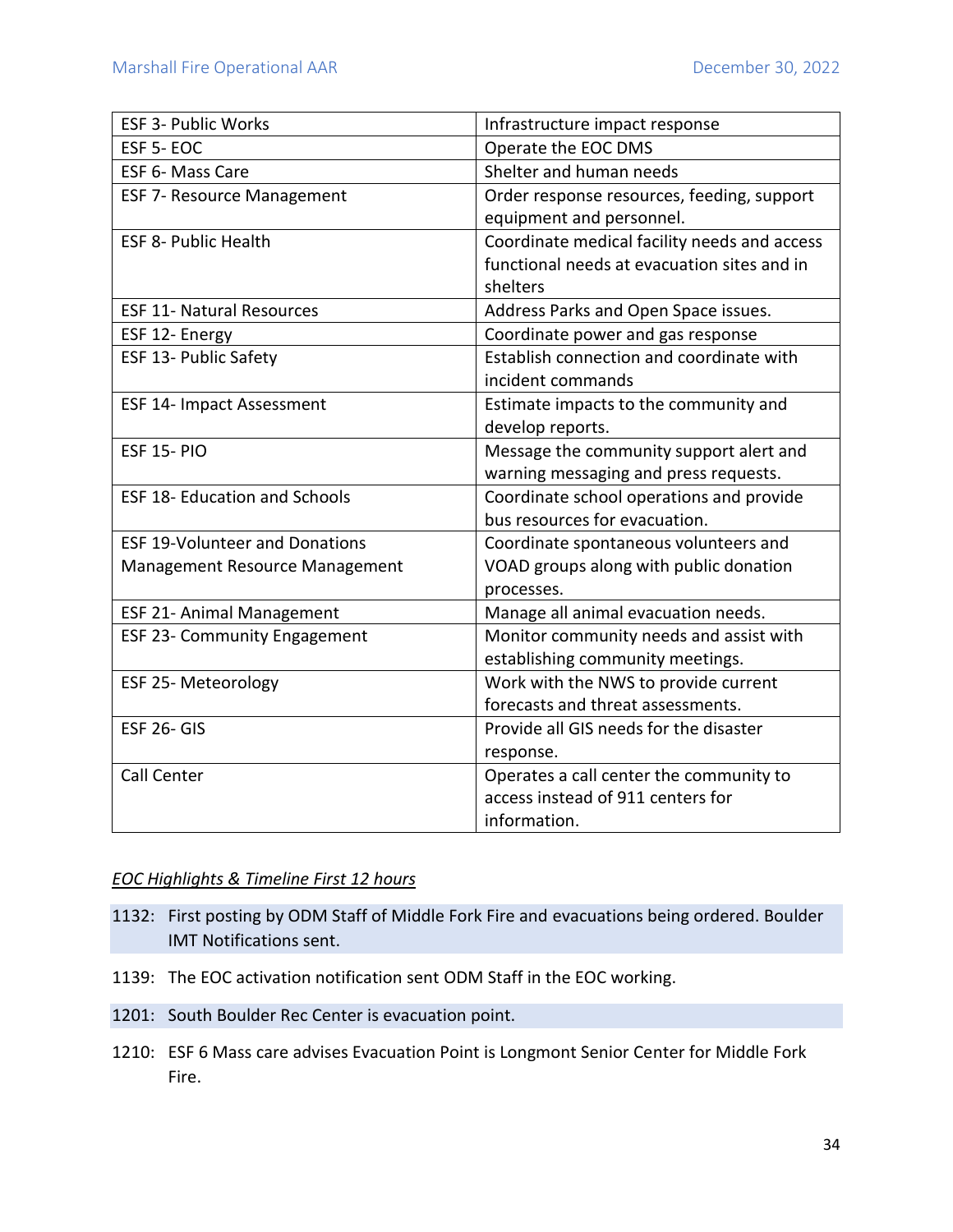- 1230: Moving IMT to Flatirons Crossing and working on land use agreement.
- 1246: First EOC Briefing conducted indicating core emergency support functions are active.
- 1321: ESF 8- Public Health advises Avista is evacuating due to smoke.
- 1343: YMCA is new evacuation site in Lafayette
- 1345: EOC Briefing #2 Conducted
- 1352: ESF 1 Transportation deploying resources to Avista to assist with evacuations. Supporting evacuations from residences and facilities.
- 1356: Call center is activated
- 1513: EOC Briefing #3
- 1516: South Boulder Rec is closing, and North Boulder Rec is new evacuation site.
- 1600: EOC Briefing #4
- 1657: YMCA in Lafayette, North Boulder Rec, Fairgrounds open for animals and COVID Patients can go to the CRC shelter.
- 1717: ESF 1- Transportation is starting to increase activity from moving people from private residences and continuing to assist with long term care facility evacuations. This continues for the next 2 -3 hours.
- 1800: EOC Briefing
- 1852: Rocky Mountain Christian Church opened in Niwot as a Shelter by the Red Cross
- 1936: Boulder Fairgrounds at capacity coordinating with Larimer and Jefferson County to open fairgrounds to handle animals.
- 1945: EOC Briefing #5
- 2130: EOC Briefing #6
- 2154: ESF 1 Transportation holding drivers on standby for evacuations if needed overnight.
- 2200: Middle Fork Fire turned over to Lefthand Fire from the Boulder IMT Incident Commander.
- 2245: EOC Briefing #7
- 0130: EOC placed in a tactical pause until 0600 the next day.

EOC activation period: December 30, 2022, to January 17, 2022

*Over What went well themes:*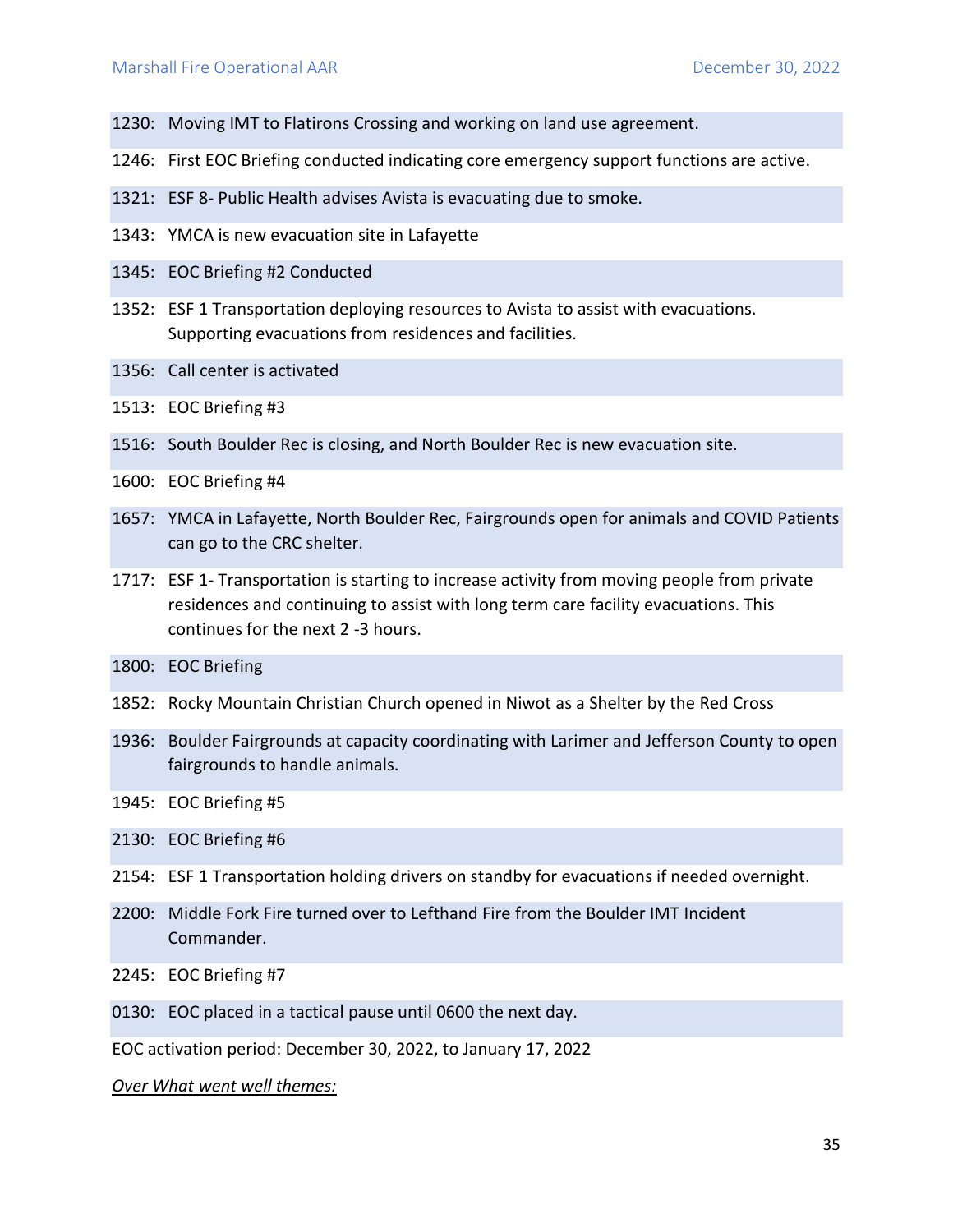- Remote/hybrid EOC worked well due to the amount of practice with it since 2020. Remote briefings and WebEOC were mentioned frequently as effective coordination tools.
- Integration with partners, especially the state, neighboring counties who assisted through mutual aid, and utility companies.
- Despite prolonged incident fatigue, many people mentioned that they felt supported, that people showed up when they needed to, and helped with the overwhelming needs of this incident.
- System of the EOC worked well; remote briefings worked well.
- Sheltering: standing up 3 shelters on first day to deal with unknown capacity
- EOC resource ordering available and ready staffing; people had previous experiences needed to execute the heavy lift ordering resources.
- Structures/relationships in place due to the pandemic and other disasters.

#### *Comments on hybrid and remote coordination tools:*

#### **WebEOC**

- All respondents found WebEOC very useful or useful with only minor issues.
- In interviews, some sections reported that their systems are not in WebEOC, so they relied on Teams instead (e.g., resource mobilization, donation management).
- People suggested refresher training on WebEOC, especially as not all ESF boards are nested under the same menus, some people need access to multiple ESFs ESF 1 / 3.
- WebEOC does not display as well on phones, so it was difficult to access from the field.

#### **Situation Reports**

● Overall, Sit Reps were described as useful and particularly useful if information was missed on a coordination call, or as a later reference after coordination calls.

#### **Zoom Briefings**

- Respondents found virtual briefings very useful or useful with only minor issues.
- Interview participants similarly found virtual briefings very helpful.
- Suggestions included:
	- Define attendance expectations for those with limited roles.
	- Remind participants of the CAN structure at the start of each meeting and that ESF leads are sharing information.
	- After the first few day's briefings were too frequent.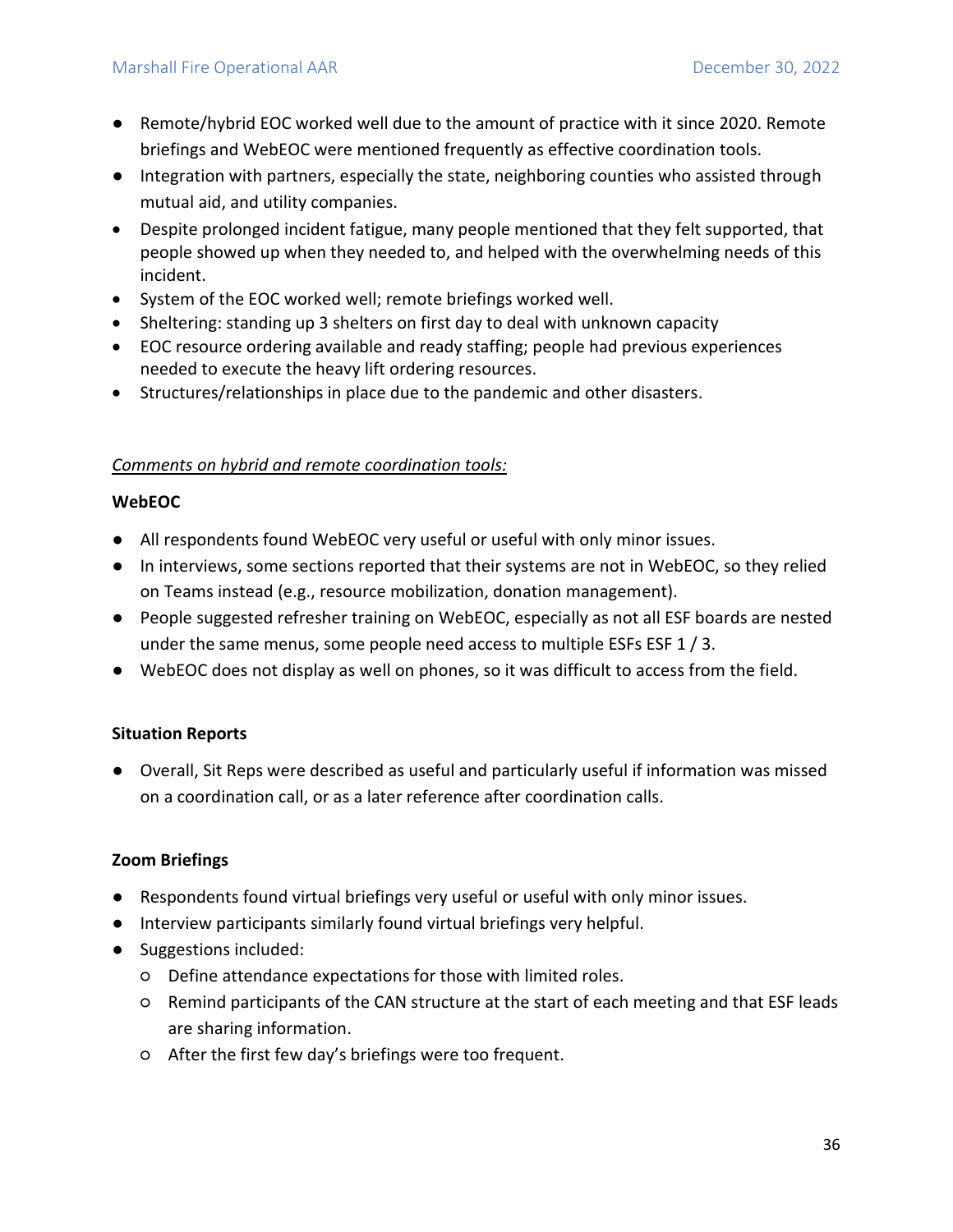#### **Public Information Map**

- Respondents said the public information map was very useful or useful with only minor issues.
- In interviews, some ESFs said they did not need to use the map. The most common usage reported was to provide information to the public.

#### *Overview of Work by ESF:*

#### **EOC Manager**

- Limited space in the EOC was a challenge, along with staff being remote.
- Quickly understood the scope of this disaster and began working to bring in partners and conducted impact assessment based on best estimate.
- MAC Group partners and ESF capabilities responded quickly as many personnel were off duty or on leave.
- Frequent briefings helped to maintain situational awareness of EOC efforts.
- Difficult to obtain situational awareness of the fire's location, evacuations, and operational efforts until late in the afternoon.

#### **Call Center**

- Call takers felt supported by managers and remote call center was effective
- Training and call center FAQ page were helpful
- Securing call center licenses created a lag in bringing in new call takers
- Consider staggering the shutdown of the Disaster Assistance Center and Call Center

#### **ESF 1 (Transportation)**

- Had good responsiveness from the transit partners and Via to help with approximately 100 evacuations in less than 12 hours
- There was a bit more of a lag to get CU buses or RTD buses--CU was in part due to the winter break, same with school districts
- Decided to pull services out of Boulder so that operators would be ready to assist, this was helpful during initial evacuations
- This unfolded so quickly that transit partners were going down streets with roadblocks, navigating near fire
- Getting information about fire conditions on the ground was difficult due to changing conditions
- Need to make sure that everyone has WebEOC information and is ready to log in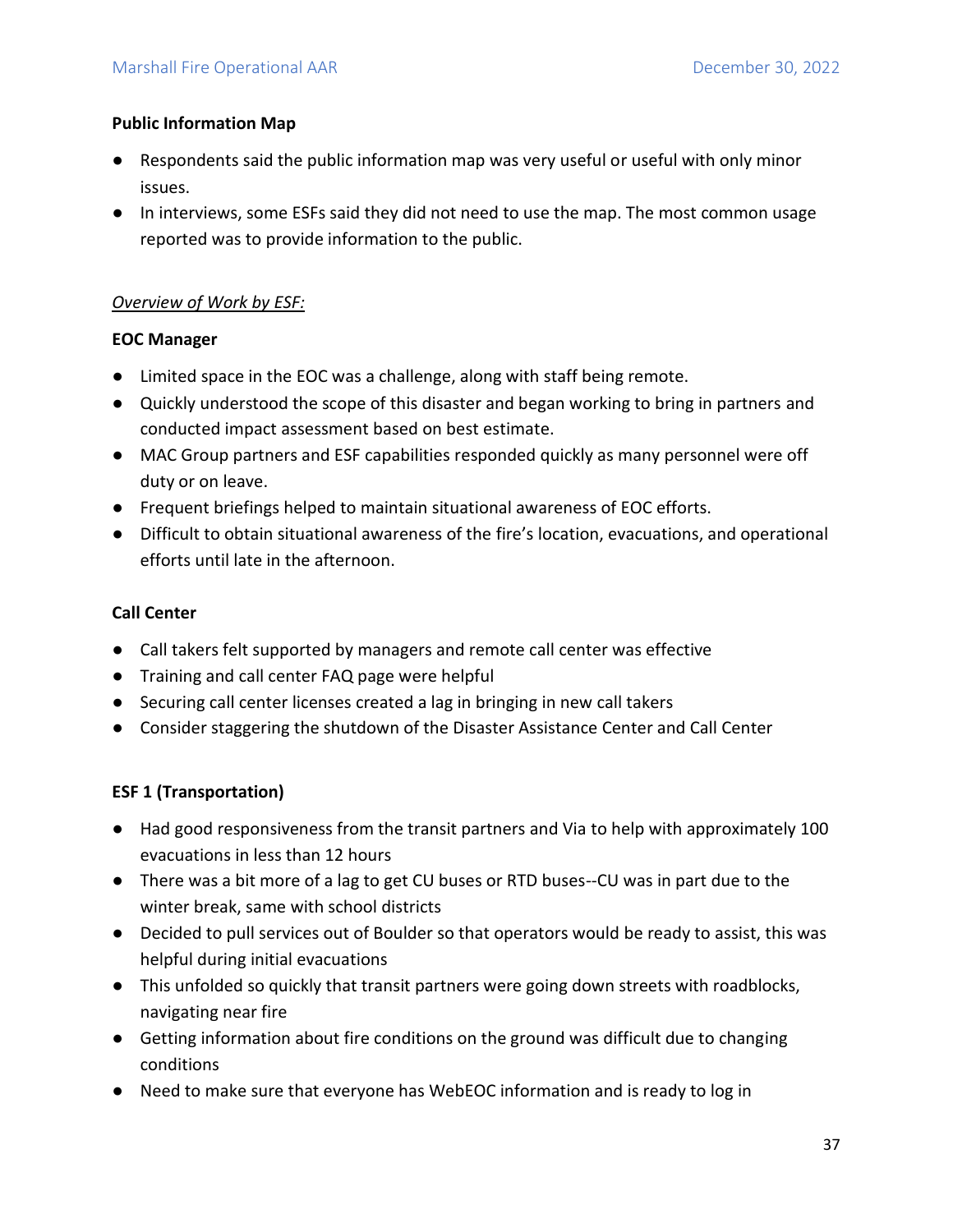- Staffing was a challenge due to the holiday
- Had experience from Calwood Fire, it was helpful to have that before this more intense event
- Via will do more emergency training for operators, might need a way to support them in dangerous areas or in the face of roadblock, have a debriefing with Via about their perspective

#### **ESF 2A: BCARES**

The Marshall Fire resulted in the activation of the BCARES EOC radio communications position including the establishment of communications with ESF-5 Situational Awareness, ESF-6 Mass Care, and ESF-13 Public Safety for the duration of the activation. As the Marshall Fire expanded, evacuation center support was requested for the following evacuation centers: YMCA – Lafayette, North Boulder Recreation Center – Boulder, Rocky Mountain Christian Church – Niwot.

These BCARES operational positions provided on-site situational reports (SIT-REPS). These reports were obtained using the BCARES digital messaging system (*WINLINK*) with remote stations established at each evacuation center. Hourly status reports were submitted on ICS-213 forms to ESF-6 Mass Care in concert with the hourly EOC briefings.

**Element # 1:** Activation of the BCARES ESF-2A BCARES Position at the Boulder County Emergency Operations Center. (Initial activation)

**Element # 2:** Activation of the following radio networks within Boulder County: BCARES Radio Network – Primary Net, Mountain Emergency Radio Network (MERN), Allenspark Neighbors Emergency Network (ANEN) and Airlink (Alternate Access Radio Network).

**Element # 3:** Establishment of BCARES voice and digital messaging communications capabilities at each of the reporting and evacuation centers. Evacuation Centers YMCA – Lafayette, North Boulder Recreation Center – Boulder, Rocky Mountain Christian Church – Niwot.

**Element # 4:** Activation of the Mountain Emergency Radio Network (MERN) covering mountain communities due to high wind event.

#### **ESF 3 (Public Works)**

- People were ready to help, City of Boulder assistance despite lack of impact was helpful.
- Utility restoration went well and proceeded quickly, good collaboration with utility partners.
- Need to develop a stronger connection between resource mob/public works to document mutual aid.
- Need to keep personnel connected in the transition from response transitions to recovery.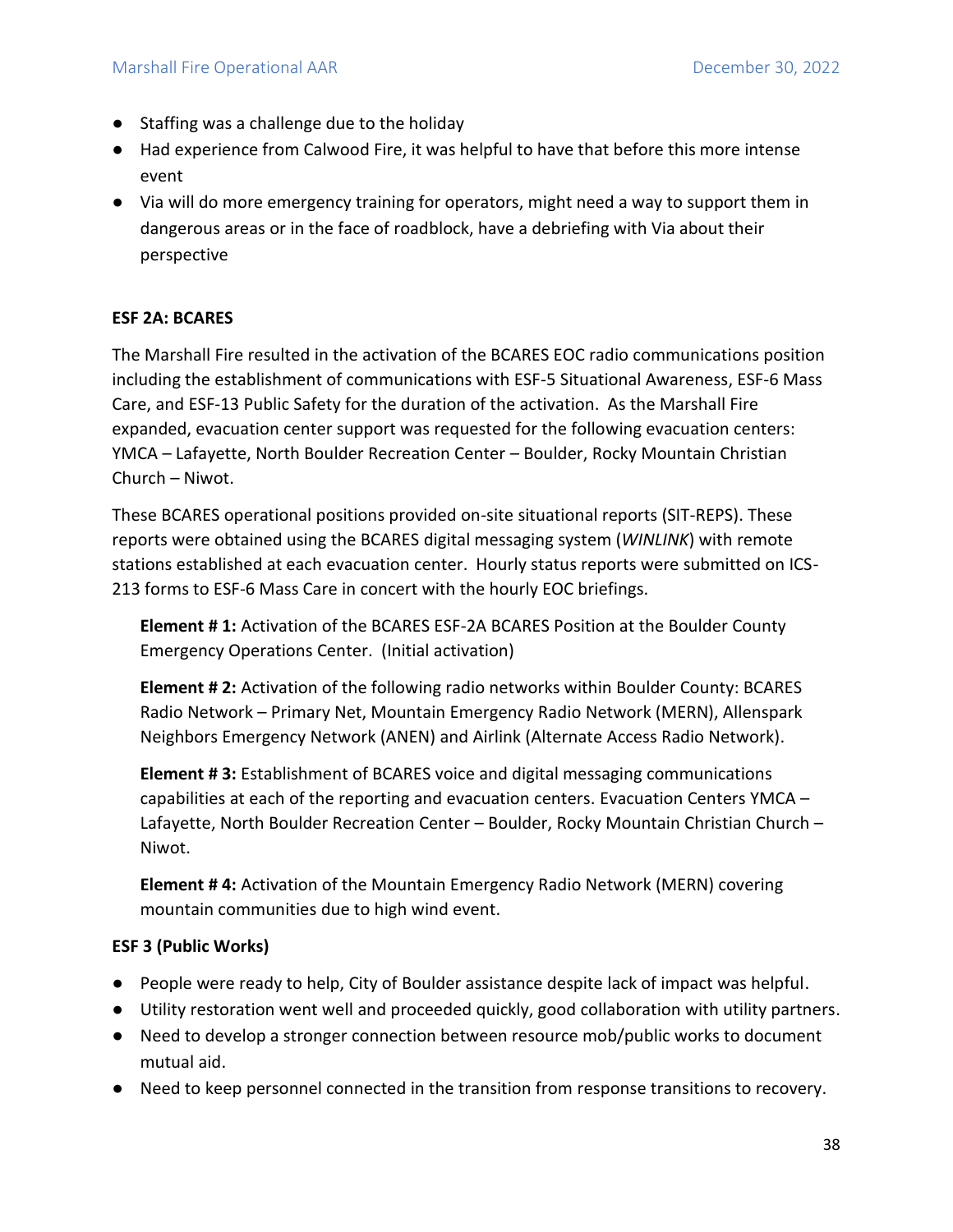● Guidelines on record keeping and notetaking for those new to the EOC would be helpful.

#### **ESF 5 (Situational Awareness)**

- Coordination and getting people connected after briefings went well.
- Could do more automation to lessen the load, for example, shift lists could be automatic in WebEOC.
- Need to consider ways to update the Incident Display Board; possibly use a location in WebEOC.
- Did well with scheduling briefings, ESFs did a good job using CAN structure
- Give people publishing the sitrep a break from other duties to focus on creating that at the end of the day.
- Remind people of CAN structure (perhaps in MACS meeting ahead of time) on briefings and that the leads present out so that others from each section know their role is to listen.
- Establish a workflow for SAS staff so that they know which information to gather at various points throughout the day as it is updated.
- Establish a common file naming system starting with date.

#### **ESF 7 (Resource Mobilization)**

- Remote ordering system continued to work well.
- Uncommon and large orders involving partners (water, heaters) but we adapted quickly.
- Resource mob staff was using personal vehicles to pick up resources, need a different system for this.
- Ability to work remotely was helpful.

#### **ESF 6 (Mass Care/DAC)**

- Shelters set up quickly, but bench was depleted for shelter leads. Need more training so that we have more people ready to take leadership roles. Would be good to do more public outreach between events to get volunteer sign-ups that we can use during emergencies.
- Second part of sheltering went well and was adequately staffed.
- Mental health partners at shelters were helpful.
- Shelter partnerships between the facilities, ODM and Red Cross could be ironed out more, especially with new shelter sites.
- We have a standing MOU with Red Cross to get intake information about shelter occupants, but this agreement needs to be reviewed.
- ESF 6 Incident Managers were responsive and helpful. Incident Manager and Liaison should both be in EOC in person during the intense part of the incident.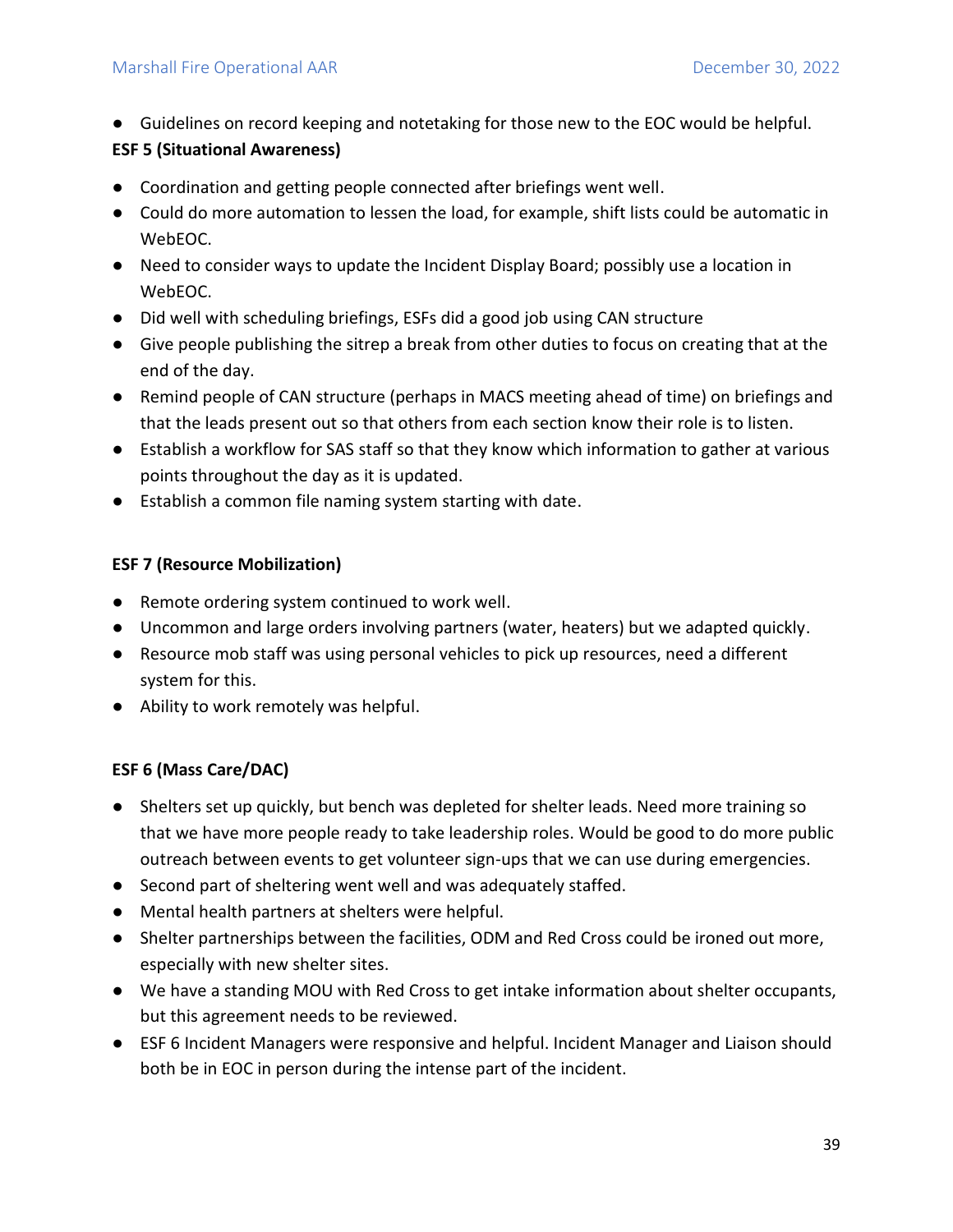- The DAC leads should assign people to specific roles/responsibilities and make connections to the EOC. The policy team was making management decisions and staffing roles instead of making policy-level decisions. Should have streamlined ordering through the EOC.
- Need to update DAC training materials and "DAC in a box" with relevant supplies.

#### **ESF 8 (Public Health)**

- Hospital evacuation was successful despite rapidly unfolding situation.
- Partnerships with long term care facilities were strong due to pandemic.
- ESF 6/8 connection could be strengthened, especially about planning, when preoccupied with evacuations could have moved ESF 8 liaison role to the EOC.
- Clarifying the abilities of the EOC with the hospitals so hospitals understand that they should coordinate with the IMT initially.
- The EOC truck will be helpful to move available supplies to shelters quickly
- Should have anticipated that mental health support would have been needed at shelters.
- A deeper bench was needed.

#### **ESF 13 (Public Safety)**

• See the Fire and Law AAR.

#### **ESF 14 (Damage Assessment)**

- Damage assessment occurred quickly and worked well with law enforcement liaisons.
- Crisis Track software support was key--work to establish contract for this ahead of incidents.
- Team Rubicon assisted with wind damage assessment for mobile home communities.
- City of Boulder helped support other jurisdictions.

#### **ESF 15 (PIOs)**

- Emergency Services PIOs of Colorado were able to help with staffing during the incident, very helpful.
- Translation team worked well with PIOs getting Spanish translation messaging out almost simultaneously.
- Utilizing Teams worked well to keep PIOs integrated once the snags of involving outside agency personnel.
- Significant amount of messaging pushed out on social media and blog for the entirety of the incident went well.
- 5 different media briefings with American Sign Language services.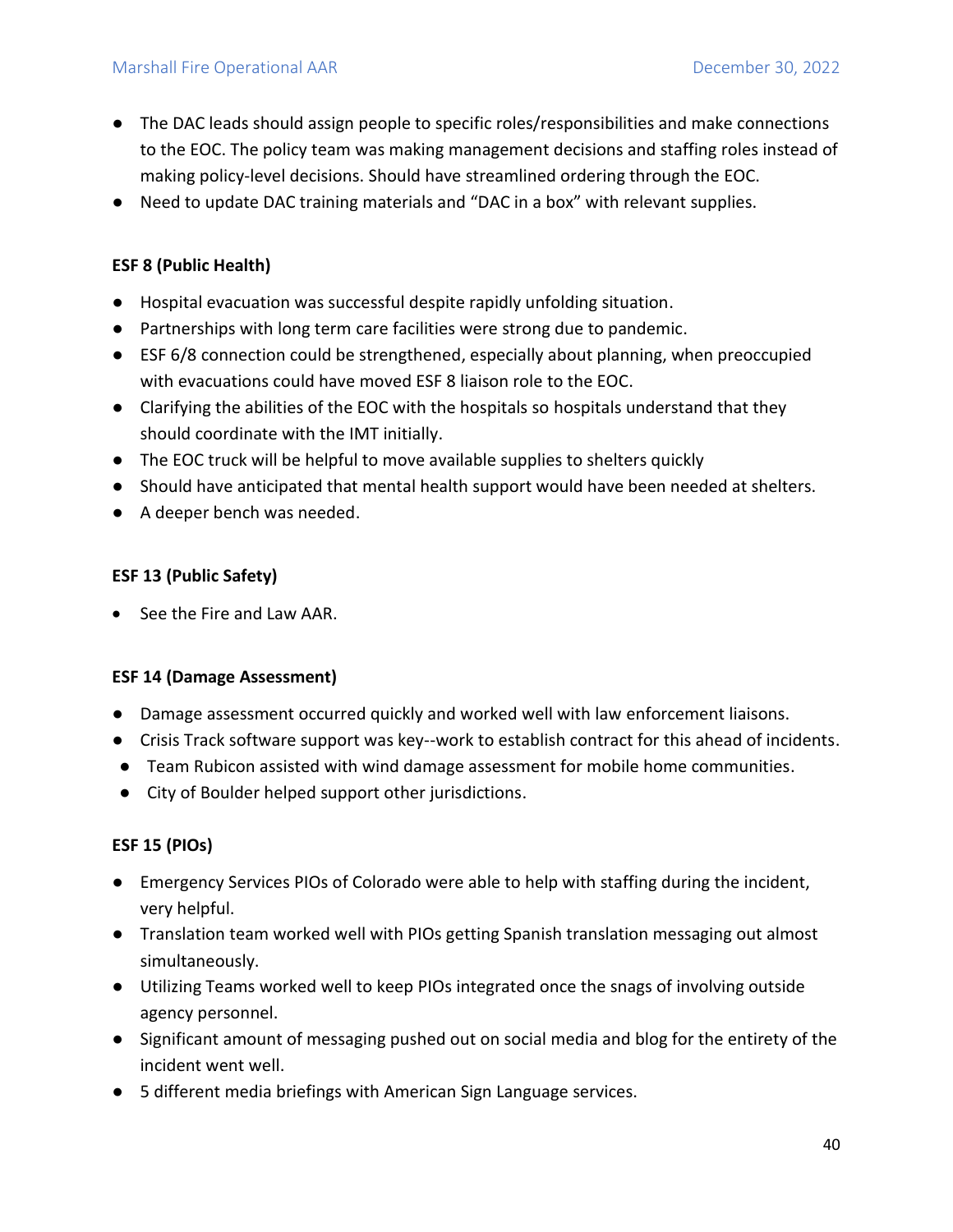- Need to rebuild PIO bench so that PIOs can fulfill needs and rotate in/out.
- Mutual aid helped greatly with filling PIO spots, having the relationships to get help.
- Consider a designated media liaison specially to answer local media questions.
- Need to capture questions and answers from the live briefings and post them.
- Would be helpful to create public awareness about ODM in between events so that public/media knows what ODM does.
- It took time to get PIOs access to the various platforms, passwords created issues when bringing in non-city/county staff.

#### **ESF 19 (Volunteer/Donations)**

- Donation button on the OEM website worked well once set up and exported into Excel, entering donations manually was time-consuming. Overwhelmed by spontaneous donations, this improved once we identified what donations would be most helpful.
- Available donations list could have been more organized to check for resources.
- Community pick up point (for water, heaters) should be separate from shelters, ESF 6 ended up dealing with donations.
- Consider if accepting used items would be beneficial (more ecofriendly).
- Requested state activate their MOU with the Adventist Church, they stood up a donation center quickly.
- Need to create a planning document and circulate in the morning so that everyone is on the same page.

#### **ESF 21 (Animal Control)**

During a disaster the Emergency Support Function (ESF) 21 Animal Management is notified to respond. The actual Sheriff Animal Management Officers operate under the incident command structure developed. All animal shelters are managed under the EOC management structure until the need is resolved usually once residents are allowed back into evacuated areas or other arrangements are in place. The resources of ESF 21- Animal Management are from the Sheriff's Animal Management Team, City of Boulder Animal Management, NCR Animal Management Committee, Boulder and Longmont Humane Society, and Boulder County Fairgrounds Staff.

During the Marshall Fire ESF 21 Animal Management evacuated hundreds of animals domestic and large agriculture animals. They also coordinate animal reunification processes for evacuees who are separated from their animals. Lastly, ESF 21 animal management also manages the decedent animals found as result of the disaster.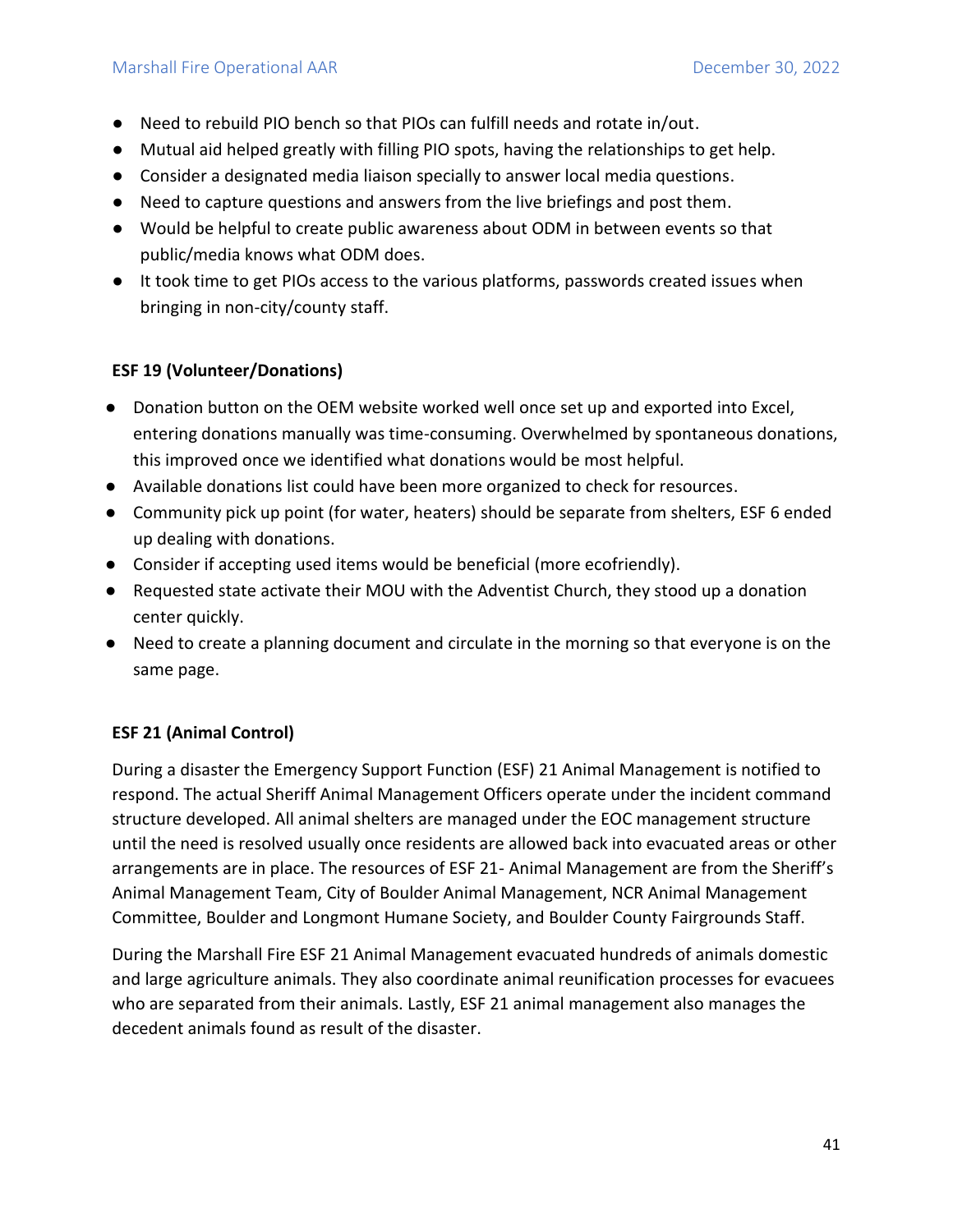#### Response Overview

- Animal Control Officers were activated immediately and requested our volunteer Sheriff's Office animal evacuation team. Additional resources called included neighboring Animal Control teams and national partners that are locally based.
- Animal sheltering partners were notified immediately: Humane Society of Boulder Valley, Longmont Humane Society, Boulder County Fairgrounds. Within hours notified neighboring partners: Jefferson County Fairgrounds and Animal Control and Larimer the Ranch Fairgrounds. The State Veterinarian made contact within that first operational period to extend support.
- Boulder Office of Disaster Management decided to publish a Survey 123 questionnaire on social media to request animal evacuations. This relieved call load on dispatch and call center.
	- o Received 183 requests through the survey and became multi-jurisdictional quickly.
	- When we ended it on day 3, we transitioned to a link for reporting lost pets on the Humane Society website.
	- It was difficult to manage the public, there was a Facebook page called "Boulder County Fire Lost & Found Pets", but it was not managed by any official partners. Many members of the public also drove to the fire area to attempt to rescue animals. Rescued animals were taken to shelters outside of local jurisdictions, which made it difficult to pay for services and locate owners.
	- It was difficult to track numbers of animals evacuated and deceased.
	- Need animal preparedness throughout our communities and not just in mountain areas that expect wildfires.

#### Day 2 Response Planning

North Central Region All Hazards Planning Area (NCR) Animal Emergency Committee convened on day two. Efforts continued daily over the next week. The leader of North Central Region All Hazards Planning Area (NCR)- Animal Evacuation Committee took amazing notes and distributed a spreadsheet daily for notes and resources. The planning group added additional partners to meetings from neighboring agencies that are not part of the NCR. State ESF 6 Mass Care & ESF 11 Natural Resources & Agriculture were represented at this meeting and at the other mass care meetings, donations, and volunteer management meetings to make sure animals were included in the planning processes.

During the planning meetings planning occurred to address sheltering needs for companion animals and livestock and other agricultural issues: feed/backyard animals (cows, chickens, and bees), hay/feed options, carcass disposal (planned for large-scale mortalities), and soil issues. Coordinated with a local partner agency, Colorado Horse Rescue, to manage a hay bank for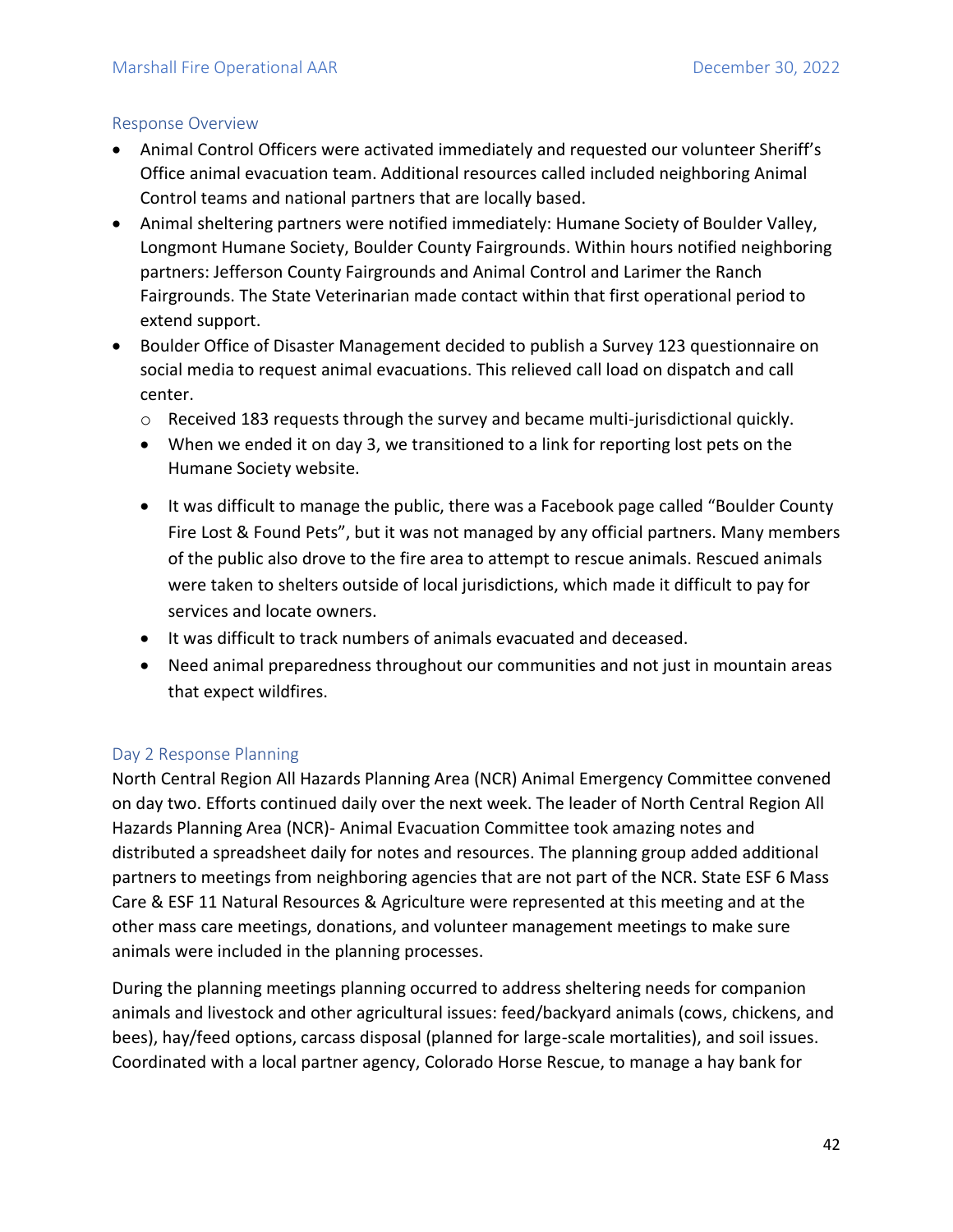affected livestock owners. They also had limited financial support to rebuild fences and shelters.

Discussed options for animal rendering and small animal cremation. Local Humane Societies offered free cremation to families if deceased pets were found on properties.

CSU Extension modified an existing guidebook for community members about what to do after a disaster that included several pages about animals.

ESF 21 arranged for staff at the Disaster Assistance Center animal table with volunteers/staff and provide pet food.

#### **ESF 22 (Cultural Resources)**

- The planned activities went as expected and included comparing perimeter map with known or potential historic resources, talking to community members about the resources in their areas.
- Remote work was successful.
- There were few people available to staff the position and a need to play a role with ESF 14.

#### **ESF 23 (Community Engagement)**

- Translation services and sign language services went well.
- Could use more time before public briefings for translators to see content of those briefings.
- Town Hall came together quickly.

#### **ESF 25 (Meteorology)**

- There were strong relationships in place already.
- NWS could have provided a spot fire forecast if asked.
- Need to prepare for fires on high wind days whether we meet red flag parameters or not.
- Anticipated a request to active EAS.
- Could use single office WebEOC login, if allowed.

#### **ESF 26 (GIS)**

- Many folks stepped up to volunteer for shifts.
- The GroupMe callout for staffing was not received by many people so there were not many volunteers to staff initially.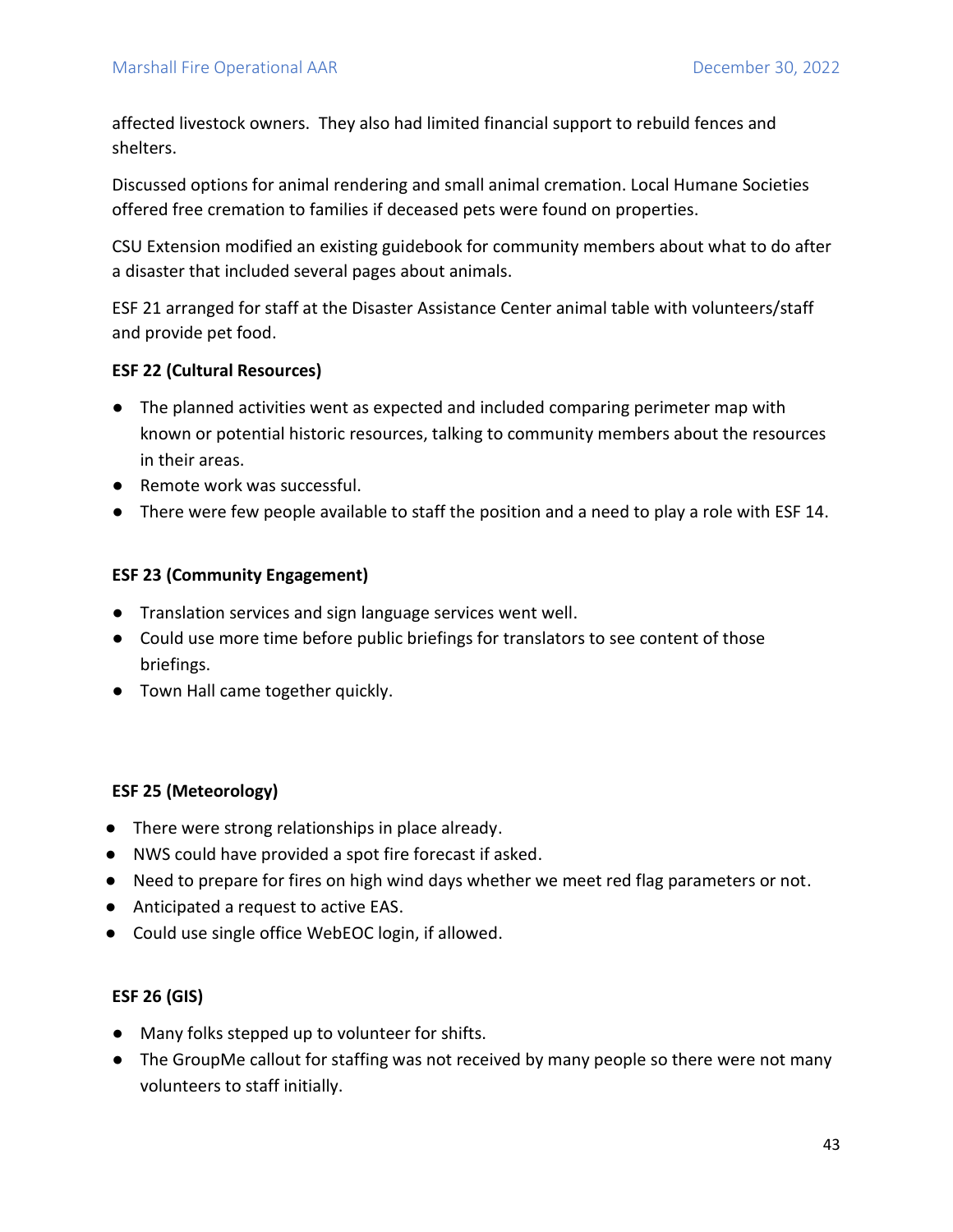- Need more training so that GIS staff feel more comfortable volunteering to take shifts.
- There was some lack of clarity on the purpose of the public information map and what to include and leave out. GIS should predetermine what will be included and excluded.
- Teams caused some issues when switching between city and county channels.
- Communication around road closures is still poor. Need to determine a standard for displaying road closures ahead of time.
- Need others to have editing capability for SAS map.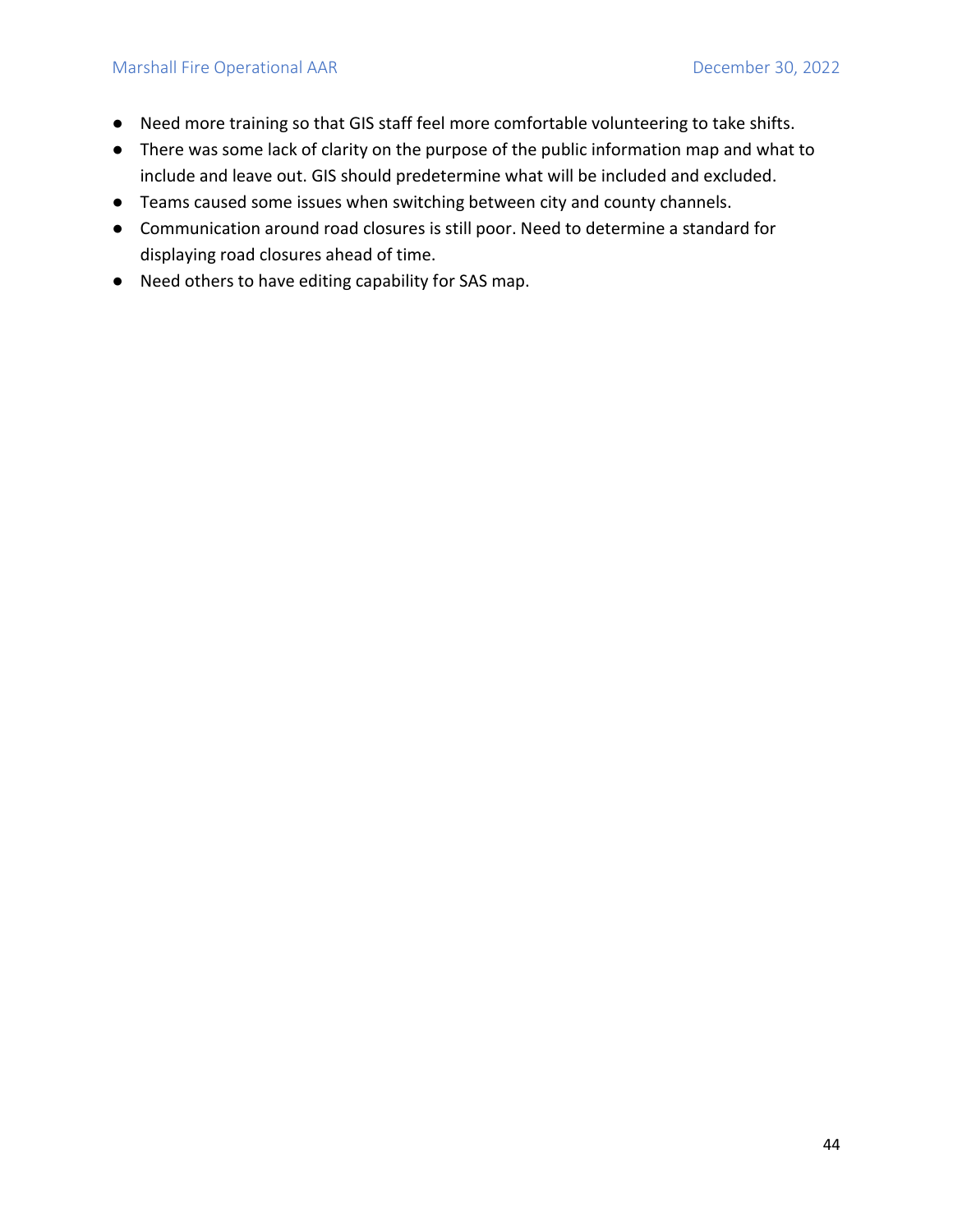<span id="page-45-0"></span>

| <b>Capability</b>         | <b>Observation</b>                                                                                                                                                                                                                                                      | <b>Corrective Action</b><br><b>Recommendations</b>                                                                                                                                                                                                                  | <b>Primary</b><br><b>Responsible</b>                        | <b>Agency</b><br><b>POC</b>                                 | <b>Start</b><br><b>Date</b> | <b>Comp. Date</b>                                                                                                            |
|---------------------------|-------------------------------------------------------------------------------------------------------------------------------------------------------------------------------------------------------------------------------------------------------------------------|---------------------------------------------------------------------------------------------------------------------------------------------------------------------------------------------------------------------------------------------------------------------|-------------------------------------------------------------|-------------------------------------------------------------|-----------------------------|------------------------------------------------------------------------------------------------------------------------------|
| <b>EOC Staffing</b>       | Many ESFs mentioned<br>the state of turnover of<br>government employees<br>and that institutional<br>knowledge had been<br>lost in recent years.<br>Many ESFs stated a<br>need to build a deeper<br>bench of staff so that<br>ESFs could rotate in and<br>out and rest. | Perform recruiting<br>program and<br>provided on-<br>boarding training and<br>exercises.<br><b>ODM</b> staffing levels:<br>2 people not being<br>here right away<br>slowed down setup<br>time, need more staff<br>and staffing<br>PIO capability<br>depleted due to | <b>Agency</b><br>Office of<br><b>Disaster</b><br>Management | Mike Chard<br>mchard@boulderco<br>unty.org 303-565-<br>7878 | In progress                 | Recruitment<br>program<br>completed in<br>2022.<br><b>Start training</b><br>programs in late<br>summer or early<br>fall 2022 |
| <b>Public Information</b> | Issues related back to<br>public communication,<br>include alert/warning                                                                                                                                                                                                | personnel changes<br>(ESF 15); didn't do<br>media inquiries<br>because of this<br>Need to develop<br>automated or<br>enhanced messaging                                                                                                                             | Office of<br><b>Disaster</b><br>Management                  | Mike Chard<br>mchard@boulderco<br>unty.org 303-565-         | In progress                 | May 2022                                                                                                                     |
|                           | messaging and<br>communicating with<br>local media.                                                                                                                                                                                                                     | on website and social<br>media to support<br>alerts while EOC is<br>activating.                                                                                                                                                                                     |                                                             | 7878                                                        |                             |                                                                                                                              |

## AAR Improvement Plan EOC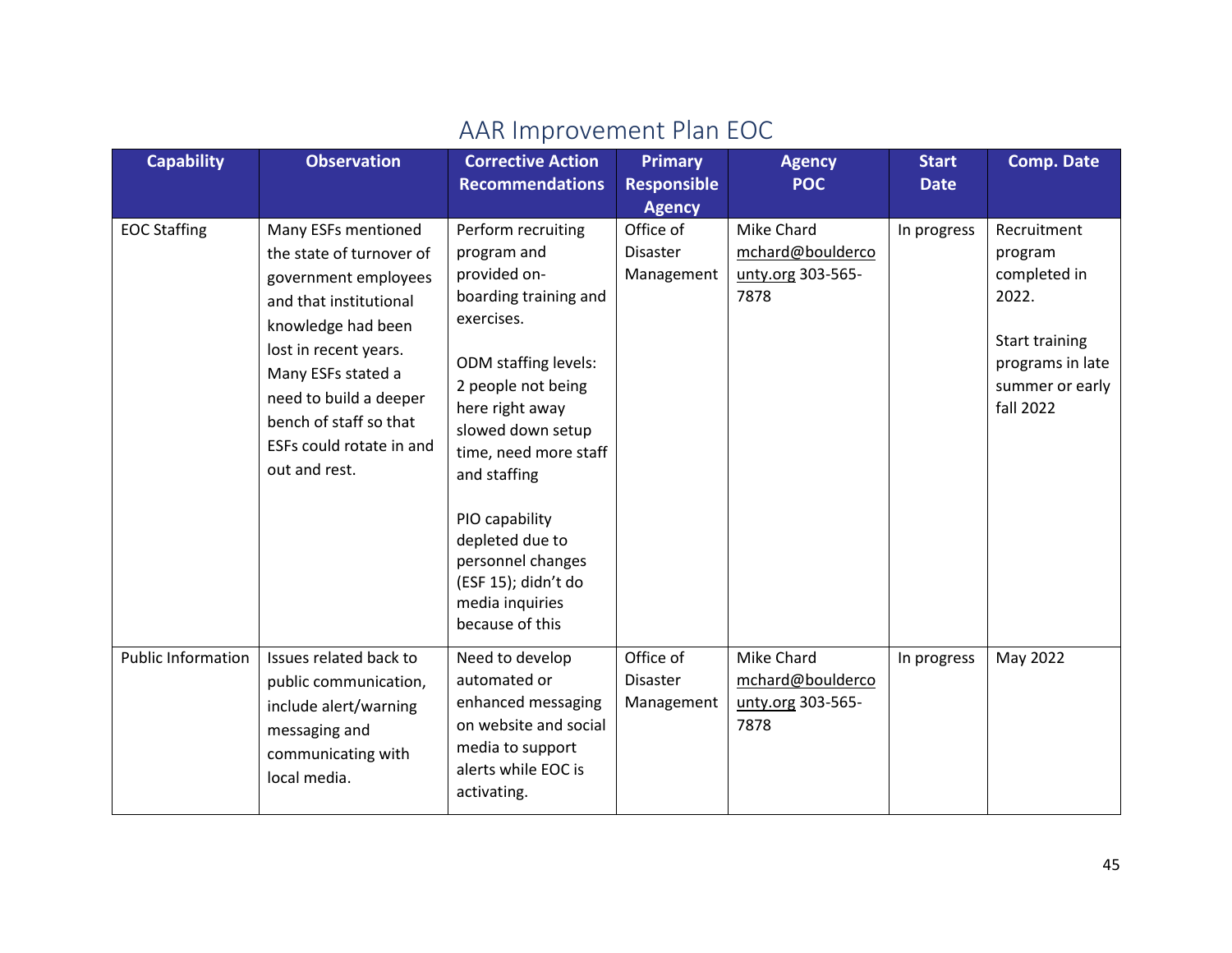|                              |                                                                                                                                                                                                                                       | Need to examine ESF<br>15 and field PIO<br>interface, also more<br>PIO for media<br>inquiries during EOC<br>activation.                                                              |                                            |                                                                                           |                  |             |
|------------------------------|---------------------------------------------------------------------------------------------------------------------------------------------------------------------------------------------------------------------------------------|--------------------------------------------------------------------------------------------------------------------------------------------------------------------------------------|--------------------------------------------|-------------------------------------------------------------------------------------------|------------------|-------------|
| Multi Agency<br>Coordination | This incident impacted<br>unincorporated parts of<br>Boulder County, so<br>there was some<br>negotiation of how to<br>help the various<br>impacted areas and how<br>to coordinate across<br>partners with Superior<br>and Louisville. | Needed to hold a<br><b>MACS Agency</b><br>Administrator<br>meeting to develop<br>pre disaster<br>agreements on how<br>to interface<br>communities form<br>response into<br>recovery. | Office of<br><b>Disaster</b><br>Management | Mike Chard &<br>agency<br>administrators<br>mchard@boulderco<br>unty.org 303-565-<br>7878 | <b>July 2022</b> | August 2022 |
| <b>EOC Operations</b>        | The variety of<br>technologies available<br>to check-in led to some<br>platform fatigue.                                                                                                                                              | Need to deploy new<br>WebEOC system<br>-More training on<br><b>Crisis Track for DA</b><br>before event                                                                               | Office of<br><b>Disaster</b><br>Management | Mike Chard<br>mchard@boulderco<br>unty.org 303-565-<br>7878                               | In progress      | 2022-2023   |
| <b>EOC Operations</b>        | Being remote reduces<br>situational awareness<br>Need clearer<br>liaisons/plans with some<br>other ESFs<br>More staffing/longer                                                                                                       | Further define the<br>liaison problem and<br>develop solutions.<br>Work on ESF<br>recruitment                                                                                        | Office of<br><b>Disaster</b><br>Management | <b>Mike Chard</b><br>mchard@boulderco<br>unty.org 303-565-<br>7878                        | <b>June 2022</b> | Dec 2022    |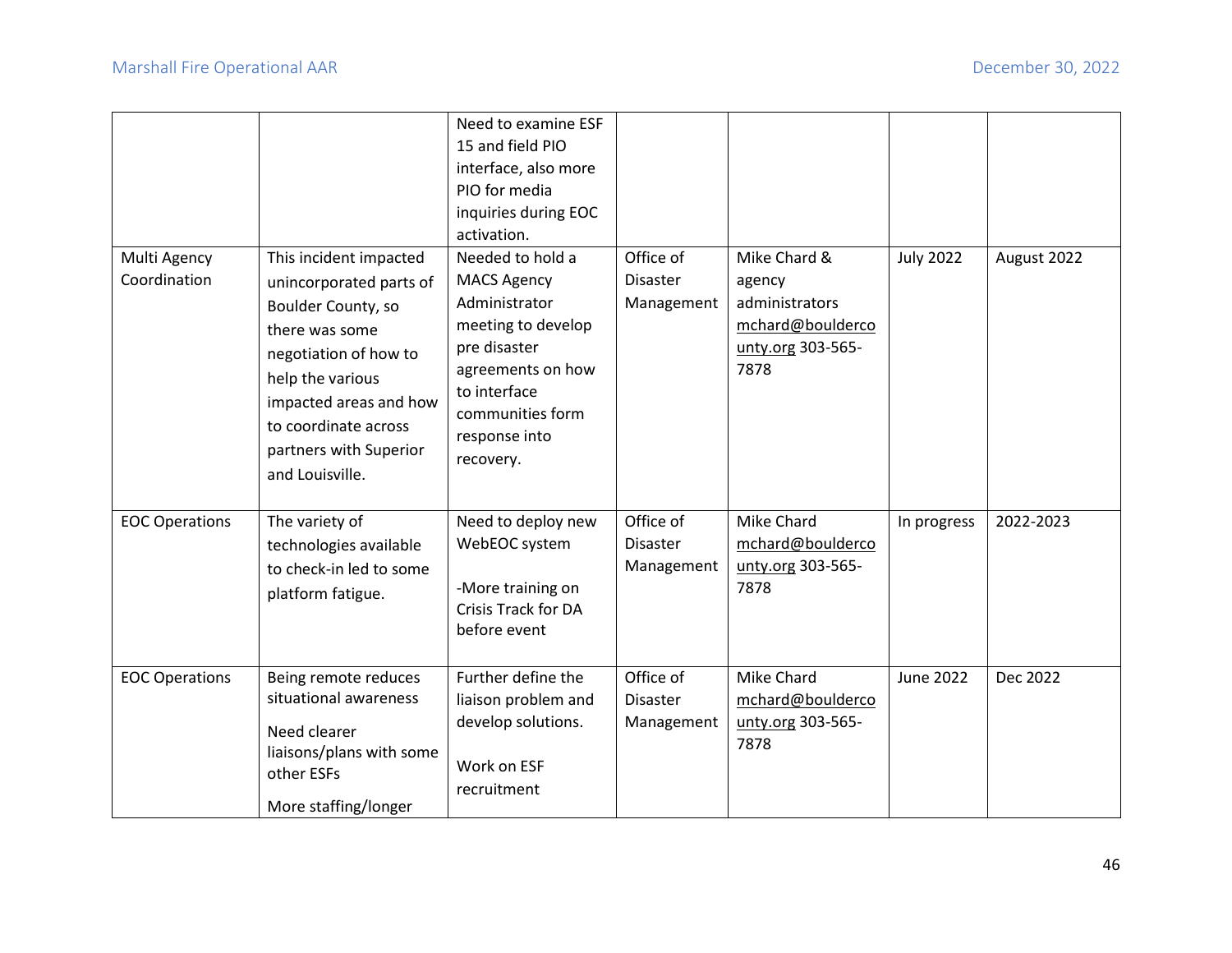|                           | term staffing              |                       |                 |                   |           |            |
|---------------------------|----------------------------|-----------------------|-----------------|-------------------|-----------|------------|
| <b>Public Information</b> | The most common            | Suggestions included: | Office of       | Mike Chard        | June 2022 | <b>TBD</b> |
|                           | issues reported were       |                       | <b>Disaster</b> | mchard@boulderco  |           |            |
|                           | that the maps caused       | Make the map easier   | Management      | unty.org 303-565- |           |            |
|                           | issues for homeowners      | to find on the        |                 | 7878              |           |            |
|                           | trying to submit           | website with a single | <b>ESF 15</b>   |                   |           |            |
|                           | insurance claims, and      | click.                |                 |                   |           |            |
|                           | the map of utility         |                       | GIS             |                   |           |            |
|                           | outages was not up to      | The map should not    |                 |                   |           |            |
|                           | date, so people stayed     | stop at our county    |                 |                   |           |            |
|                           | in shelters for longer     | line when incidents   |                 |                   |           |            |
|                           | than necessary waiting     | are                   |                 |                   |           |            |
|                           | to confirm their utilities | multijurisdictional.  |                 |                   |           |            |
|                           | had been restored.         |                       |                 |                   |           |            |

## AAR Improvement Plan ESF 21 Animal Management

<span id="page-47-0"></span>

| <b>Capability</b>   | <b>Observation</b>                                                                                 | <b>Corrective Action</b><br><b>Recommendations</b> | <b>Capability</b><br><b>Element</b> | <b>Primary</b><br><b>Responsible</b><br><b>Agency</b> | <b>Agency</b><br><b>POC</b>                                                       | <b>Start</b><br><b>Date</b> | Comp.<br><b>Date</b> |
|---------------------|----------------------------------------------------------------------------------------------------|----------------------------------------------------|-------------------------------------|-------------------------------------------------------|-----------------------------------------------------------------------------------|-----------------------------|----------------------|
| <b>EOC Staffing</b> | No lead in the EOC due<br>to short staffing from<br>partner agencies and no<br>trained volunteers. | Develop staffing for<br>EOC / ESF 21 Position      | <b>EOC Operations</b>               | BCSO and<br><b>COB</b>                                | BCSO-Sara<br>Spensieri 303-<br>859-0408<br>COB-Jennie<br>Whittle 720-<br>447-6023 | 3/1/22                      | August<br>2022       |
| Training for ESF 13 | ESF 13 Law enforcement<br>had a representative                                                     | Develop ESF 13<br><b>Public Safety Training</b>    | <b>EOC Operations</b>               | <b>BCSO and</b><br><b>COB</b>                         | BCSO-Sara<br>Spensieri 303-<br>859-0408                                           | June<br>2022                | <b>July 2022</b>     |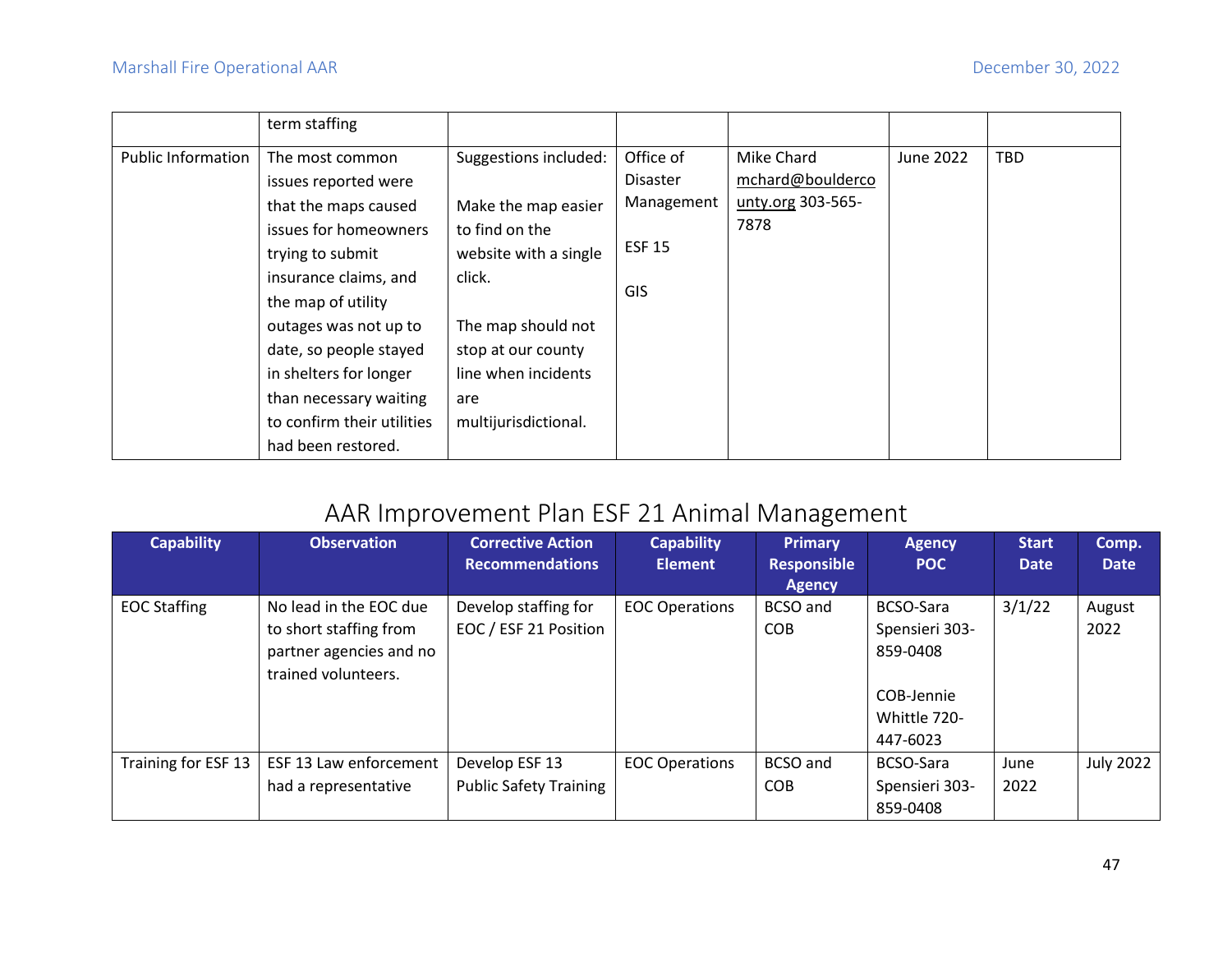|                                      | who was helpful but not<br>entirely trained.                                                                                                                   | program for ESF 21<br>support.                                                                                                 |                         |                                              |                                                                              |                      |                  |
|--------------------------------------|----------------------------------------------------------------------------------------------------------------------------------------------------------------|--------------------------------------------------------------------------------------------------------------------------------|-------------------------|----------------------------------------------|------------------------------------------------------------------------------|----------------------|------------------|
| <b>GIS Support for</b><br>Survey 123 | Still working with GIS to<br>work out the kinks in<br>the mapping process<br>with Survey 123. This<br>caused frustration.                                      | Get with County GIS<br>staff to work through<br>work processes.                                                                | <b>EOC Operations</b>   | <b>BCSO</b><br><b>County GIS</b>             | <b>BCSO-Sara</b><br>Spensieri 303-<br>859-0408<br><b>GIS Molly</b><br>Watson | 1/24/22              | 2/28/22          |
| <b>GIS Support for</b><br>Survey 123 | Still working with GIS to<br>work out the kinks in<br>the assignment process<br>with Survey 123. This<br>caused lots of<br>frustration to first<br>responders. | Get with City and<br>County GIS staff to<br>work through work<br>processes and<br>notification<br>requirements.                | <b>EOC Operations</b>   | <b>BCSO</b><br><b>County GIS</b><br>City GIS | BCSO-Sara<br>Spensieri 303-<br>859-0408<br><b>GIS Molly</b><br>Watson        | 1/24/22<br>County IT | In<br>Progress   |
| <b>ESF Coordination</b>              | ESF 21 had no direct<br>contact with ESF 6.                                                                                                                    | ESF 21 needs to<br>develop connection /<br>integration process<br>for regional and state<br>resources with ESF 6<br>Mass Care. | Operational<br>Response | <b>BCSO</b> and<br><b>COB</b>                | <b>BCSO-Sara</b><br>Spensieri 303-<br>859-0408                               | June<br>2022         | <b>July 2022</b> |
| Agriculture<br>Assessment            | Not sure how to do a<br>quick agriculture<br>damage assessment, nor<br>how to reach ag<br>partners with specific                                               | Develop an impact<br>assessment process<br>for agricultural<br>affected businesses,<br>farms, or animal<br>populations.        | Impact<br>Assessments   | <b>BCSO</b> and CO<br>Dept of Ag             | <b>BCSO-Sara</b><br>Spensieri 303-<br>859-0408<br>Dept of Ag-Dr.<br>Maggie   | <b>TBD</b>           | <b>TBD</b>       |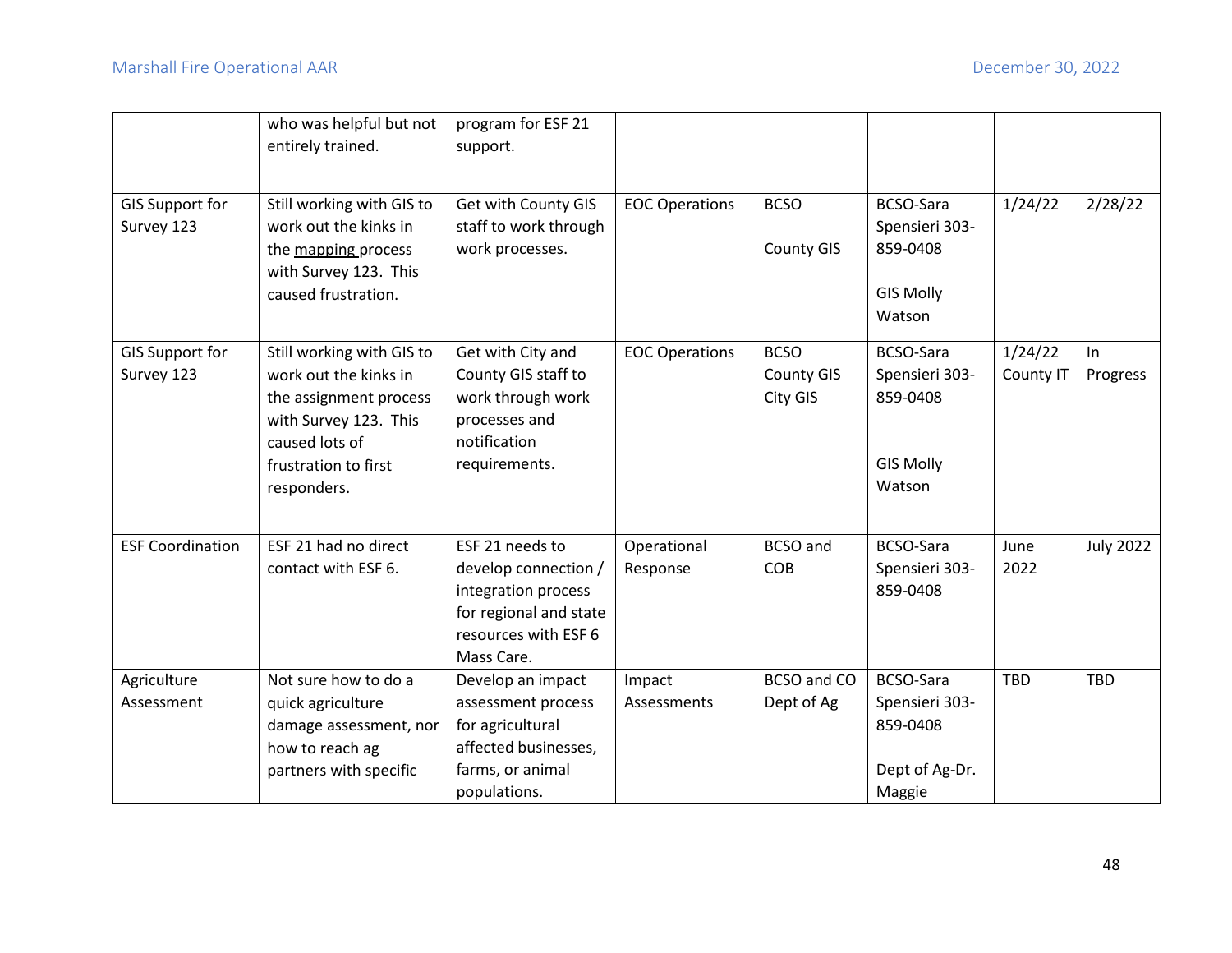|                                                    | resources (FSA, USDA,<br>Farmers.gov)                                                                                                                                      |                                                                                                  |              |                                | Baldwin 720-<br>668-2050                                                                                    |                    |                |
|----------------------------------------------------|----------------------------------------------------------------------------------------------------------------------------------------------------------------------------|--------------------------------------------------------------------------------------------------|--------------|--------------------------------|-------------------------------------------------------------------------------------------------------------|--------------------|----------------|
| <b>Disaster</b><br>Assistance Center<br>capability | Need a DAC go kit and<br>to have a better staffing<br>plan for an animal table.                                                                                            | Develop a go kit<br>standard also identify<br>staffing.                                          | Mass Care    | <b>BCSO</b> and<br><b>HSBV</b> | <b>BCSO-Sara</b><br>Spensieri 303-<br>859-0408<br>HSBV-Jan<br>McHugh-Smith<br>719-330-1402                  | <b>TBD</b>         | <b>TBD</b>     |
| Preparedness and<br><b>COOP</b>                    | Recognized a shortfall in<br>PACFA for animal<br>facilities, they need an<br>official emergency plan<br>for all animal<br>daycare/boarding places<br>and animal hospitals. | Develop a COOP<br>standard plan for<br>animal facilities to<br>use along with<br>emergency plans | Preparedness | <b>PACFA</b><br>Dept of Ag     | Program<br>Section Chief:<br>Nick Fisher<br>303-869-9146<br>And<br>HSBV-Jan<br>McHugh-Smith<br>719-330-1402 | 2/1/22<br>Jan HSBV | ln<br>Progress |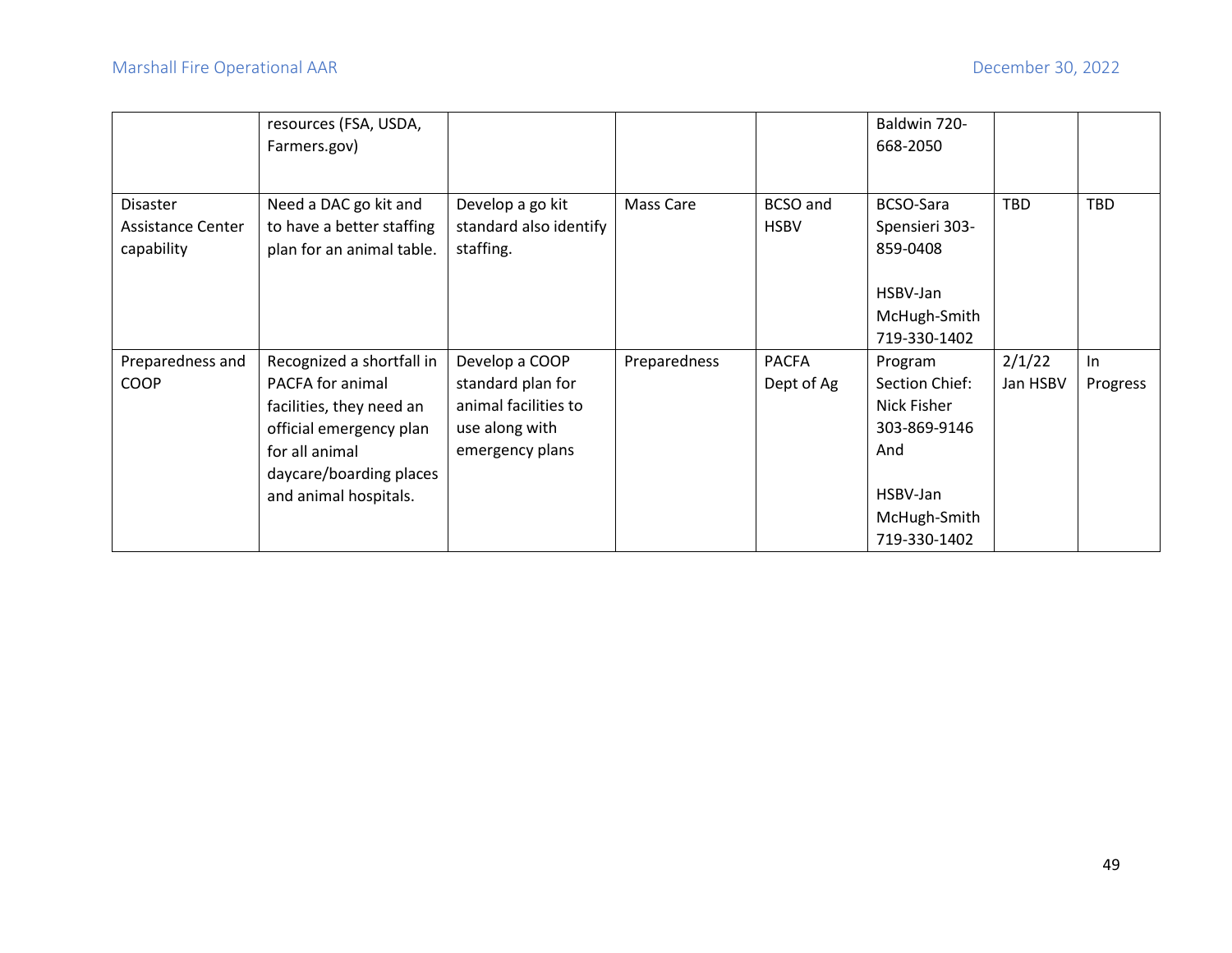## AAR Improvement Plan BCARES

<span id="page-50-0"></span>

| <b>Capability</b>                        | <b>Observation</b>                                                                                                            | <b>Corrective Action</b><br><b>Recommendations</b> | <b>Primary</b><br><b>Responsible</b><br><b>Agency</b> | <b>Agency</b><br><b>POC</b>                                                                       | <b>Start</b><br><b>Date</b> | <b>Comp. Date</b> |
|------------------------------------------|-------------------------------------------------------------------------------------------------------------------------------|----------------------------------------------------|-------------------------------------------------------|---------------------------------------------------------------------------------------------------|-----------------------------|-------------------|
| Activation of<br><b>BCARES Net</b>       | Activated at 1500 hours<br>with adequate<br>staffing for the first<br>operational period.                                     | None currently                                     | <b>BCARES</b>                                         | Emergency<br>Coordinator &<br>Chairman<br>abishop1150@comc<br>ast.net<br>(303) 437-7835<br>mobile | <b>TBD</b>                  |                   |
| <b>Activation of ESF-</b><br>2A Position | Allowed BCARES to get<br>ahead of the mission<br>growth curve early on.                                                       | None currently.                                    | <b>BCARES</b>                                         | Emergency<br>Coordinator &<br>Chairman<br>abishop1150@comc<br>ast.net<br>(303) 437-7835<br>mobile | <b>TBD</b>                  |                   |
| Establishment of<br><b>ESF reporting</b> | Using ICS Form 213,<br>hourly reports were<br>provided to ESF-<br>6 as evacuation<br>center populations<br>Continued to grow. | Refresher training on<br>use of ICS forms.         | <b>BCARES</b>                                         | Emergency<br>Coordinator &<br>Chairman<br>abishop1150@comc<br>ast.net<br>(303) 437-7835<br>mobile | <b>TBD</b>                  |                   |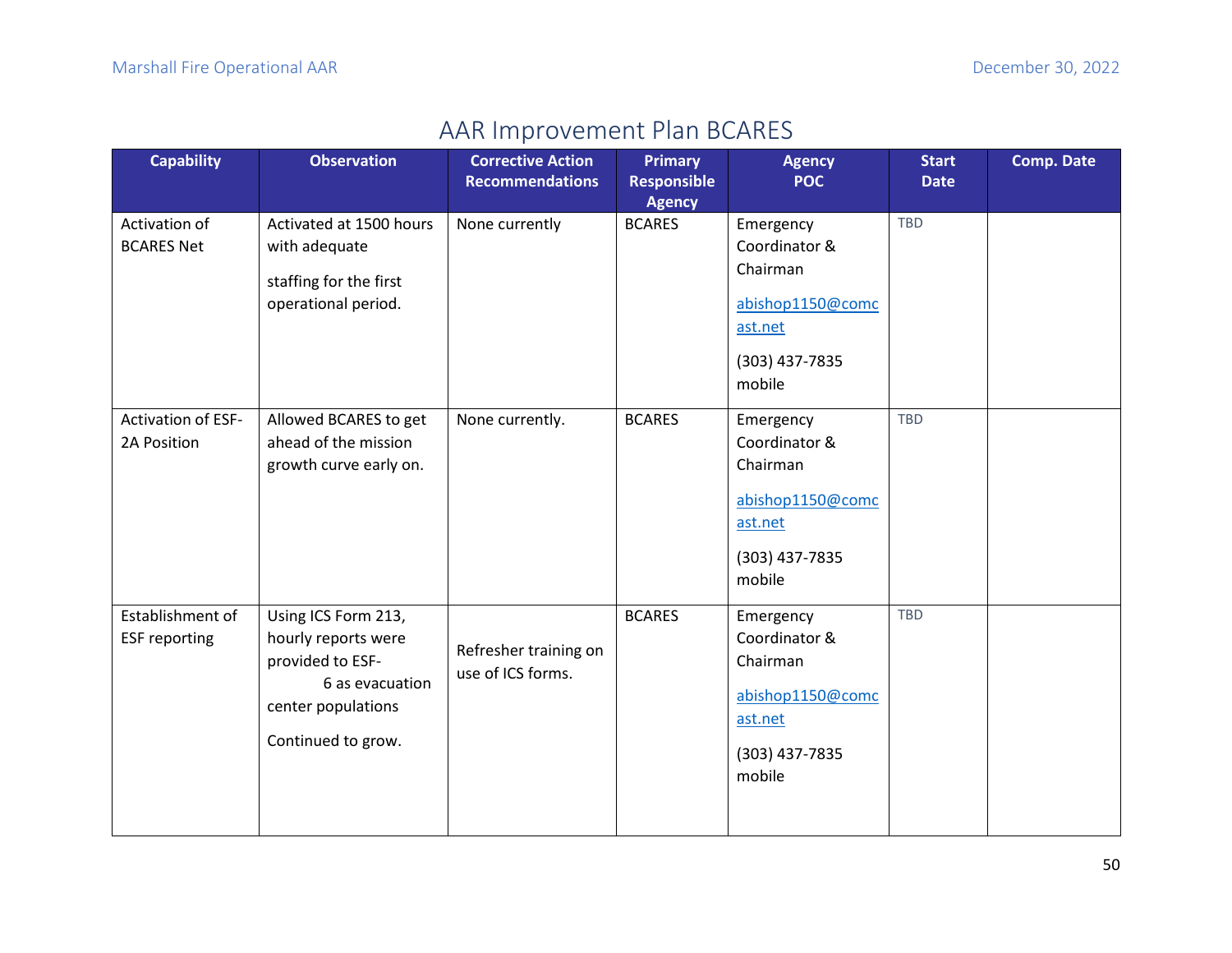|                                         | The 213 forms were not<br>filled out correctly.<br>Date and time stamps<br>were not filled in,<br>resulting in the lack of<br>ability to chronologically<br>list the 213s as they<br>were sub-mitted.                                            |                                                                                                                                                           |               |                                                                                                   |            |  |
|-----------------------------------------|--------------------------------------------------------------------------------------------------------------------------------------------------------------------------------------------------------------------------------------------------|-----------------------------------------------------------------------------------------------------------------------------------------------------------|---------------|---------------------------------------------------------------------------------------------------|------------|--|
| <b>Situational Status</b><br>reports    | The MERN networks<br>were activated without<br>delay due to the<br>presence of BCARES<br>members already in<br>place at the mountain<br>residences.<br>The amount of voice<br>traffic at times tended<br>to overwhelm the<br>primary BCARES net. | <b>Additional staffing</b><br>will have to be<br>committed to early<br>on so that a<br>"Resource Net" can<br>be established as<br>radio traffic increases | <b>BCARES</b> | Emergency<br>Coordinator &<br>Chairman<br>abishop1150@comc<br>ast.net<br>(303) 437-7835<br>mobile | <b>TBD</b> |  |
| Stand Down of<br><b>Field Locations</b> | As evacuation sites were<br>closed BCARES members<br>who were providing<br>radio links to the EOC<br>stood down their<br>operations on a timely                                                                                                  | None currently.                                                                                                                                           | <b>BCARES</b> | Emergency<br>Coordinator &<br>Chairman<br>abishop1150@comc<br>ast.net                             | TBD        |  |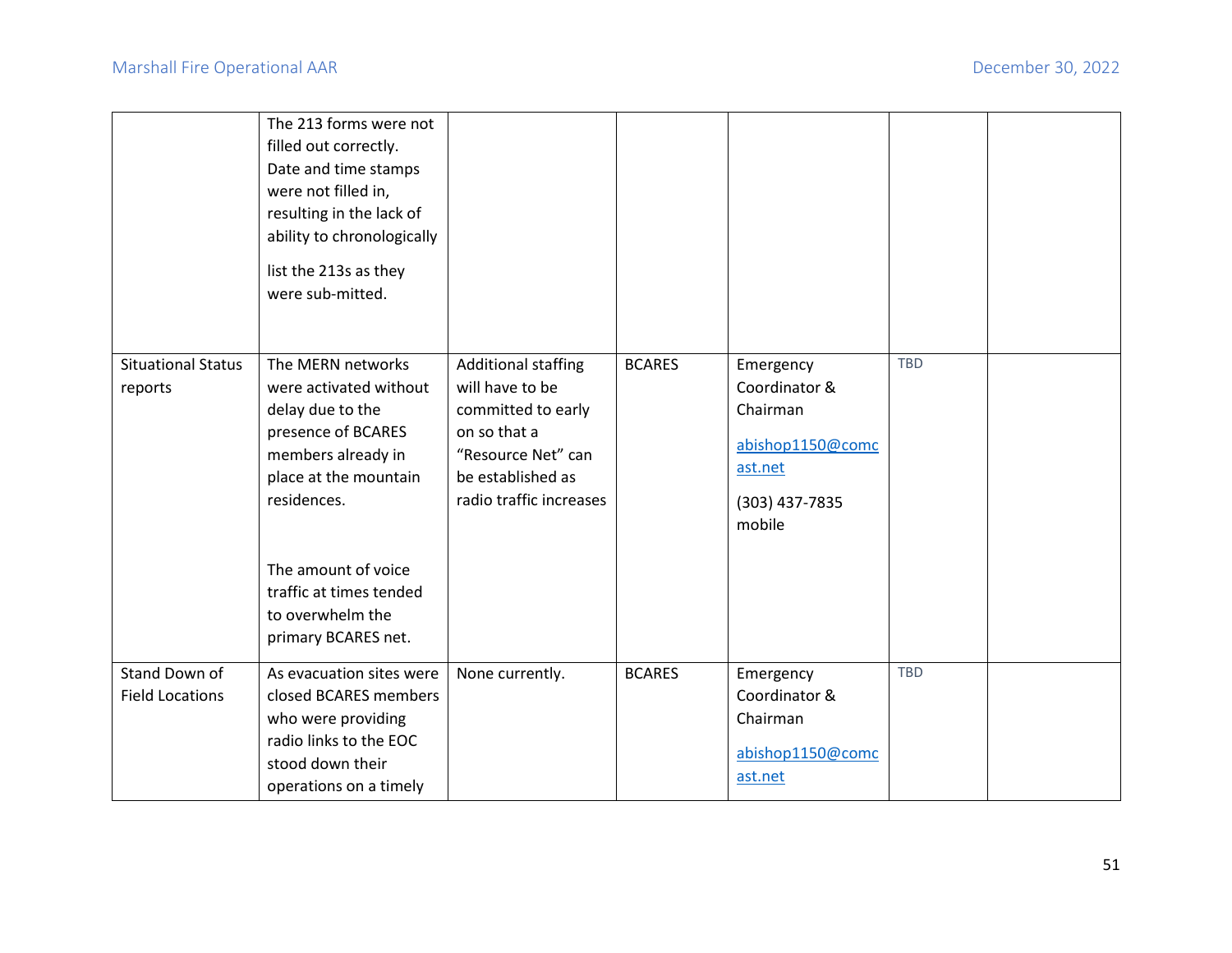|                                     | basis and returned to                                                                                                                                                                                                                                                                                                                                                                 |                                                                                                                                                                                                                                                                                       |               | (303) 437-7835                                                                                    |            |  |
|-------------------------------------|---------------------------------------------------------------------------------------------------------------------------------------------------------------------------------------------------------------------------------------------------------------------------------------------------------------------------------------------------------------------------------------|---------------------------------------------------------------------------------------------------------------------------------------------------------------------------------------------------------------------------------------------------------------------------------------|---------------|---------------------------------------------------------------------------------------------------|------------|--|
|                                     | their homes.                                                                                                                                                                                                                                                                                                                                                                          |                                                                                                                                                                                                                                                                                       |               | mobile                                                                                            |            |  |
| <b>Staffing</b>                     | 9 out of approximately<br>60 members deployed<br>with 0 additional<br>available for expanded<br>operational periods.<br>Additional staffing had<br>to be requested from<br>other regional / section<br>ECs.<br>A continuing issue of<br>poor response has<br>jeopardized the<br>capabilities of BCARES.<br>This lack of commitment<br>by members<br>compromises our MOU<br>agreement. | The actual number of<br>volunteers will<br>continue to be<br>reduced making<br>staffing a challenge if<br>the COVID-19<br>pandemic continues.<br>To offset this<br>situation, it will be<br>necessary to<br>continue to rely on<br>outside resources<br>within the ARES<br>framework. | <b>BCARES</b> | Emergency<br>Coordinator &<br>Chairman<br>abishop1150@comc<br>ast.net<br>(303) 437-7835<br>mobile | <b>TBD</b> |  |
| <b>Operations Period</b><br>Support | Due to the EOC's initial<br>operational period of 24<br>hours, the demand on<br><b>BCARES staffing was</b><br>met with the initial<br>Everbridge activation.                                                                                                                                                                                                                          | The re-invigorated<br>membership is<br>needed to ensure<br>members understand<br>the importance and<br>commitment of<br>emergency<br>communications<br>providers.                                                                                                                     | <b>BCARES</b> | Emergency<br>Coordinator &<br>Chairman<br>abishop1150@comc<br>ast.net<br>(303) 437-7835<br>mobile | <b>TBD</b> |  |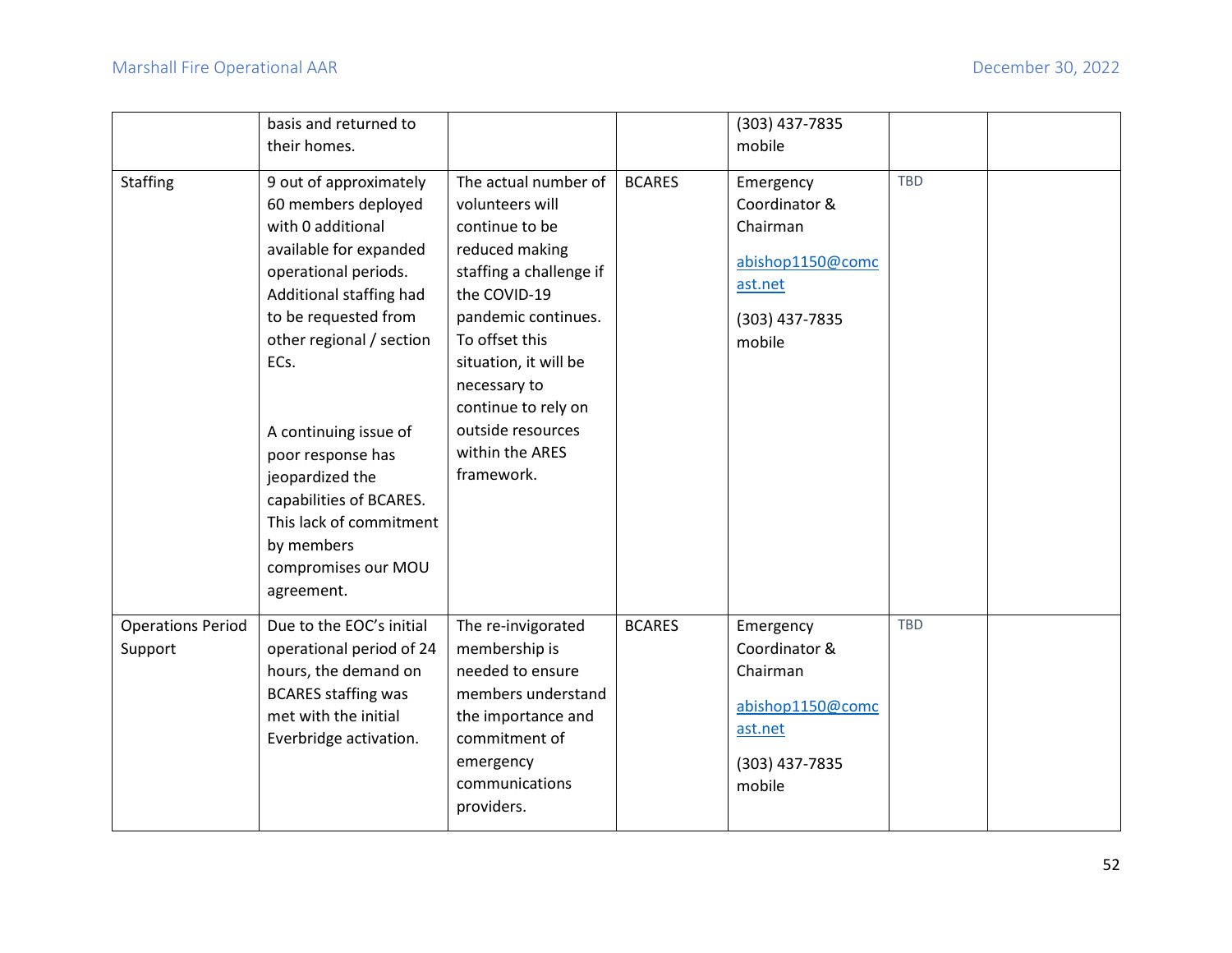| Once the EOC's          |  |  |  |
|-------------------------|--|--|--|
| operational period      |  |  |  |
| continued for a second  |  |  |  |
| 24-hour operational     |  |  |  |
| period, BCARES was not  |  |  |  |
| capable of staffing     |  |  |  |
| assigned tasks with its |  |  |  |
| own members.            |  |  |  |
|                         |  |  |  |